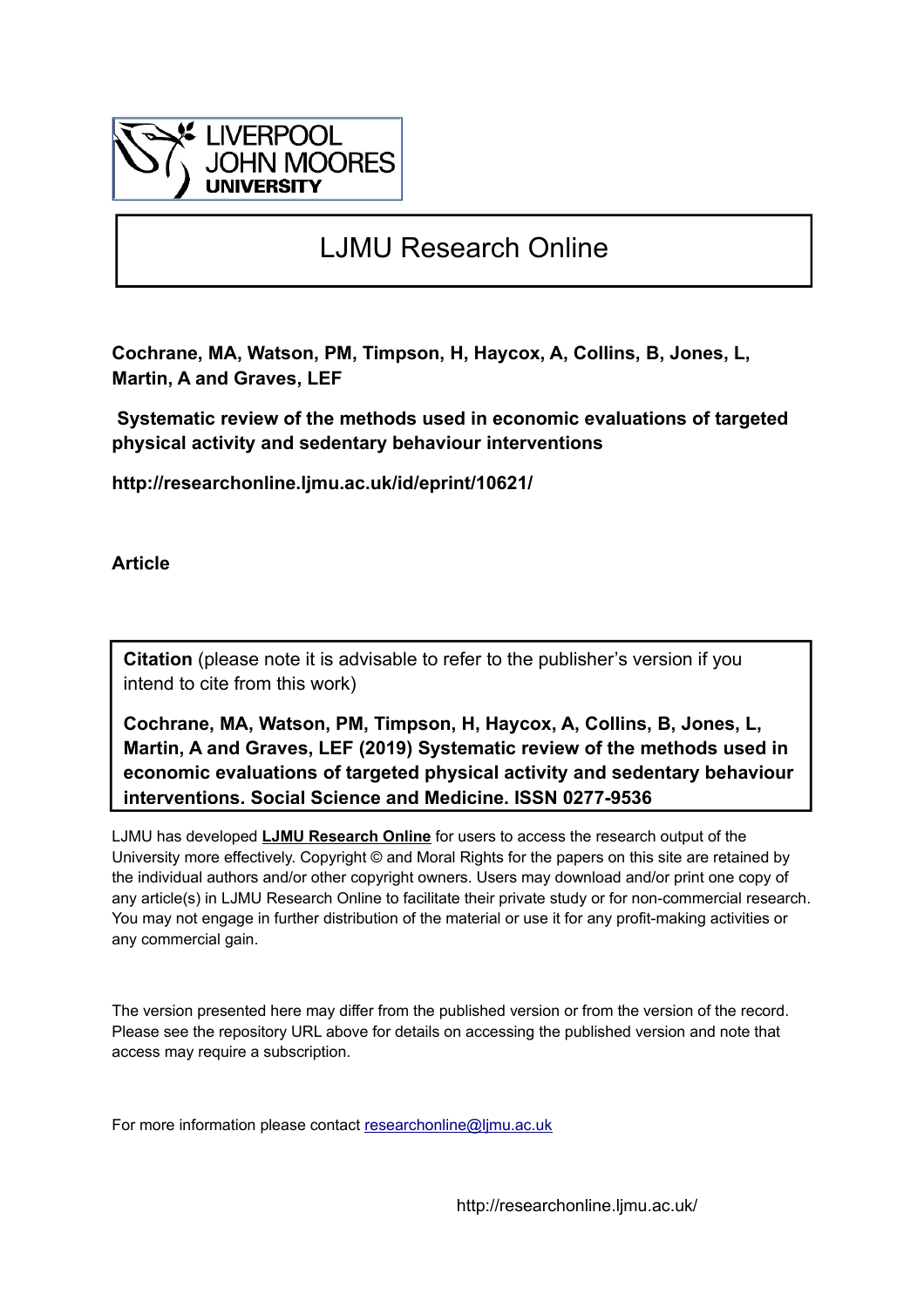| $\mathbf{1}$   | Systematic review of the methods used in economic evaluations of targeted                          |
|----------------|----------------------------------------------------------------------------------------------------|
| $\overline{2}$ | physical activity and sedentary behaviour interventions                                            |
| 3              | Cochrane, M.ª, Watson, P,M.ª, Timpson, H.b, Haycox, A.c, Collins, B.d, Jones, L.c, Martin, A.d.e,  |
| 4              | Graves, L.E.F. <sup>a</sup>                                                                        |
| 5              |                                                                                                    |
| 6              | aPhysical Activity Exchange, Research Institute for Sport and Exercise Sciences, Liverpool         |
| $\overline{7}$ | John Moores University, 5 Primrose Hill, Liverpool, L3 2EX, UK                                     |
| 8              | <b>bPublic Health Institute, Faculty of Health, Education and Community, Liverpool John Moores</b> |
| 9              | University, 3rd Floor, Exchange Station, Tithebarn Street, Liverpool, L2 2QP, UK                   |
| 10             | <sup>c</sup> Management School, University of Liverpool, Chatham Street, Liverpool, L69 7ZH, UK    |
| 11             | dDepartment of Public Health and Policy, University of Liverpool, Waterhouse Building, Block       |
| 12             | B, 2nd Floor Liverpool, L69 3BX, UK                                                                |
| 13             | eHCD Economics, The Innovation Centre, Keckwick Lane, Daresbury, Warrington, WA4 4FS,              |
| 14             | <b>UK</b>                                                                                          |
| 15             |                                                                                                    |
| 16             | <b>Abstract</b>                                                                                    |
| 17             | The burden of noncommunicable diseases (NCD) on health systems worldwide is                        |
| 18             | substantial. Physical inactivity and sedentary behaviour are major risk factors for NCD.           |
| 19             | Previous attempts to understand the value for money of preventative interventions targeting        |
| 20             | physically inactive individuals have proved to be challenging due to key methodological            |
| 21             | challenges associated with the conduct of economic evaluations in public health. A                 |
| 22             | systematic review was carried out across six databases (Medline, SPORTSDiscus, EconLit,            |
| 23             | PsychINFO, NHS EED, HTA) along with supplementary searches. The review examines                    |
| 24             | how economic evaluations published between 2009-March 2017 have addressed                          |
| 25             | methodological challenges with the aim of bringing to light examples of good practice for          |
| 26             | future studies. Fifteen economic evaluations from four high-income countries were retrieved;       |
| 27             | there is a dearth of studies targeting sedentary behaviour as an independent risk factor from      |
| 28             | physical activity. Comparability of studies from the healthcare and societal perspectives          |
| 29             | were limited due to analysts' choice in cost categories, valuation technique and time horizon      |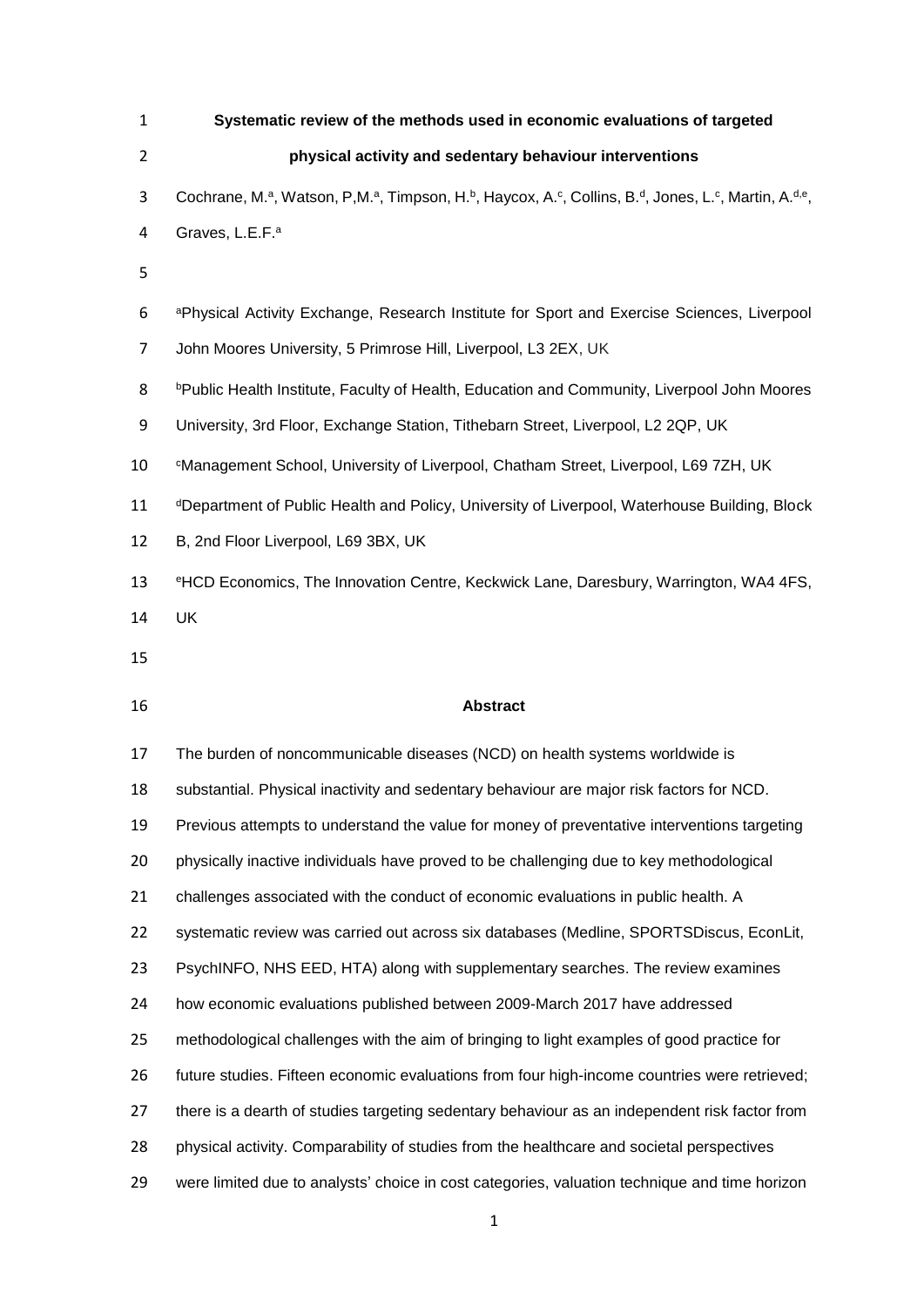- differing substantially. The scarcity of and inconsistencies across economic evaluations for these two behaviours have exposed a mismatch between calls for more preventative action to tackle NCD and the lack of information available on how resources may be optimally allocated in practice. Consequently, this paper offers a table of recommendations on how future studies can be improved.
- 
- 

# **Keywords**

- Systematic Review; Economic Evaluation; Physical Activity; Sedentary Behaviour; Equity;
- Public Health; Cost effectiveness analysis; Cost utility analysis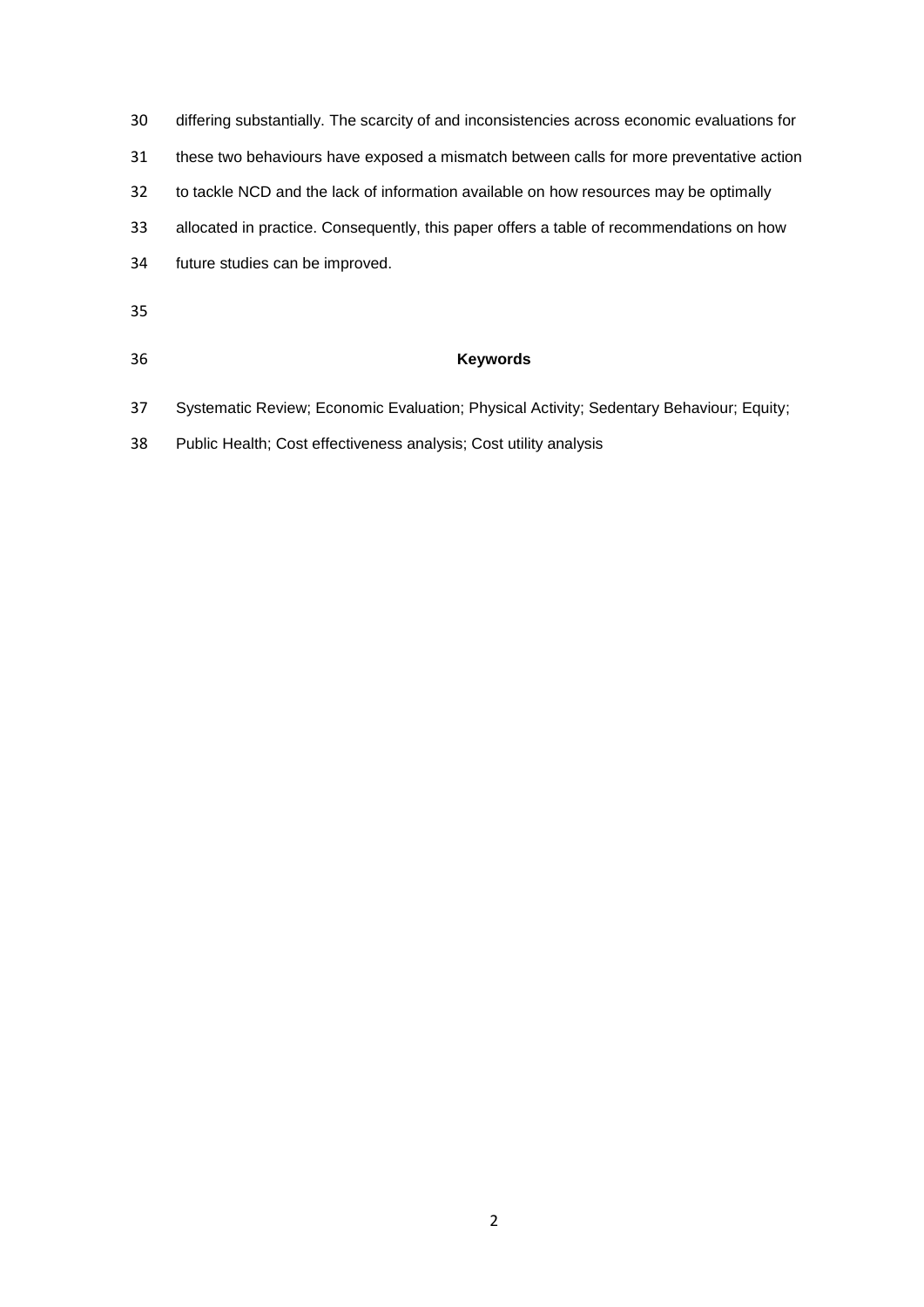#### **Introduction**

#### **Background**

 The burden of noncommunicable disease (NCD) on health systems is substantial. Worldwide NCD is the main cause of death and disability (WHO, 2018a). Physical inactivity is a major risk factor for NCD and the fourth leading cause of death globally. There is therefore an urgent need to invest in preventative interventions, such as those targeting individuals who do not meet the international guidelines of 150 minutes of moderate physical activity per week (Kohl et al., 2012). Furthermore, sedentary behaviour, defined as any waking behaviour where an individual is in a sitting, reclining or lying posture, has been identified as a risk factor for NCD and all-cause mortality independent of achieving the recommended physical activity guidelines. The level of physical activity found to attenuate the risks associated with sedentary behaviour is 60 minutes of moderate physical activity per day, which equates to 420 minutes per week (Ekelund et al., 2016). As over a third (35%) of females and a quarter (26%) of males in high-income countries do not presently meet the recommended weekly guidelines, a daily target of 60 minutes is unlikely to be attained (WHO, 2018b). Inaction to invest in preventative interventions tackling detrimental levels of physical inactivity and sedentary behaviour is expected to lead to greater levels of NCD and inequity, productivity losses and a continued overwhelming demand for costly curative health services (OECD, 2015).

 As public resources are scarce, economic evaluations are important to prevent both national and local policymakers from disinvesting in highly cost-effective physical activity and sedentary behaviour interventions. Economic evaluations are also needed as not all public health interventions represent good value for money (Owen et al., 2017). Compared to population-level interventions, physical activity and sedentary behaviour interventions targeting individuals who are not meeting the recommended international physical activity guidelines are more likely to be: (a) funded by local-level commissioners; (b) evaluated by researchers. This is likely to be due to the challenge of measuring outcomes in the general population. For this reason, this review focuses on economic evaluations of targeted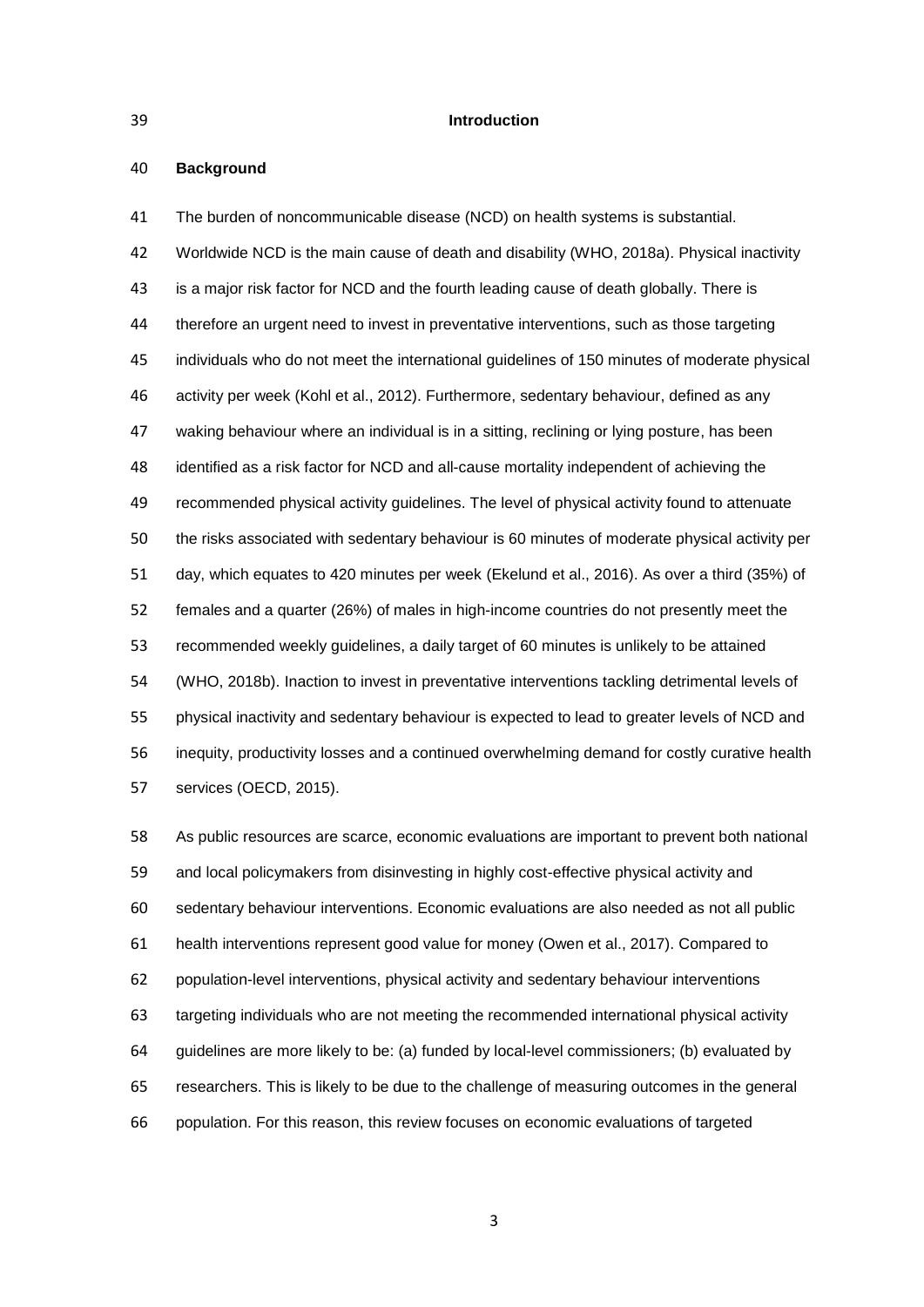interventions such as exercise referral schemes, brief advice in primary care and exercise sessions.

 Despite recommendations for economic evaluations to become routine within public health interventions (Kelly et al., 2005) cost-effectiveness information on physical activity and sedentary behaviour interventions remains scarce (Abu-Omar et al., 2017). One reason for this lack of analysis may be due to the lack of guidance and multidisciplinary efforts to inform 73 analysts on how to conduct economic evaluations in the field of public health (Davis et al., 2014). Economic evaluations of public health interventions are subject to four key methodological challenges identified and described in former reviews (Alayli-Goebbels et al., 2014; Hill et al., 2017; Weatherly et al., 2009) as: attribution of effects; measuring and valuing outcomes; identifying intersectoral costs and consequences; and incorporating equity. These four challenges are explain in the subsequent sections.

# **Challenge 1: Attribution of effects**

 Randomised controlled trials (RCTs) are the gold standard for evaluating the effectiveness of an intervention. RCTs alone are however insufficient to inform long-term investment decisions in health systems aiming to be sustainable. This is because conducting experimental studies such as RCTs over many years or decades is likely to be resource intensive from both the research funder and participant's perspective. Attrition from the trial and insufficient funding is inevitable. Yet, the greatest health outcomes and cost savings attributable to physical activity and sedentary behaviour interventions do not typically manifest until decades after an intervention has taken place. Due to this long pay-back time (Wanless, 2004), it is recommended economic evaluations link up trial-derived intermediate or surrogate outcomes with additional sources of evidence (e.g. observational studies)

(Ramsey et al., 2015).

# **Challenge 2: Measuring and valuing outcomes**

Previous physical activity studies have used different outcomes, or have classified the same

type of outcomes in different ways, which makes it challenging to meaningfully use cost-

effectiveness results and compare interventions (Abu-Omar et al., 2017). This is likely to be

because physical activity and sedentary behaviour interventions are associated with a broad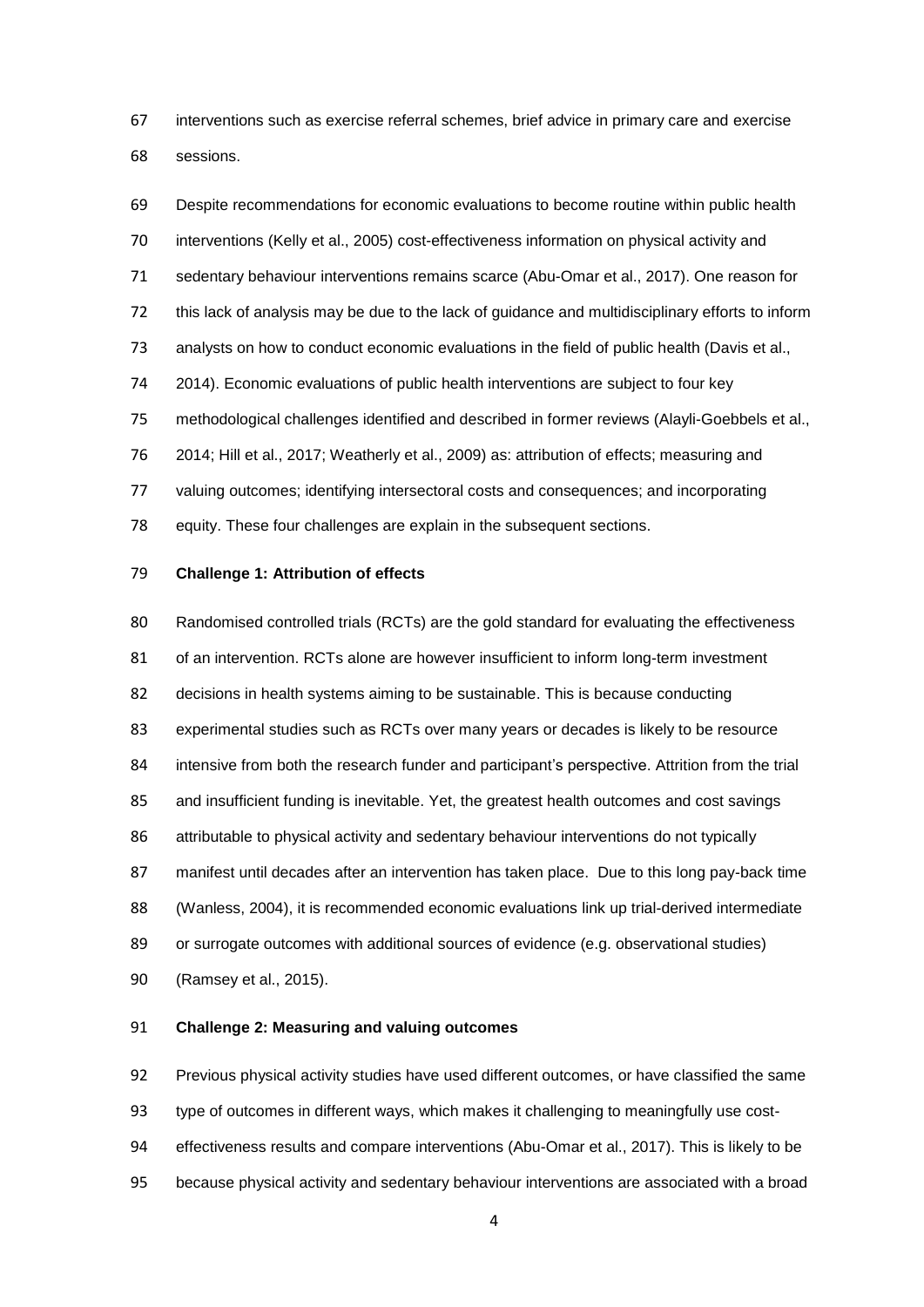range of outcomes, many of which are not captured in evaluations that conduct just one type of valuation analysis. Furthermore, many broader important and relevant outcomes such as improved wellbeing or someone's ability to return to work are difficult to assign a monetary value, as they do not have a market price (Weatherly et al., 2014).

# **Challenge 3: Identifying intersectoral costs and consequences**

 Many physical activity and sedentary behaviour interventions take place outside of the healthcare setting, necessitating a time and equipment commitment from intervention participants and providers (which has an opportunity cost). Moreover, physical activity and sedentary behaviour interventions are complex, impacting on various sectors simultaneously (Dahlgren & Whitehead, 1991). Therefore, it is important to consider the impact of these interventions on other stakeholders including public sector agencies beyond the health sector, private individuals and the voluntary sector (Weatherly et al., 2014; Weatherly et al., 2009). Yet, as there is no universal definition for each perspective type, the costs and consequences deemed relevant for inclusion in the analysis is primarily analyst-dependent

(Husereau et al., 2013).

# **Challenge 4: Incorporating equity**

 A key objective in public health is to reduce inequity, meaning inequalities that are avoidable, but have not yet been avoided and are therefore unfair (Marmot & Allen, 2014). By contrast, a key objective in economic evaluation is to maximise efficiency across the whole population (Weatherly et al., 2014). If authors fail to acknowledge equity by not adapting their existing economic analysis approach, it is not transparent which socio- economic group have gained or lost out due to a resource allocation decision. Until the recent publication by Cookson et al. (Cookson et al., 2017) recommendations on how to incorporate equity have been limited within international and national guidelines for economic evaluation (Husereau et al., 2013; NICE, 2014; Ramsey et al., 2015; Sanders et al., 2016). Approaches for incorporating equity into the analysis described by Cookson et al. (2017) include: equity impact analysis, equity constraint analysis and equity weighting analysis.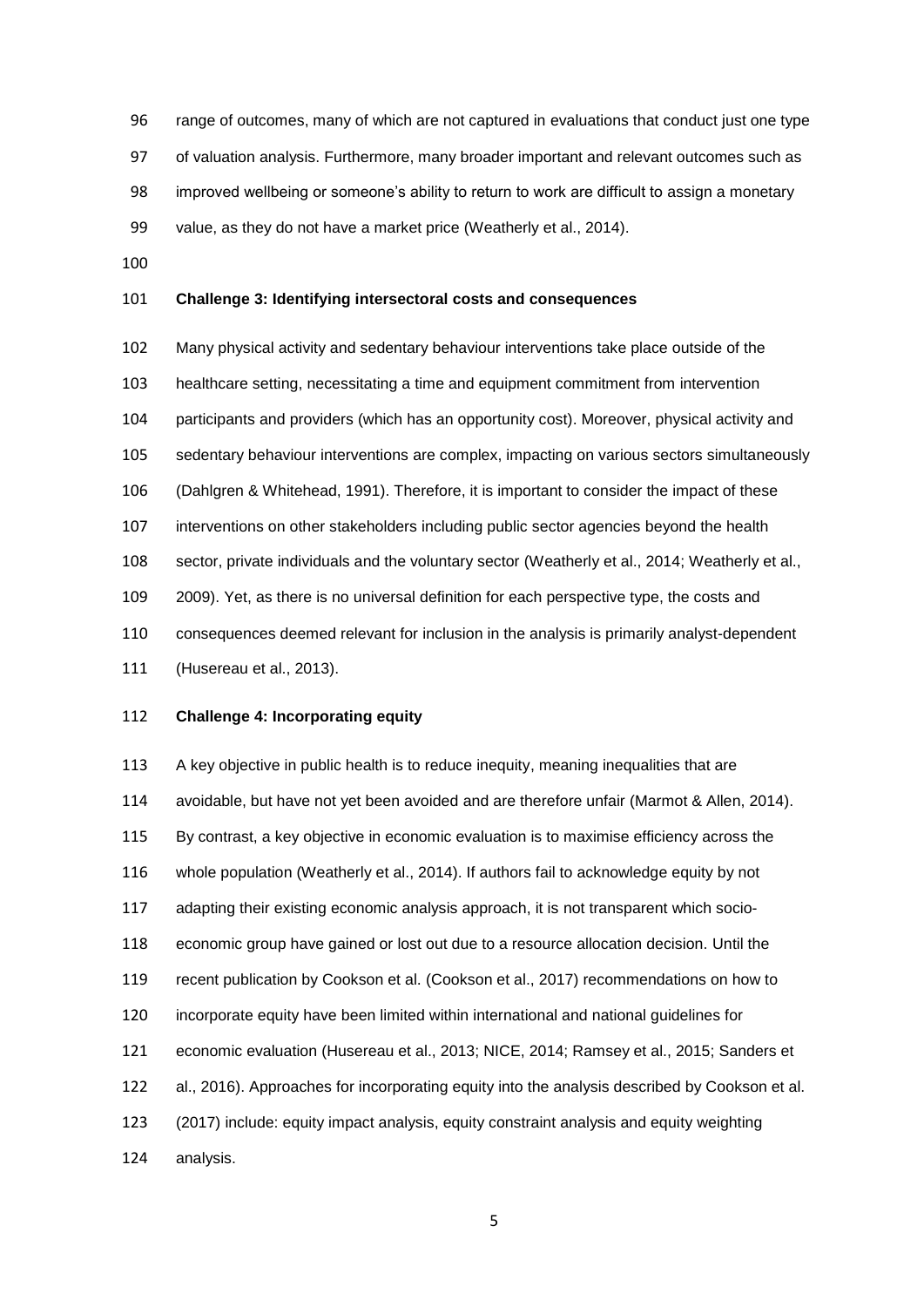#### **Aim**

 In an attempt to learn how the four challenges outlined above have been addressed in practice, this systematic review aims to provide an overview of the methods used in economic evaluations of physical activity and sedentary behaviour interventions since 2009. Alayli-Goebbels et al. (2014) and Weatherly et al. (2009) reviewed the methods reported in economic evaluations of a range of public health areas including 17 and 26 physical activity economic evaluations published up to 2005 and 2009, respectively, but the reviews found little insight from the empirical evidence. Economic evaluation is a rapidly developing field especially with the growth of decision-analytic modelling and the economic evaluation reporting standards (Drummond et al., 2015; Ramsey et al., 2015). Accordingly there is a 136 strong rationale to provide an update on methods carried out since 2009.

### **Methods**

# **Information sources and search strategy**

 A comprehensive search took place across six electronic databases that host reports from 141 the medical and economic field (Medline via Ovid; SPORTSDiscus, EconLit and PsycINFO via EBSCO*Host*; NHS EED and HTA via the Cochrane Library). The database NHS EED stores records up to April 2015, thus searches in this database went up to 2015 only. Additional, supplementary searching was performed: key websites were searched for studies that included specific free text terms: 'physical activity', 'sedentary behaviour', 'economic' and 'cost'; reference lists of two relevant systematic reviews (Gc et al., 2016; Wu et al., 2011) were hand searched; and protocols that met the majority of the eligibility criteria were used to search for completed studies via online searching and contacting the authors. An example of the full electronic search strategy for Medline is provided in Appendix A [INSERT LINK TO ONLINE FILE A, B, C, D & E]. This search was replicated for all databases, with amendments made as appropriate to align terms with individual database index terms.

**Study selection**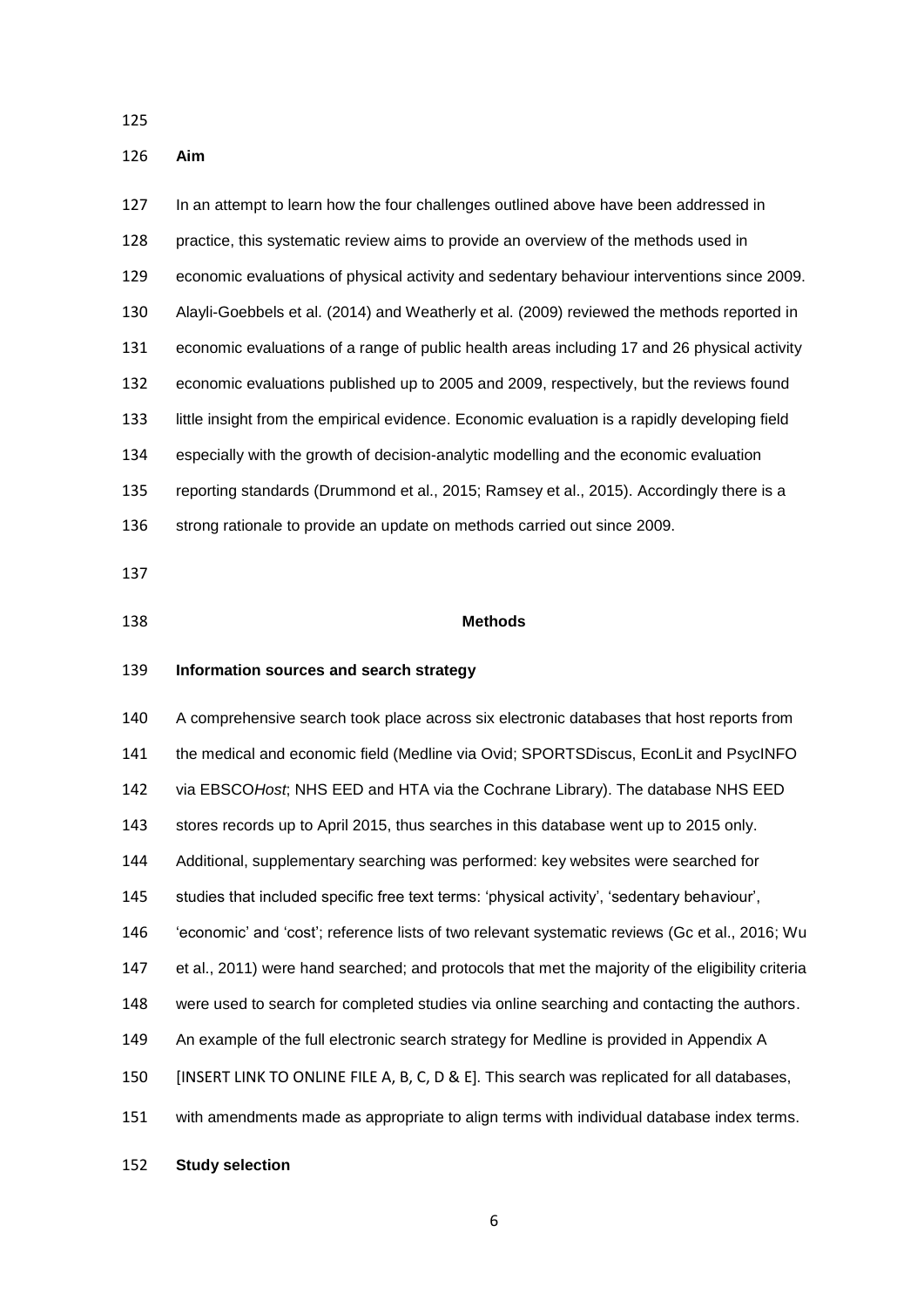The protocol for this review can be retrieved from the PROSPERO database for registered systematic reviews (registration number CRD42017074382). Full economic evaluations of interventions targeting individuals aged 16 years or over, who are defined as being physically inactive or sedentary, were eligible for inclusion in the review. Population level interventions were excluded as well as protocols. Eligible studies needed to capture physical activity or sedentary behaviour at two or more time points to observe if a change in behaviour has occurred. Comparators could be any alternative intervention including no intervention. Interventions and comparators targeting multiple behaviours such as physical activity and diet were excluded unless the multiple behaviours were physical activity and sedentary behaviour. Both trial and model based economic evaluations were eligible. Letters to editors and conference briefings were excluded. Both published and unpublished 'grey' literature were included. Abstracts where the full text could not be retrieved were excluded. Only English language studies were included due to the restricted language skills of the reviewers available. Eligibility criteria was applied during both screening phases. The present systematic review identifies and discusses studies published from January 2009 to March 2017. In addition, a rapid systematic scoping search was performed in Medline to understand whether new studies had been published in this area from March 2017 to January 2019. Details on methods of the scoping search are not discussed below, rather they are presented in Appendix B [INSERT LINK TO ONLINE FILE A, B, C, D & E].

# **Screening**

 During the title and abstract screening phase two reviewers (first author, seventh author) screened 10% (n=612/ 6,123) of the studies and there was a disagreement rate of 2.94% (n=18). Reviewers discussed the disagreements and resolved them without the need to seek the expertise of a third reviewer. Reviewer one (first author) went on to screen the rest of the studies, informed by the disagreement discussions. Similarly, during the full text screening phase reviewer two (seventh author) screened 10% (n=15/ 153) of the studies. There was disagreement for 33.33% (n=5) of the studies. The reviewers discussed the disagreements and again a consensus was met without the need for a third reviewer. Figure 181 1 shows an overview of the study selection process.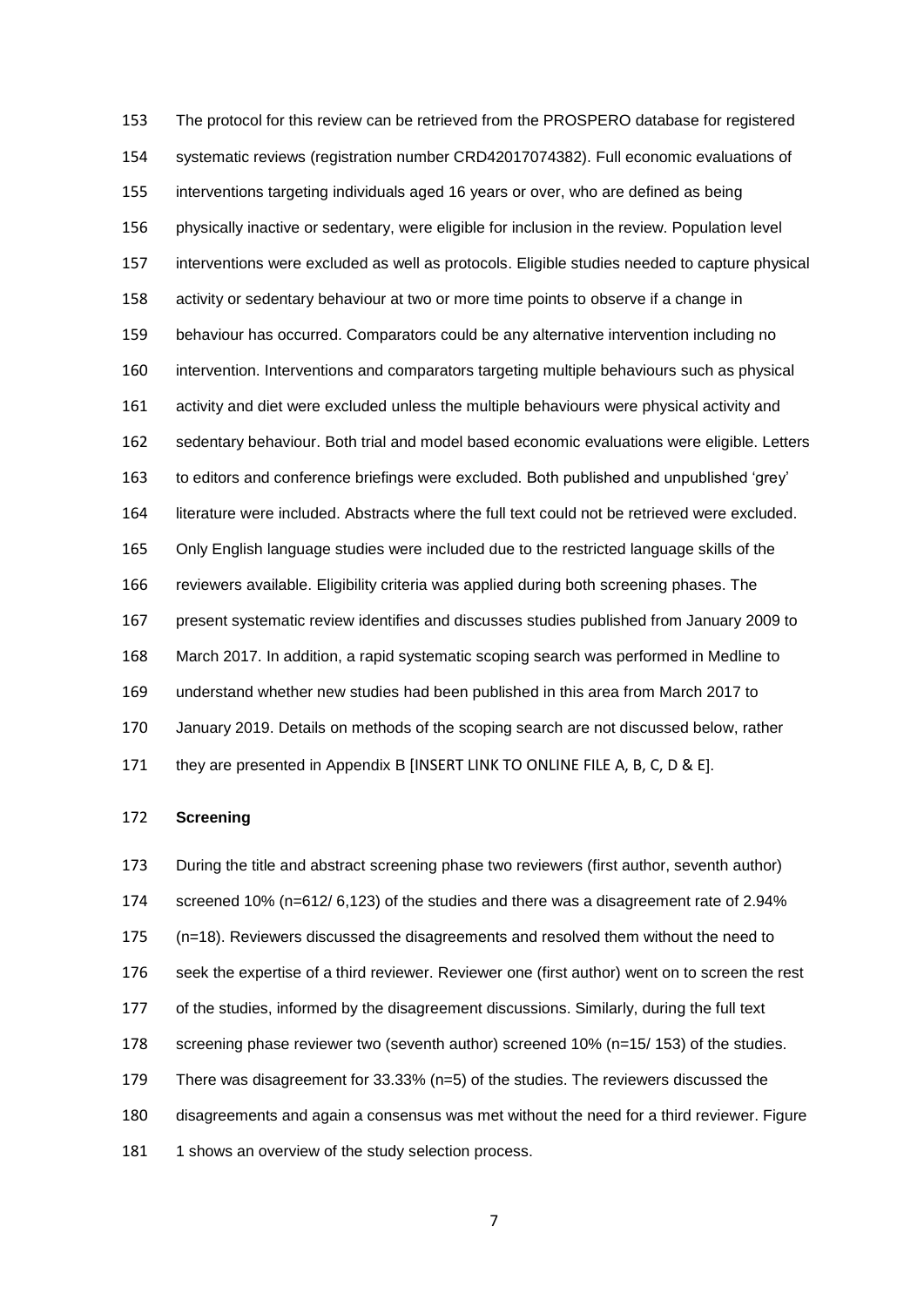#### **Data extraction**

 A data extraction form was developed based on the items featured on the Consolidated Health Economic Evaluation Reporting Standards (CHEERS) checklist (Husereau et al., 2013). The form was piloted independently by two reviewers (first author, seventh author) on two (10%) randomly selected studies. Following discussions the form was shortened, and items relevant to the four methodological challenges, and key study characteristics were retained. Following the piloting stage, the first reviewer extracted data for the remaining studies. A template of the final data extraction form is provided in Appendix C [INSERT LINK TO ONLINE FILE A, B, C, D & E]. It was not necessary to request additional information from 191 the study authors.

#### **Quality assessment**

 Drummond's 10-item checklist was selected as it is one of the most widely used quality assessment tools (Drummond et al., 2015). A component approach was used when applying the checklist in Appendix D [INSERT LINK TO ONLINE FILE A, B, C, D & E]. This approach is advocated in the PRISMA statement and entails assessing each item individually rather than generating a summary score (Liberati et al., 2009). Two reviewers (first author, seventh author) independently conducted the quality assessment for 10% (n=2/ 15) of the included studies. Disagreement was limited to item 6 (Item 6: Were costs and consequences valued credibly?) on the checklist, examples in Drummond et al. (2015) were consulted to overcome these disagreements. Practical application of item 10 (Item 10: Did the presentation and discussion of study results include all issues of concern to the users?) was challenging due to the limited guidance, thus findings from this question are less informative. Alayli-Goebbels et al. (2014) also experienced this barrier in an earlier version of the checklist.

# **Method of analysis**

 The published narrative synthesis framework by Popay et al. (2006) guided the analysis to ensure a transparent and systematic approach was performed. The narrative synthesis in this review goes beyond describing how authors have addressed each of the four challenges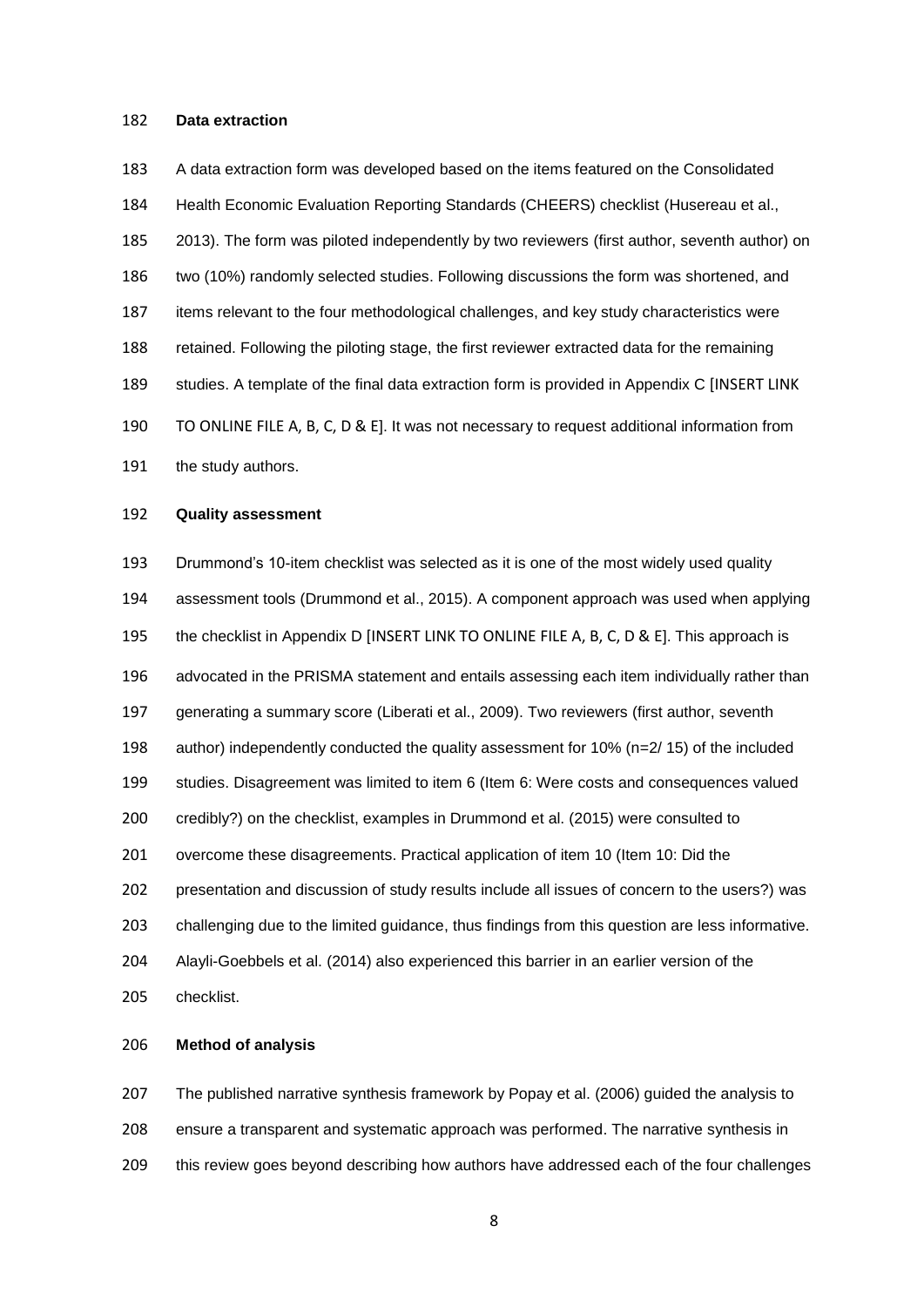210 by attempting to explain why specific approaches have been chosen. The analysis was an iterative process. A priori analysis involved tabulating the data and producing bar charts on key study characteristics: study design, time horizon, valuation technique, study perspective and explicit/ implicit equity analysis. The same study characteristics were focused on in the two former methodological reviews (Alayli-Goebbels et al., 2014; Weatherly et al., 2009). The wider literature also indicated that the following contextual factors were important to review when understanding an analyst's approach: intervention setting, country and year of publication. Additional ad hoc analyses were performed where trends became apparent. Lastly, the strength of the narrative synthesis and the conclusions derived from it were considered by reflecting on the quantity of studies and results of the quality assessment.

# **Results**

 A total of 15 economic evaluations (17 publications) were included in the review (Figure 1). Searching across Medline, SPORTSDiscus, EconLit, PsychINFO, NHS EED and HTA databases retrieved 7,063 records. Supplementary searching retrieved six additional records including: two records from hand searching on key websites, two from the reference list of a systematic review (Gc et al., 2016), and a further two from searching for the completed studies of two protocols (de Vries et al., 2013; Kolt et al., 2009) in Appendix E [INSERT LINK 227 TO ONLINE FILE A, B, C, D & E]. After removing duplicates 6,129 records remained of which a further 5,907 records were removed as title and abstracts did not meet the eligibility criteria. During the full text screening, 159 citations were examined in further detail, of which 142 studies were excluded. Reasons are outlined in Figure 1.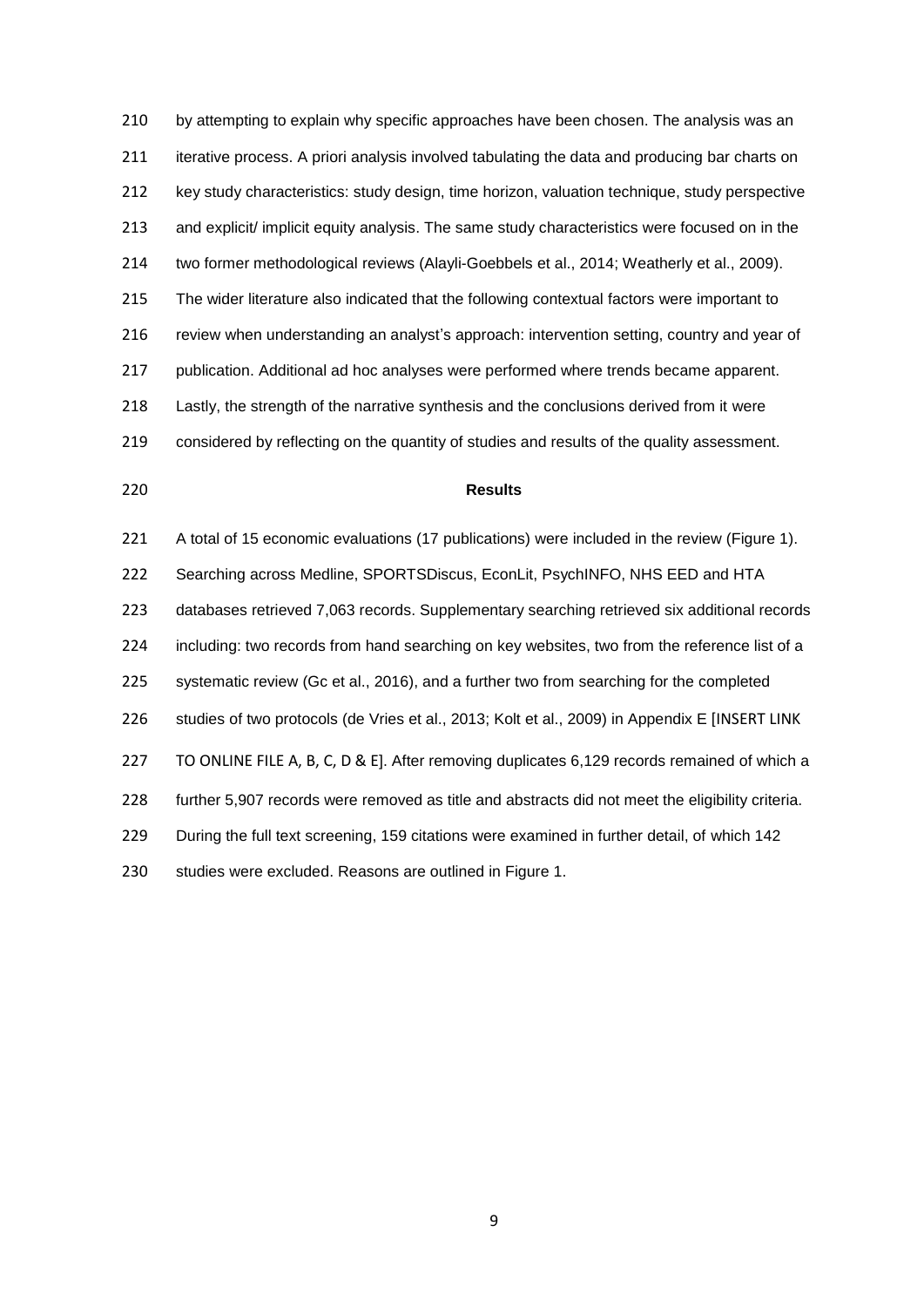



# **Study characteristics**

 Of the 15 studies, ten were single trial-based economic evaluations and five were model-235 based; no studies were single trials that had extrapolated or modelled their results. Table 1 provides an overview of study characteristics for the trial- and model-based studies respectively. Studies are arranged by country followed by year of publication. Interventions were set in primary care, community and the home, and setting did not appear to be related to intervention type or country. As shown in Table 1, no studies targeted sedentary behaviour as an independent risk factor from physical activity. The range of interventions was limited to the following types: physical activity programme/ on prescription in primary 242 care (n=9); brief advice in primary care (n=2); home-based informational advice (n=1); physical therapy in a physical therapy setting (n=1); and fall prevention programme in both 244 primary care and the home (n=1). The remaining study compared strategies for recruiting to physical activity interventions in primary care. The overall range of adult-based interventions matches the narrow range identified in a recent review of reviews focussing on the economic results of physical activity interventions (Abu-Omar et al., 2017). Studies came from four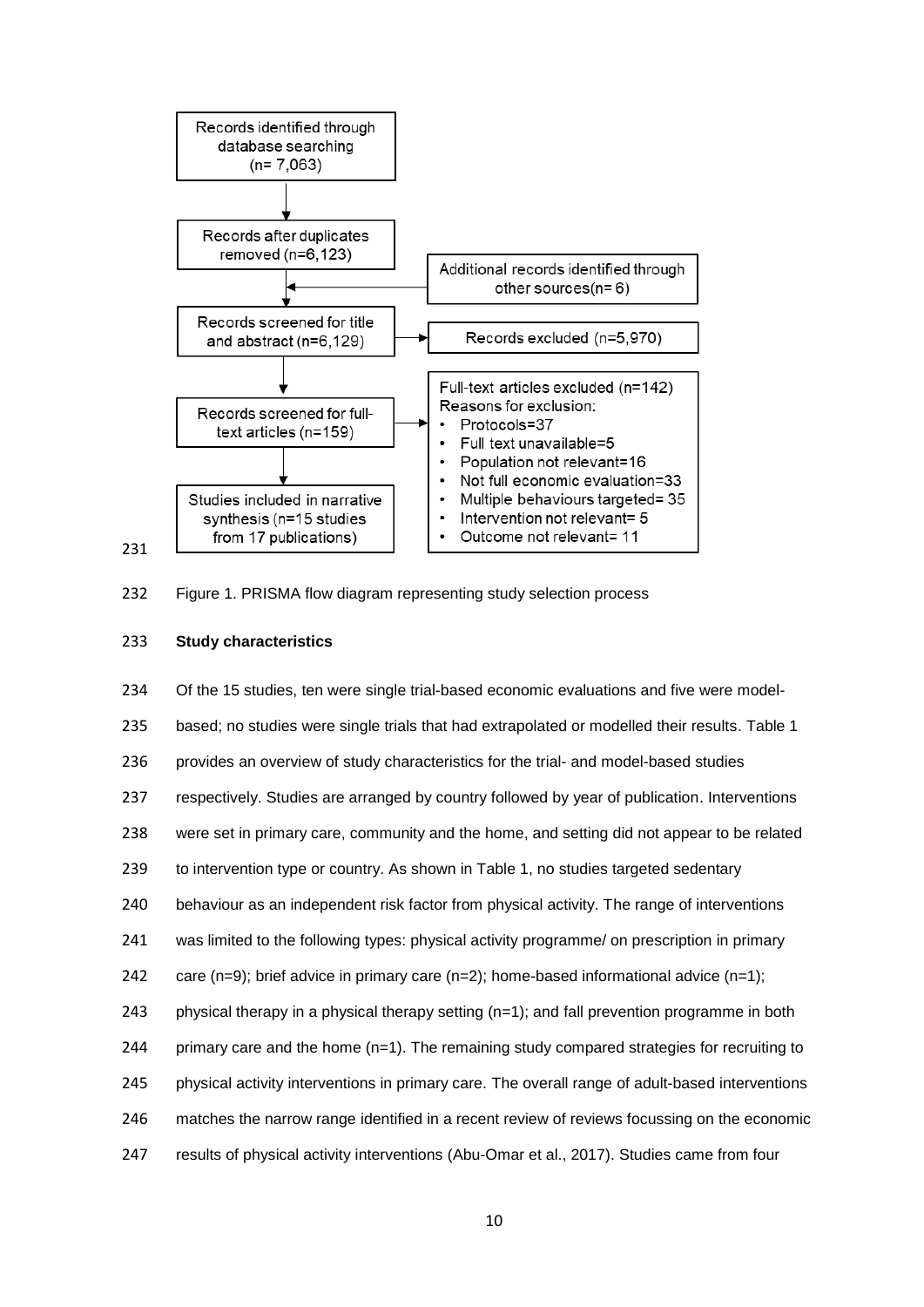high-income countries. More than half (n=8) of the 15 studies came from the UK, with the

249 remaining coming from New Zealand  $(n=3)$ , the USA  $(n=2)$ , and the Netherlands  $(n=2)$ 

(Table 1).

# **Quality assessment**

 Overall, studies performed well against Drummond's 10-item quality assessment checklist (Drummond et al., 2015) in Appendix D [INSERT LINK TO ONLINE FILE A, B, C, D & E]. Nevertheless, six studies scored 'No' on at least one item: two studies did not state their perspective (item 1); three studies did not include all costs and consequences relevant to their stated perspective (item 4); one study did not discount its costs and consequences (item 7); 257 and one study did not report their price source (item 6). Interpretation on whether item 4 was met by any of the ten trial-based economic evaluations who captured costs and outcomes at two years or less, is up for debate. It could be argued that not all important and relevant costs and consequences can be identified for studies, which do not take a systems approach (e.g. if they do not consider the impact on the wider system in which an intervention is being implemented nor capture the long-term impact) (Rutter et al., 2017; Squires et al., 2016). In order to align with other reviews which have used Drummond's checklist, the quality assessment results for item 4 were based on the checklist's accompanying guidance (Drummond et al., 2015). Costs and consequences identified, measured and valued are discussed in greater depth in the subsequent sections.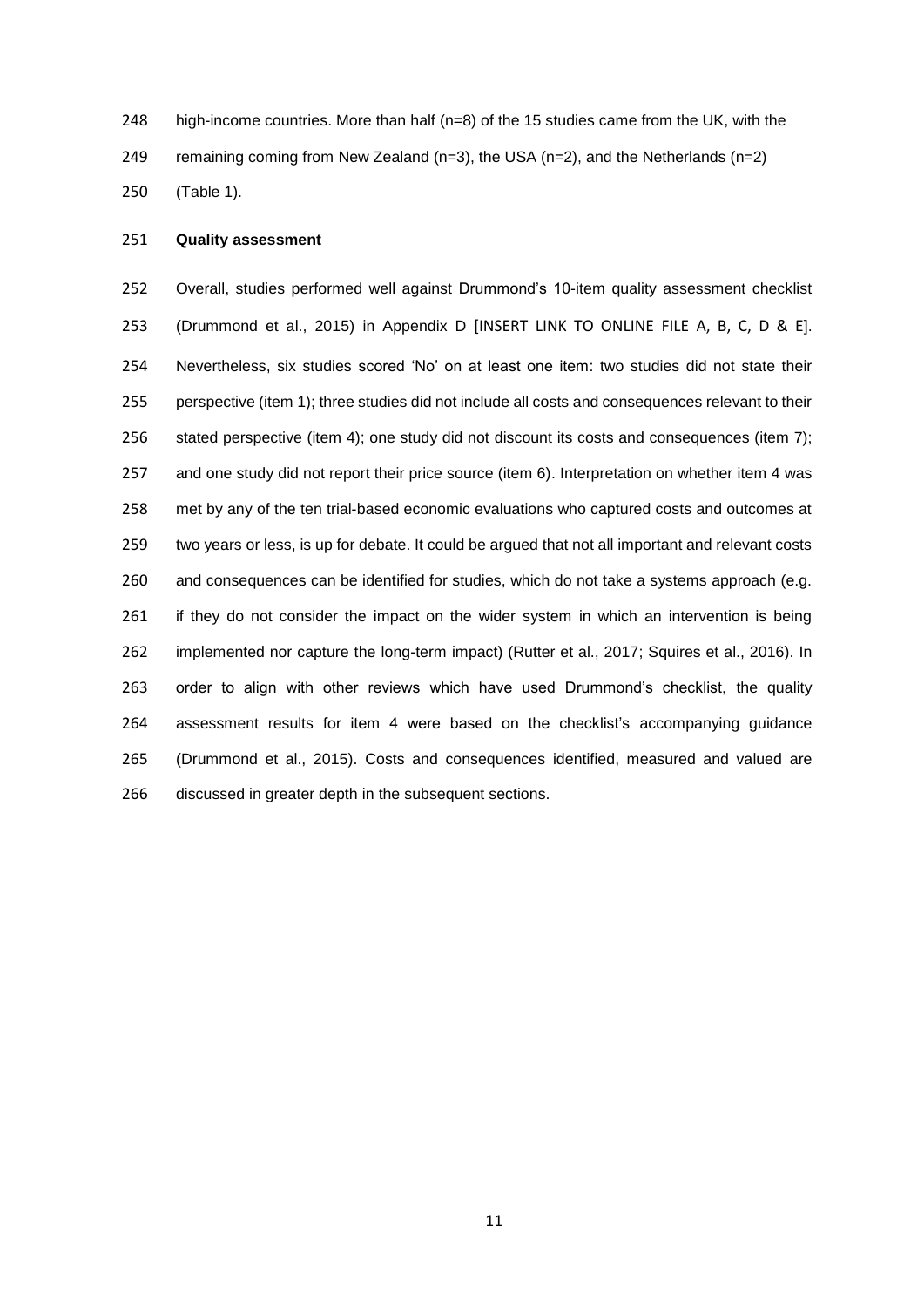# 267 Table 1: Overview of economic evaluations

| Trial-based economic evaluations |               |           |                     |        |                           |                        |           |            |
|----------------------------------|---------------|-----------|---------------------|--------|---------------------------|------------------------|-----------|------------|
| Study &                          | <b>Stated</b> | Country   | Population          | Sample | Intervention              | Comparator             | Setting   | Valuation  |
| Year of                          | perspective   |           | targeted            | size   |                           |                        |           | technique  |
| publication                      |               |           |                     |        |                           |                        |           |            |
| lliffe et al.                    | Health        | <b>UK</b> | Inactive ≥65 years  | 100    | <b>Falls Management</b>   | Usual care (no         | Primary   | <b>CEA</b> |
| 2014                             | sector        |           | old who had fallen  |        | <b>Exercise Programme</b> | intervention);         | care &    |            |
|                                  |               |           | less than times in  |        | (Weekly group exercise    | Otago Exercise         | community |            |
|                                  |               |           | the previous 12     |        | class & 2 home-based      | Programme              | (as Home- |            |
|                                  |               |           | months              |        | exercise sessions)        |                        | based)    |            |
| Edwards et                       | Multi-        | <b>UK</b> | Sedentary, and      | 798    | ERS (primary care)        | Information leaflet    | Primary   | <b>CUA</b> |
| al. 2013;                        | agency        |           | over 16 years,      |        |                           | only                   | care      |            |
| Murphy et al.                    | public        |           | with risk factors   |        |                           |                        |           |            |
| 2012                             | sector        |           | for coronary heart  |        |                           |                        |           |            |
|                                  |               |           | disease, or mild to |        |                           |                        |           |            |
|                                  |               |           | moderate anxiety,   |        |                           |                        |           |            |
|                                  |               |           | depression or       |        |                           |                        |           |            |
|                                  |               |           | stress.             |        |                           |                        |           |            |
| Boehler et al.                   | Health        | <b>UK</b> | Inactive adults, 16 | 46     | Opportunistic             | Disease register       | Primary   | <b>CEA</b> |
| 2011                             | sector        |           | to 74 years old     |        | recruitment strategy for  | strategy; Hypothetical | care      |            |
|                                  |               |           |                     |        | physical activity         | no intervention        |           |            |
|                                  |               |           |                     |        | interventions             | strategy               |           |            |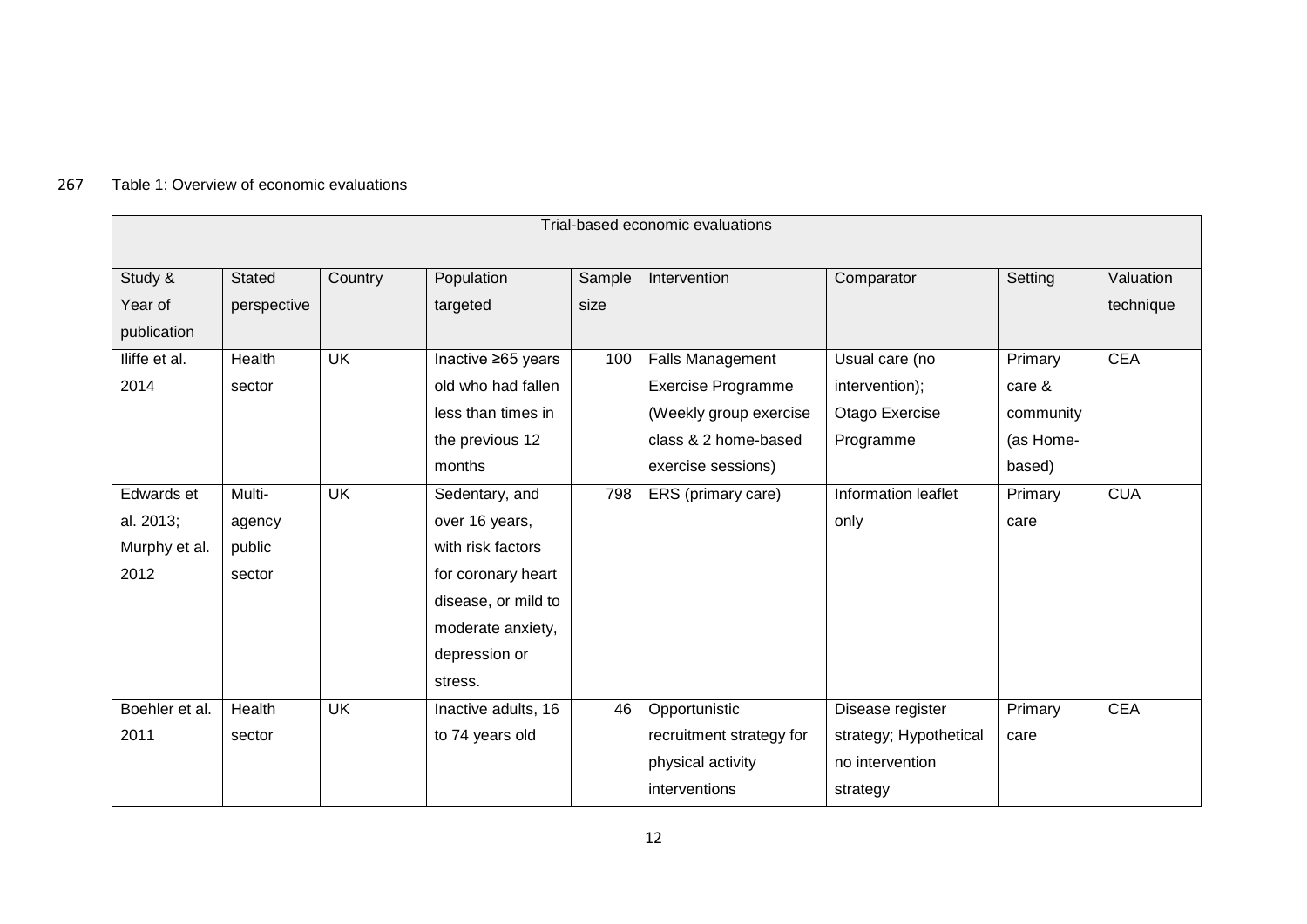| Shaw et al.   | <b>Not</b> | <b>UK</b>   | Inactive, adults       | 79  | Individualised walking      | Individualised walking        | Primary   | <b>CEA</b> |
|---------------|------------|-------------|------------------------|-----|-----------------------------|-------------------------------|-----------|------------|
| 2011          | reported   |             | (age not defined)      |     | programme: a                | programme: a                  | care      |            |
|               |            |             |                        |     | pedometer and a 30-min      | pedometer, but and 5          |           |            |
|               |            |             |                        |     | consultation                | min brief advice              |           |            |
| Larsen et al. | Payer      | <b>USA</b>  | <b>Inactive Latina</b> | 266 | Home print-based mail-      | Wellness contact              | Home-     | <b>CEA</b> |
| 2015          |            |             | women, 18-65           |     | delivered MVPA              | (information on health        | based     |            |
|               |            |             | years old              |     | intervention linguistically | topics excluding              |           |            |
|               |            |             |                        |     | and culturally adapted      | MVPA)                         |           |            |
|               |            |             |                        |     | for Latinas                 |                               |           |            |
| Young et al.  | Societal   | <b>USA</b>  | Women, following       | 40  | Symptom management          | Usual care, 2 week            | Community | <b>CEA</b> |
| 2012          |            |             | coronary artery        |     | intervention delivered by   | follow up call by the         |           |            |
|               |            |             | bypass surgery         |     | telehealth device to        | primary providers and         |           |            |
|               |            |             |                        |     | improve the physical        | cardiac specialists           |           |            |
|               |            |             |                        |     | activity level              |                               |           |            |
| de Vries et   | Societal   | Netherlands | Sedentary adults       | 130 | Patient-centred physical    | Usual care for                | Physical  | <b>CUA</b> |
| al. 2016      |            |             | (or at risk of losing  |     | therapy                     | physical therapy, less        | therapy   |            |
|               |            |             | active lifestyle in    |     |                             | patient-centred               | setting   |            |
|               |            |             | near future) with      |     |                             |                               |           |            |
|               |            |             | mobility problems,     |     |                             |                               |           |            |
|               |            |             | $\geq$ 70 years old    |     |                             |                               |           |            |
| Maddison et   | <b>Not</b> | <b>New</b>  | ≥18 years old with     | 171 | Exercise prescription       | Usual care                    | Home-     | CEA; CUA   |
| al. 2015      | reported   | Zealand     | diagnosis of IHD       |     | and behavioural support     | (participation in usual       | based     |            |
|               |            |             |                        |     |                             | <b>Cardiac Rehabilitation</b> |           |            |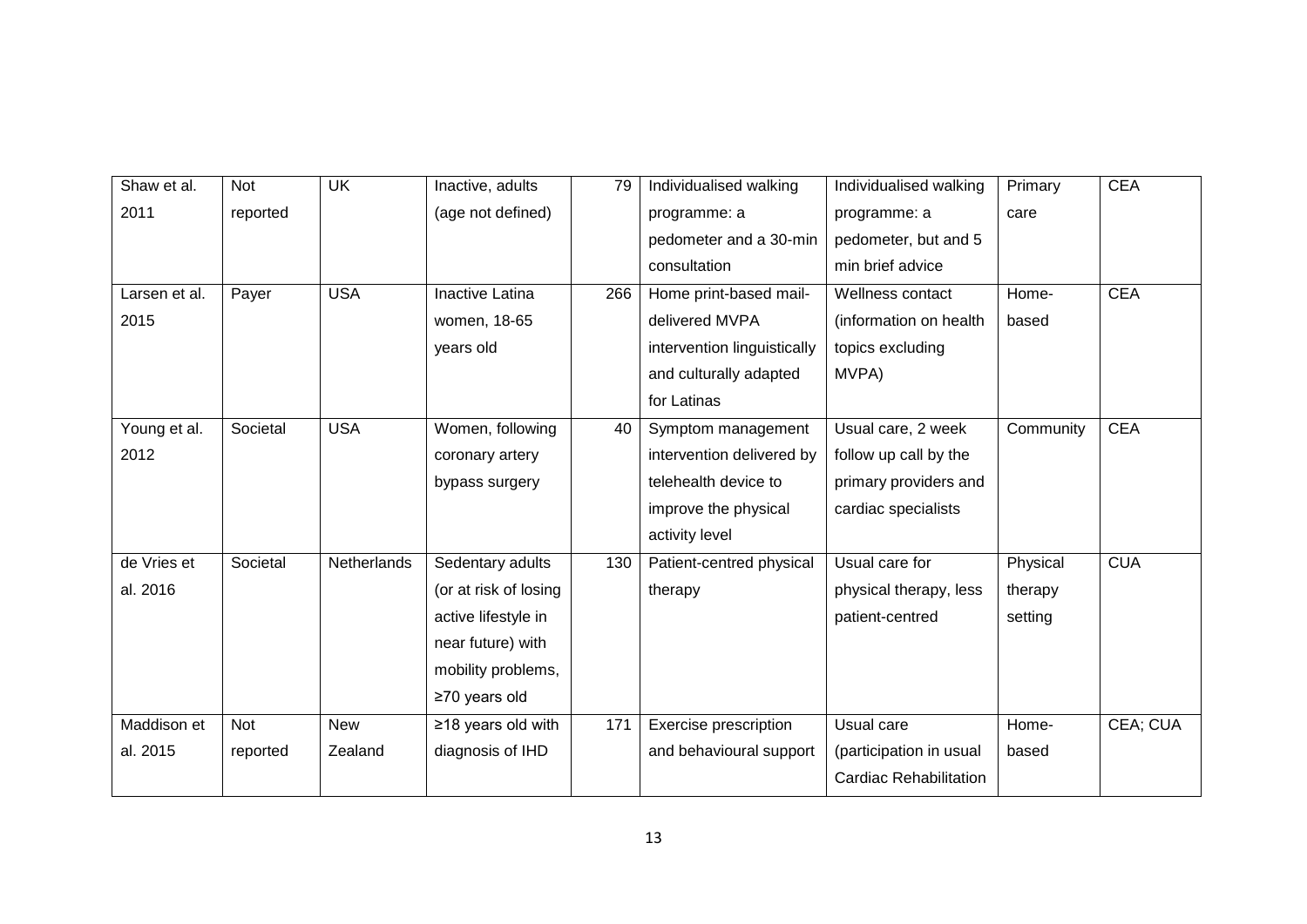|              |             |            | within previous 3- |     | by mobile phone text    | e.g. education session |           |            |
|--------------|-------------|------------|--------------------|-----|-------------------------|------------------------|-----------|------------|
|              |             |            | 24 months.         |     | messages and internet   | and psychological      |           |            |
|              |             |            |                    |     |                         | support)               |           |            |
| Leung et al. | Public      | <b>New</b> | Inactive adults,   | 330 | Pedometer-based         | Green prescription,    | Community | CEA; CUA   |
| 2012         | health      | Zealand    | ≥65 years old      |     | prescription, focus was | focus was on physical  |           |            |
|              | system and  |            |                    |     | on step-related goals   | activity time-related  |           |            |
|              | participant |            |                    |     |                         | goals                  |           |            |
| Elley et al. | Societal    | <b>New</b> | Inactive, 40-74    | 974 | Enhanced green          | Usual care from GP     | Primary   | <b>CEA</b> |
| 2011         |             | Zealand    | years old          |     | prescription, 10 min of | (not standard green    | care      |            |
|              |             |            |                    |     | brief advice and a      | prescription, usual    |           |            |
|              |             |            |                    |     | written exercise        | care from GP not       |           |            |
|              |             |            |                    |     | prescription with       | defined)               |           |            |
|              |             |            |                    |     | telephone support at 9  |                        |           |            |
|              |             |            |                    |     | months and 30min face-  |                        |           |            |
|              |             |            |                    |     | to-face support at 6    |                        |           |            |
|              |             |            |                    |     | months                  |                        |           |            |
|              |             |            |                    |     |                         |                        |           |            |
|              |             |            |                    |     |                         |                        |           |            |
|              |             |            |                    |     |                         |                        |           |            |
|              |             |            |                    |     |                         |                        |           |            |
|              |             |            |                    |     |                         |                        |           |            |
|              |             |            |                    |     |                         |                        |           |            |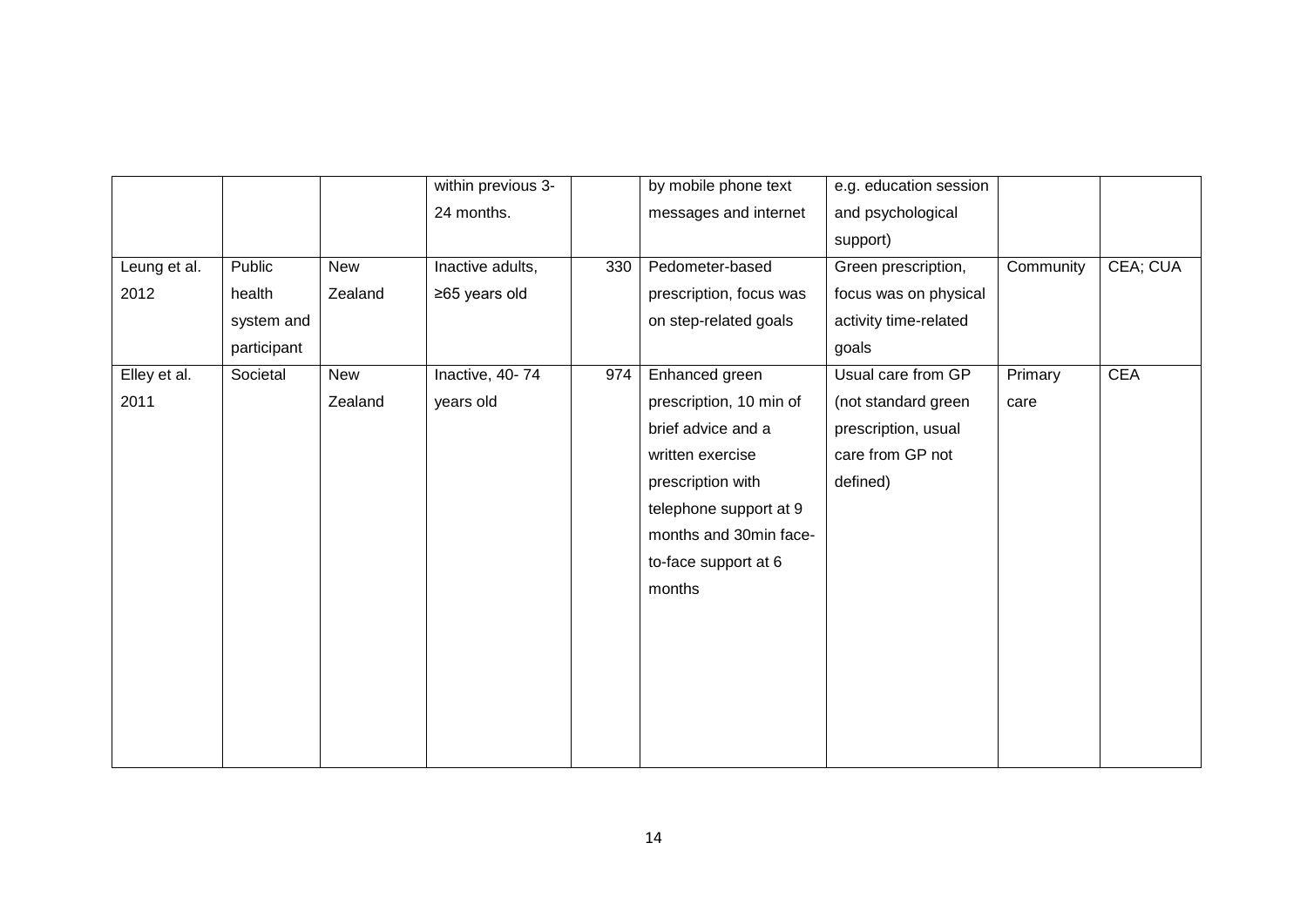|               | Model-based economic evaluations |                          |                   |               |                              |                       |              |            |
|---------------|----------------------------------|--------------------------|-------------------|---------------|------------------------------|-----------------------|--------------|------------|
| Study &       | Stated                           | Country                  | Population        | Model type &  | Intervention                 | Comparator            | Setting      | Valuation  |
| Year of       | perspective                      |                          | targeted          | size of       |                              |                       |              | technique  |
| publication   |                                  |                          |                   | simulation    |                              |                       |              |            |
|               |                                  |                          |                   | cohort        |                              |                       |              |            |
| Campbell et   | Health                           | $\overline{\mathsf{UK}}$ | Sedentary         | Markov        | ERS (primary care)           | Usual care (refers to | Primary care | <b>CUA</b> |
| al. 2015      | Sector                           |                          | adults, $\geq 50$ | model         |                              | Pavey et al. 2011's   |              |            |
|               |                                  |                          | years old         | (100,000)     |                              | definition)           |              |            |
|               |                                  |                          |                   | simulation    |                              |                       |              |            |
|               |                                  |                          |                   | cohort)       |                              |                       |              |            |
| Anokye et al. | Health                           | <b>UK</b>                | Inactive,         | Markov        | <b>Brief Advice (primary</b> | Usual care (no        | Primary care | CUA (and   |
| 2012;         | sector;                          |                          | ≥33 years         | model         | care)                        | intervention)         |              | CCA)       |
| Anokye et al. | Health                           |                          | old               | (100,000)     |                              |                       |              |            |
| 2014          | sector and                       |                          |                   | simulation    |                              |                       |              |            |
|               | participant                      |                          |                   | cohort)       |                              |                       |              |            |
|               | for CCA                          |                          |                   |               |                              |                       |              |            |
| Anokye et     | Health                           | <b>UK</b>                | Sedentary         | Decision tree | ERS (primary care)           | Usual care (refers to | Primary care | <b>CUA</b> |
| al., 2011     | sector                           |                          | adults, 40-       | model (1,000  |                              | Pavey et al. 2011's   |              |            |
|               |                                  |                          | 60 years old      | simulation    |                              | definition)           |              |            |
|               |                                  |                          |                   | cohort)       |                              |                       |              |            |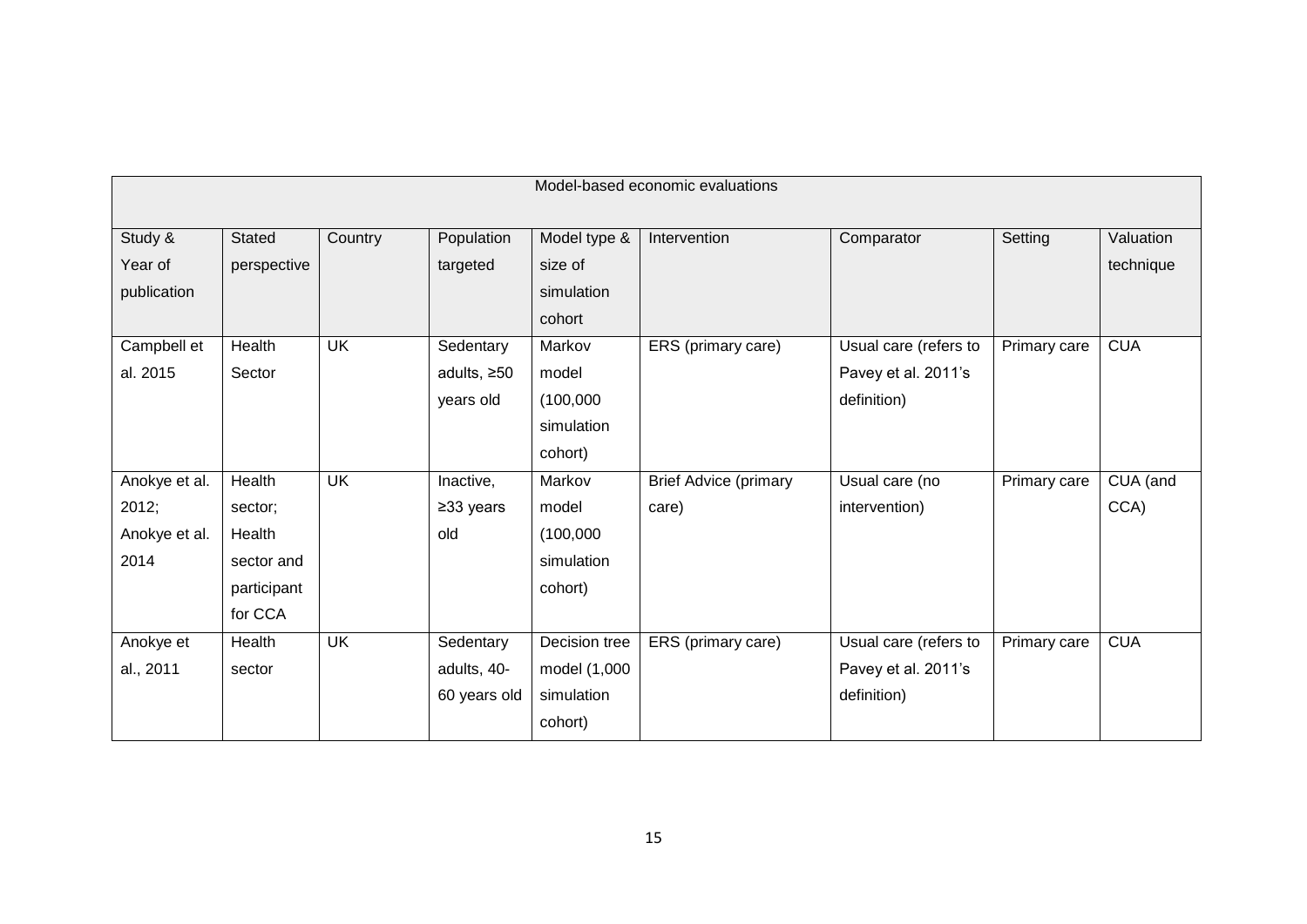| Pavey et al. | Health       | <b>UK</b>   | Sedentary     | Decision tree | ERS (leisure centre)      | Usual care (no        | Leisure-     | CUA (and   |
|--------------|--------------|-------------|---------------|---------------|---------------------------|-----------------------|--------------|------------|
| 2011         | sector       |             | adults, 40-   | model (1,000  |                           | active ingredient- PA | centre       | CCA)       |
|              | CUA;         |             | 60 years old  | simulation    |                           | advice or leaflets)   |              |            |
|              | Partial-     |             |               | cohort)       |                           |                       |              |            |
|              | societal for |             |               |               |                           |                       |              |            |
|              | <b>CCA</b>   |             |               |               |                           |                       |              |            |
| Over et al.  | Health       | Netherlands | Inactive, 20- | Markov        | GP pedometer              | Usual care (no        | Primary care | <b>CUA</b> |
| 2012         | sector       |             | 65 year olds  | model         | prescription, counselling | intervention)         |              |            |
|              |              |             |               | (100,000)     | combined with             |                       |              |            |
|              |              |             |               | simulation    | pedometer use             |                       |              |            |
|              |              |             |               | cohort)       |                           |                       |              |            |

268 ERS: Exercise Referral Scheme; GP: General Practitioner; MVPA: Moderate-to-vigorous physical activity; CEA: cost-effectiveness analysis; CUA: Cost-utility

269 analysis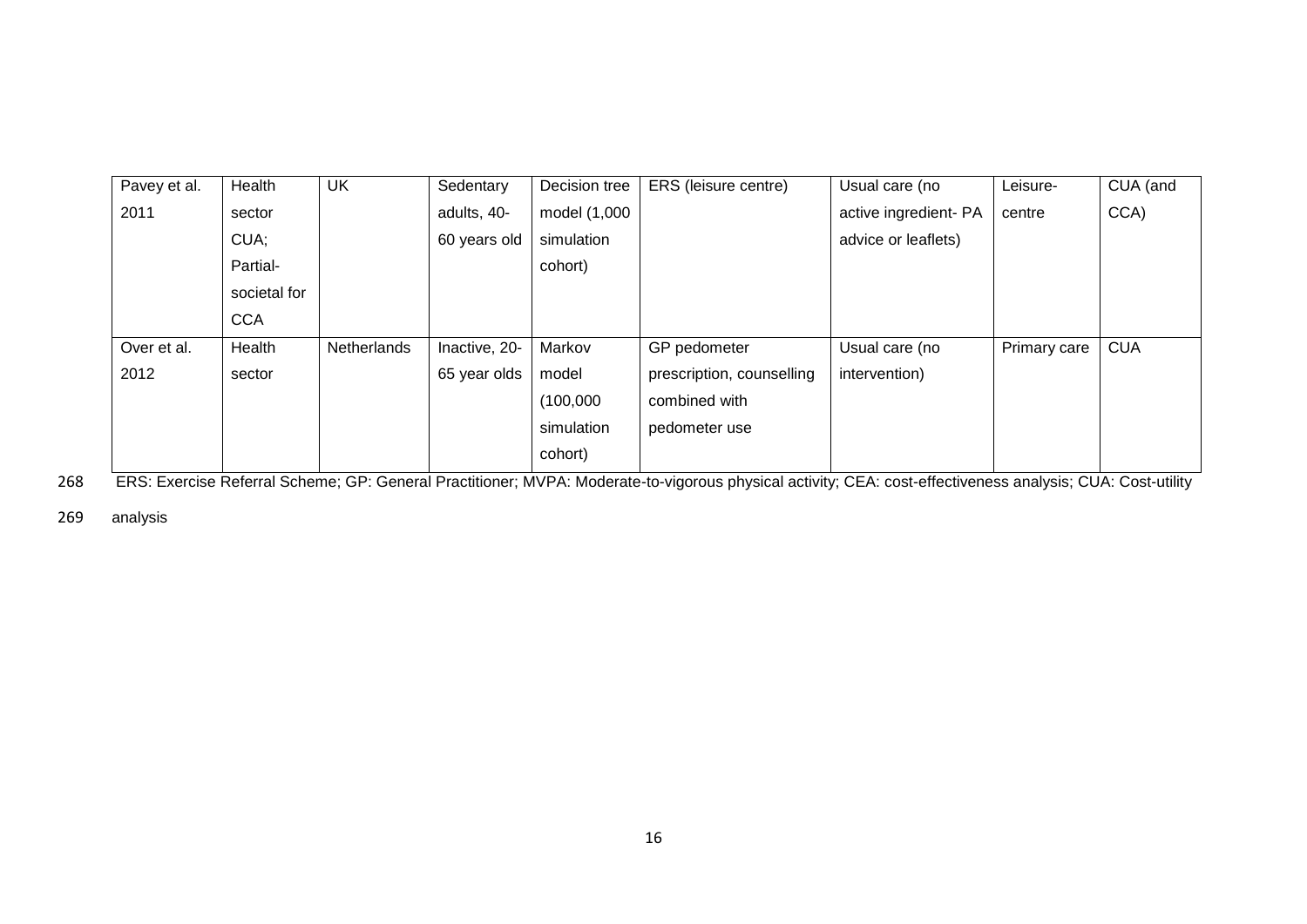# **Challenge 1: Attribution of effects**

 Two thirds (n=10) of the studies in this review, all trial-based, did not compare the costs and consequences of the comparator groups beyond the trial follow up period (Table 3). More specifically, one study compared costs and consequences over a two-year period (Elley et al., 2011), the remaining nine had a time horizon of 12-months or less. For six of these studies, authors referred to their short time horizon as a limitation of their study (Boehler et al., 2011; de Vries et al., 2016; Edwards et al., 2013; Larsen et al., 2015; Leung et al., 2012; Shaw et al., 2011). For instance, it precluded the incorporation of any potential long-term healthcare savings (Larsen et al., 2015). Just one study suggested future modelling exercises could be used to address this challenge (Edwards et al., 2013). Yet, for Shaw et al. (Shaw et al., 2011) a short-time horizon was justified as they reported there was insufficient data to extrapolate their results over the participants' lifetime.

 By contrast, all five model-based studies extrapolated a pooled trial-derived effectiveness estimate over the rest of the participants' lifetime; bridging the gap between the short- and long-term evidence (Table 2). Nevertheless, the assumptions underpinning the model-based studies varied considerably. Two studies (Anokye et al., 2011; Pavey et al., 2011) made large assumptions unsupported by evidence about the duration of the effect, assuming that any short-term change in physical activity observed in the trials 6-12 months after the intervention, would be long-lasting. Over et al. (2012) employed a different approach by extrapolating an effect estimate, observed at 18 weeks, over a 40-year time horizon (the life expectancy of the participants). The authors assumed that only 25% of the effect recorded at 18 weeks would remain over the 40-year time horizon; they too reported that their assumptions were unsupported by evidence. These findings demonstrate how studies will vary according to the assumptions made. It is therefore important that end-users of cost- effectiveness results check they agree with the assumptions that underpin the economic evaluation.

 Assumptions underlying the two other model-based studies (Anokye et al., 2012; Campbell et al., 2015) were supported by three robust cohort studies. Campbell et al. (2015) replicated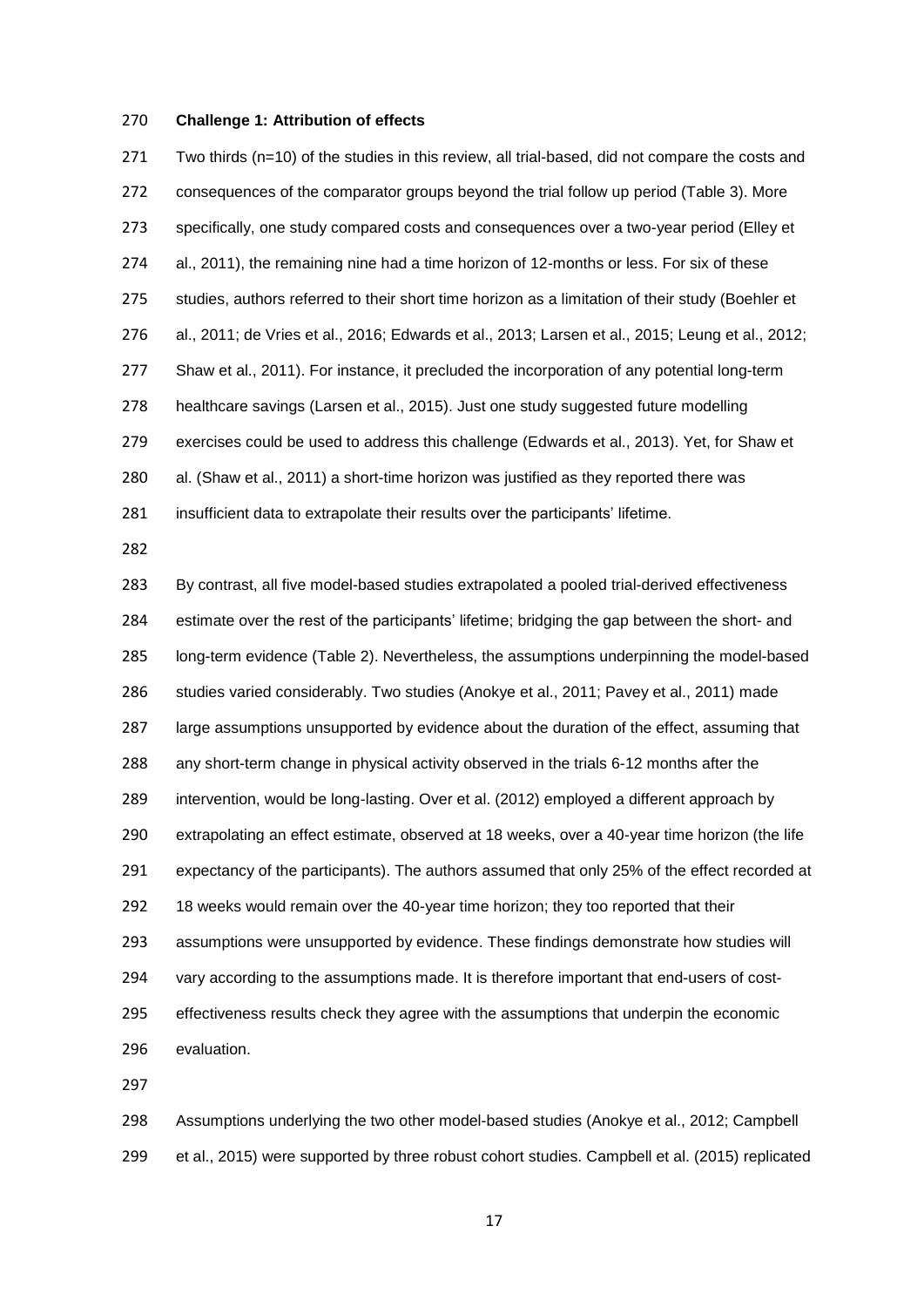Anokye et al.'s (2012) approach. More specifically, they linked the short-term change in physical activity level observed in trial data, with Hu et al.'s (2007; 2003; 2005) cohort studies that followed a group of active and inactive individuals for a duration of at least 10 years to predict how their activity levels and risk of disease changed over time. Anokye et al. (2012) explain how their identification and use of the cohort studies has strengthened previous modelling attempts in the field of physical activity. Campbell et al.(2015) reported this approach has enabled more conservative assumptions to be made around changing physical activity levels and disease development over time.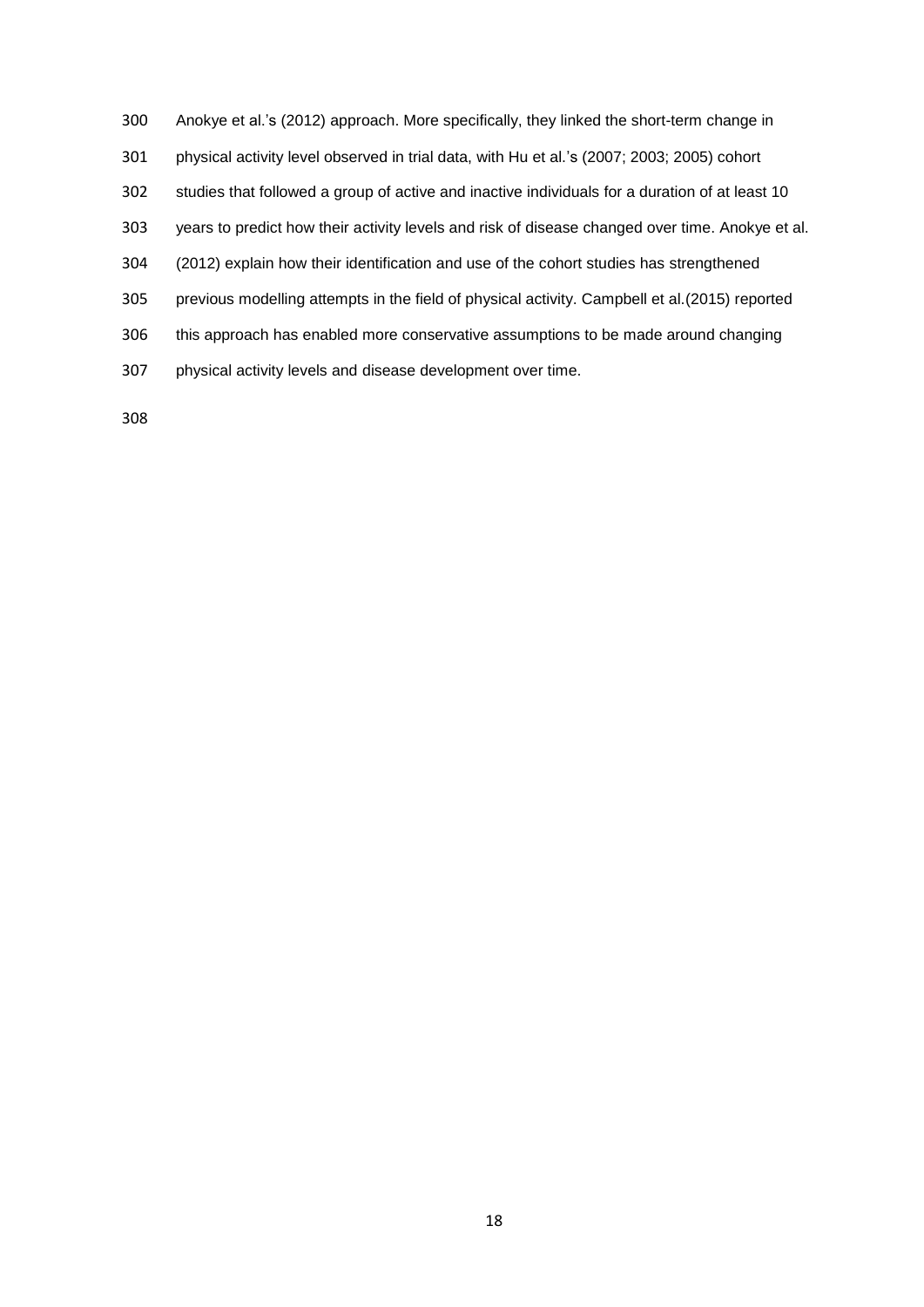# 309 Table 2. Time horizon and types of outcomes compared to costs

| Trial-based economic evaluations |                       |                                                                                                           |  |  |
|----------------------------------|-----------------------|-----------------------------------------------------------------------------------------------------------|--|--|
| Study &                          | <b>Time Horizon</b>   | Types of outcomes compared to costs per valuation technique                                               |  |  |
| Year of publication              | (trial follow up)     |                                                                                                           |  |  |
| Larsen et al. 2015               | <b>Trial duration</b> | CEA: Cost per minute of increase in physical activity                                                     |  |  |
|                                  | $(12$ months)         |                                                                                                           |  |  |
| Iliffe et al. 2014               | <b>Trial duration</b> | CEA: Cost per participant reaching or exceeding 150 minutes of moderate-to-vigorous physical activity per |  |  |
|                                  | $(12$ months)         | week                                                                                                      |  |  |
|                                  |                       |                                                                                                           |  |  |
| Young et al. 2012                | <b>Trial duration</b> | CEA: Cost per incremental change in daily estimated energy expenditure;                                   |  |  |
|                                  | (3 months)            |                                                                                                           |  |  |
|                                  |                       | CEA: Cost per the incremental change in minutes spent on moderate-to-vigorous activity                    |  |  |
| Elley et al. 2011                | <b>Trial duration</b> | CEA: Cost per participant achieving 150 minutes of moderate intensity activity per week                   |  |  |
|                                  | (24 months;           |                                                                                                           |  |  |
|                                  | 12 months)            |                                                                                                           |  |  |
| Boehler et al.                   | Trial duration        | CEA: Cost per participant achieving 150 minutes of moderate intensity activity per week                   |  |  |
| 2011                             | (3 months)            |                                                                                                           |  |  |
| Shaw et al. 2011                 | <b>Trial duration</b> | CEA: Cost per additional person achieving the target of a weekly increase of ≥ 15,000 steps.              |  |  |
|                                  | $(12$ months)         |                                                                                                           |  |  |
| Maddison et al.                  | <b>Trial duration</b> | CEA: Cost per MET-hour of walking and leisure activity;                                                   |  |  |
| 2015                             | $(24$ weeks /         | CUA: Cost per short-term QALY gain                                                                        |  |  |
|                                  | [6 months])           |                                                                                                           |  |  |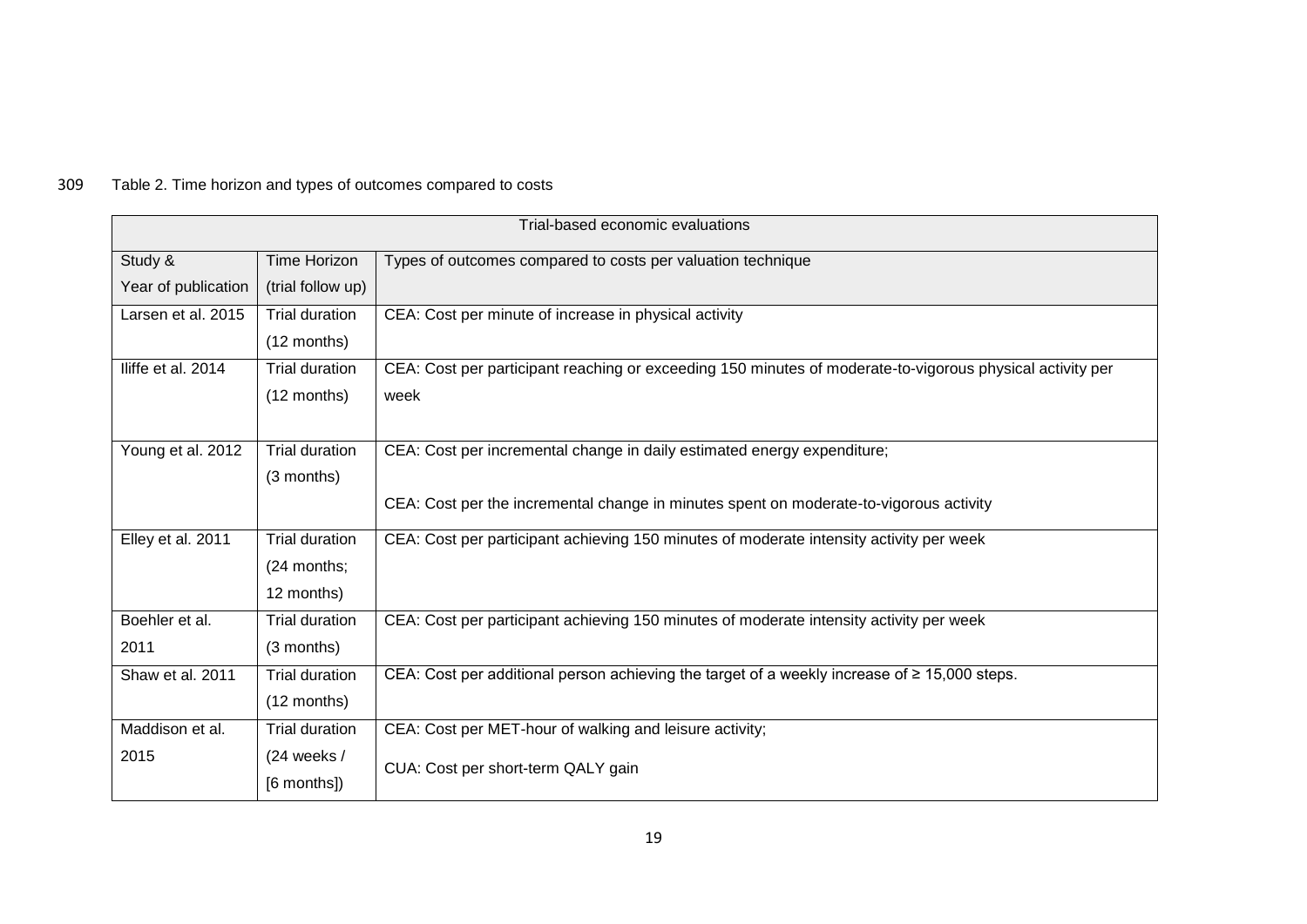| Leung et al. 2012   | <b>Trial duration</b> | CEA: Cost per 30 minutes of weekly leisure walking;                                                    |
|---------------------|-----------------------|--------------------------------------------------------------------------------------------------------|
|                     | $(12$ months)         | CUA: Cost per short-term QALY gain                                                                     |
|                     |                       |                                                                                                        |
| de Vries et al.     | <b>Trial duration</b> | CUA: Cost per short-term QALY gain                                                                     |
| 2016                | (6 months)            |                                                                                                        |
| Edwards et al.      | <b>Trial duration</b> | CUA: Cost per short-term QALY gain                                                                     |
| 2013;               | $(12$ months)         |                                                                                                        |
| Murphy et al. 2012  |                       |                                                                                                        |
|                     |                       | Model-based economic evaluations                                                                       |
| Study &             | Time Horizon          | Types of outcomes compared to costs per valuation technique                                            |
| Year of publication | (trial follow up)     |                                                                                                        |
| Campbell et al.     | Lifetime              | CUA: Cost per short-term QALY gain (mental health gain); Cost per QALYs associated with coronary heart |
| 2015                |                       | disease, stroke, type 2 diabetes due to reduced risk for developing these health states                |
| Anokye et al.       | Lifetime              | CUA: Cost per short-term QALY gain (mental health gain); Cost per QALYs associated with coronary heart |
| 2012; Anokye et     |                       | disease, stroke, type 2 diabetes due to reduced risk for developing these health states                |
| al. 2014            |                       | CCA: Same outcomes outlined below for Pavey et al.'s (2011) CCA                                        |
| Anokye et al.,      | Lifetime              | CUA: QALYs associated with coronary heart disease, stroke, type 2 diabetes due to reduced risk for     |
| 2011                |                       | developing these health states                                                                         |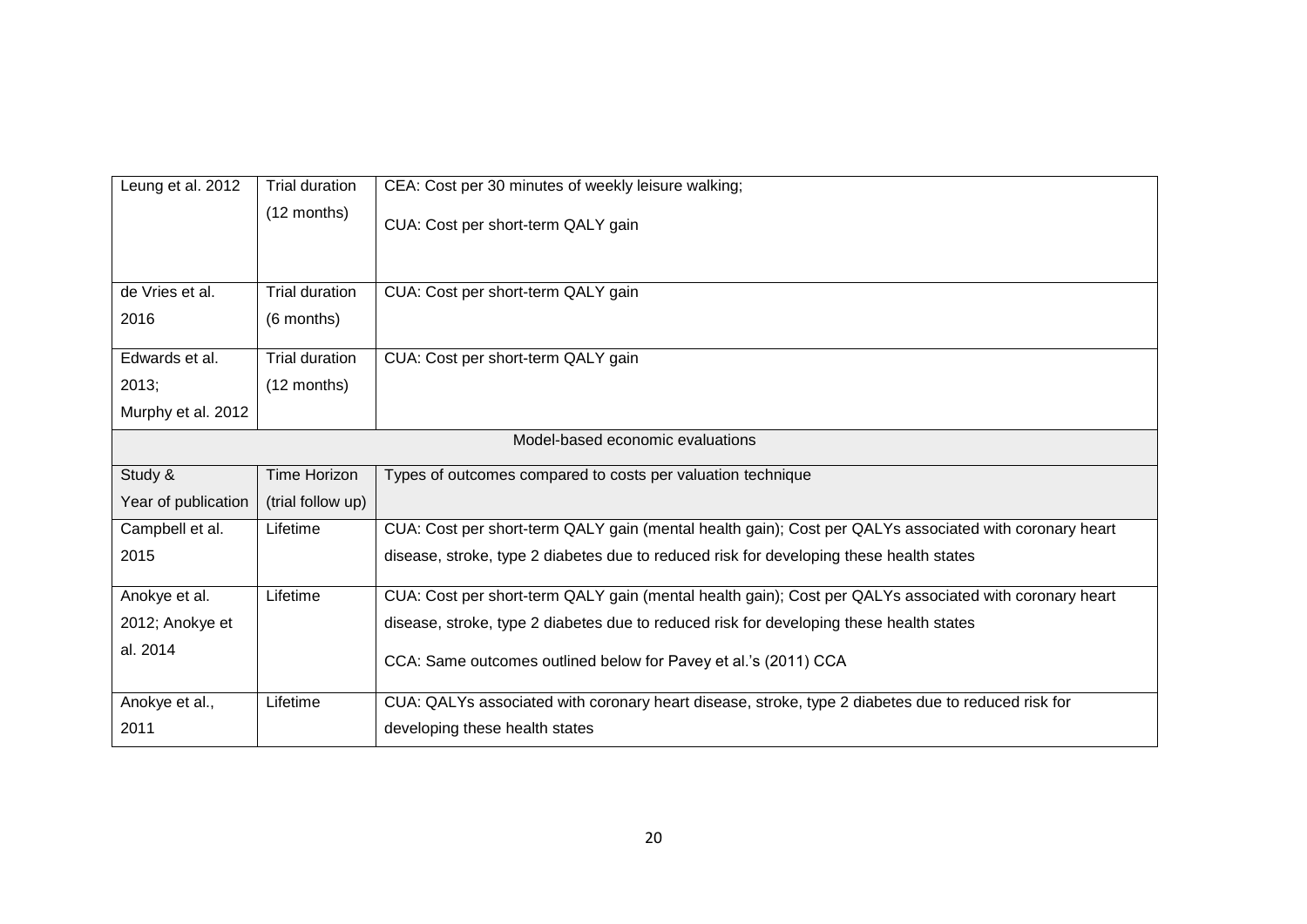| Pavey et al. 2011 | Lifetime | CUA: Cost per short-term QALY gain (mental health gain); Cost per QALYs associated with coronary heart          |
|-------------------|----------|-----------------------------------------------------------------------------------------------------------------|
|                   |          | disease, stroke, type 2 diabetes due to reduced risk for developing these health states                         |
|                   |          | CCA: Mental health (anxiety), Mental health (depression), Metabolic diabetes, Colon cancer, Breast cancer,      |
|                   |          | Lung cancer, Hypertension (cardiovascular), Coronary Heart Disease, Stroke, Musculoskeletal (Osteroporosis),    |
|                   |          | Musculoskeletal (Osteroarthritis), Lower back pain, Rhumatoid arthritis, Falls prevention, Absenteeism at work, |
|                   |          | Injury (disbenfit), Disability                                                                                  |
|                   |          |                                                                                                                 |
| Over et al. 2012  | Lifetime | CUA: QALYs associated with myocardial infarction, stroke, diabetes, colorectal cancer, breast cancer due to     |
|                   |          | reduced risk for developing these health states                                                                 |
|                   |          |                                                                                                                 |

310

311 RCT: randomised controlled trial; cRCT: cluster randomised controlled trial; CEA: Cost-effectiveness analysis; CUA: Cost-utility analysis; CCA: cost-

312 consequence analysis ; MET: Metabolic Equivalent of Task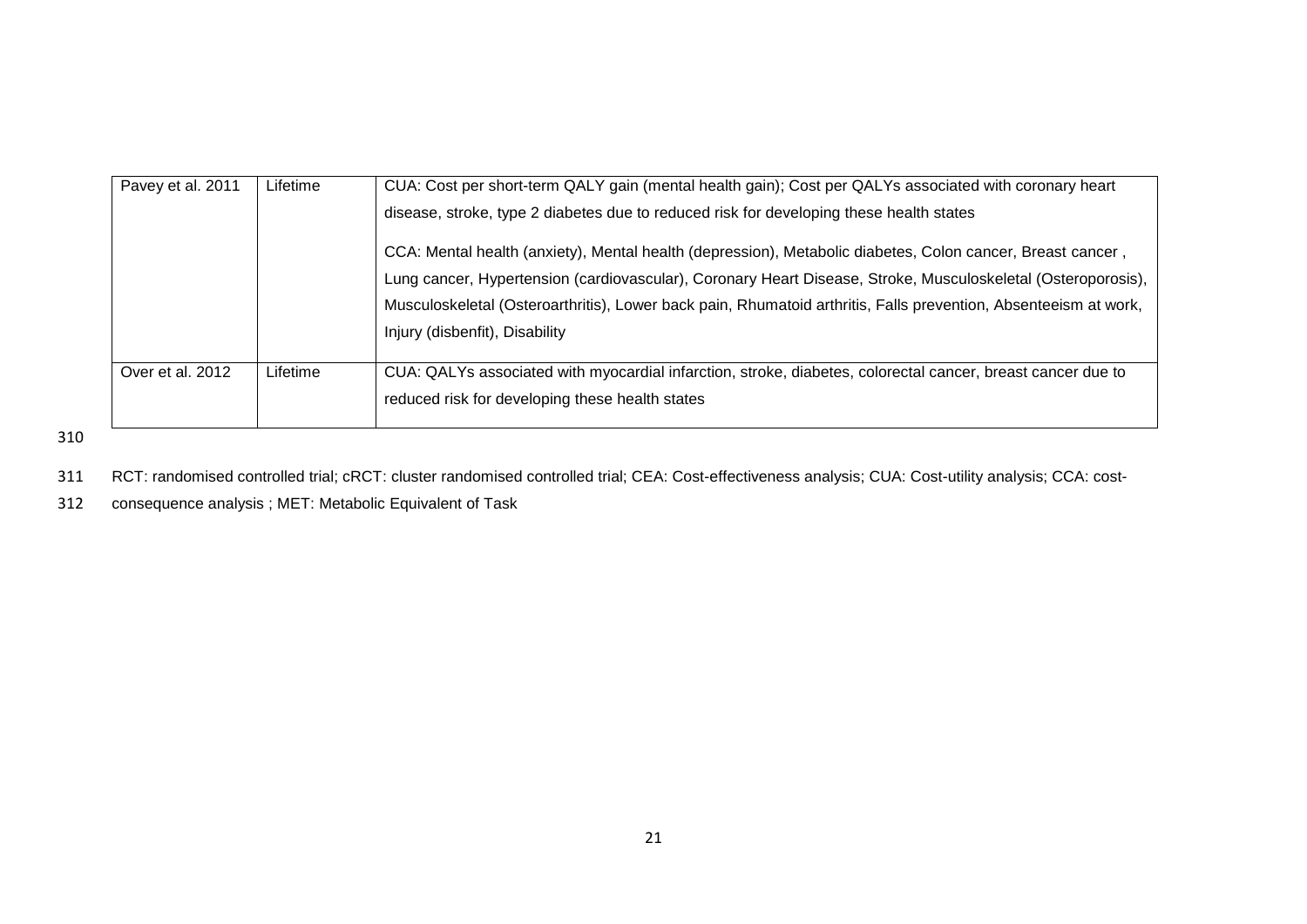#### **Challenge 2: Measuring and valuing outcomes**

 No studies in this present review conducted a cost-benefit analysis (CBA), despite health economists (Drummond et al., 2015) stating this approach is superior to cost-utility analysis (CUA) (Drummond et al., 2015). Recent UK and US guidelines recommended that studies report a broad range of outcomes alongside their economic analyses, through the use of approaches such as CBA, cost-consequence analysis (CCA) or an impact inventory (NICE, 2014; Sanders et al., 2016). Two studies (Anokye et al., 2012; Pavey et al., 2011) included a CCA conducted alongside a CUA. A broad range of health outcomes were included in their CCA (Table 2) yet the only non-health outcome reported was absenteeism.

 Two thirds (n=11) of the studies presented just one type of valuation technique, either a CUA (n=5) or cost-effectiveness analysis (CEA) (n=6) (Table 2). Table 2 demonstrates further how despite having the same aim to increase physical activity levels and same valuation technique, the way results are presented to the end-user are inconsistent. Young et al. (Young et al., 2012) performed two CEAs reporting on the 'cost per incremental change in daily estimated energy expenditure' and 'cost per incremental change in minutes spent on moderate-to-vigorous activity'. Three other studies (Boehler et al., 2011; Elley et al., 2011; Iliffe et al., 2014) performed a different type of CEA reporting on 'cost per participant achieving 150 minutes of moderate physical activity per week'. The most common way to present the result of the valuation analysis was as 'cost per short-term quality-adjusted life year (QALY) gain'. Nevertheless, this was reported for just under half (n=7) of the economic evaluations: four trial-based (de Vries et al., 2016; Edwards et al., 2013; Leung et al., 2012; Maddison et al., 2015) and three model-based (Anokye et al., 2012; Campbell et al., 2015; Pavey et al., 2011) studies. All model-based studies conceptualised the long-term gain in QALY in the same way, in terms of the QALYs gained due to not developing coronary heart disease, stroke or type 2 diabetes, or experiencing premature mortality. Over et al.'s (2012) analysis differed slightly, as they also included colorectal and breast cancer. 

 Rationale for the inclusion and exclusion of trial-derived QALYs varied considerably. Shaw et al. (Shaw et al., 2011) argued against the inclusion of trial-derived QALYs in their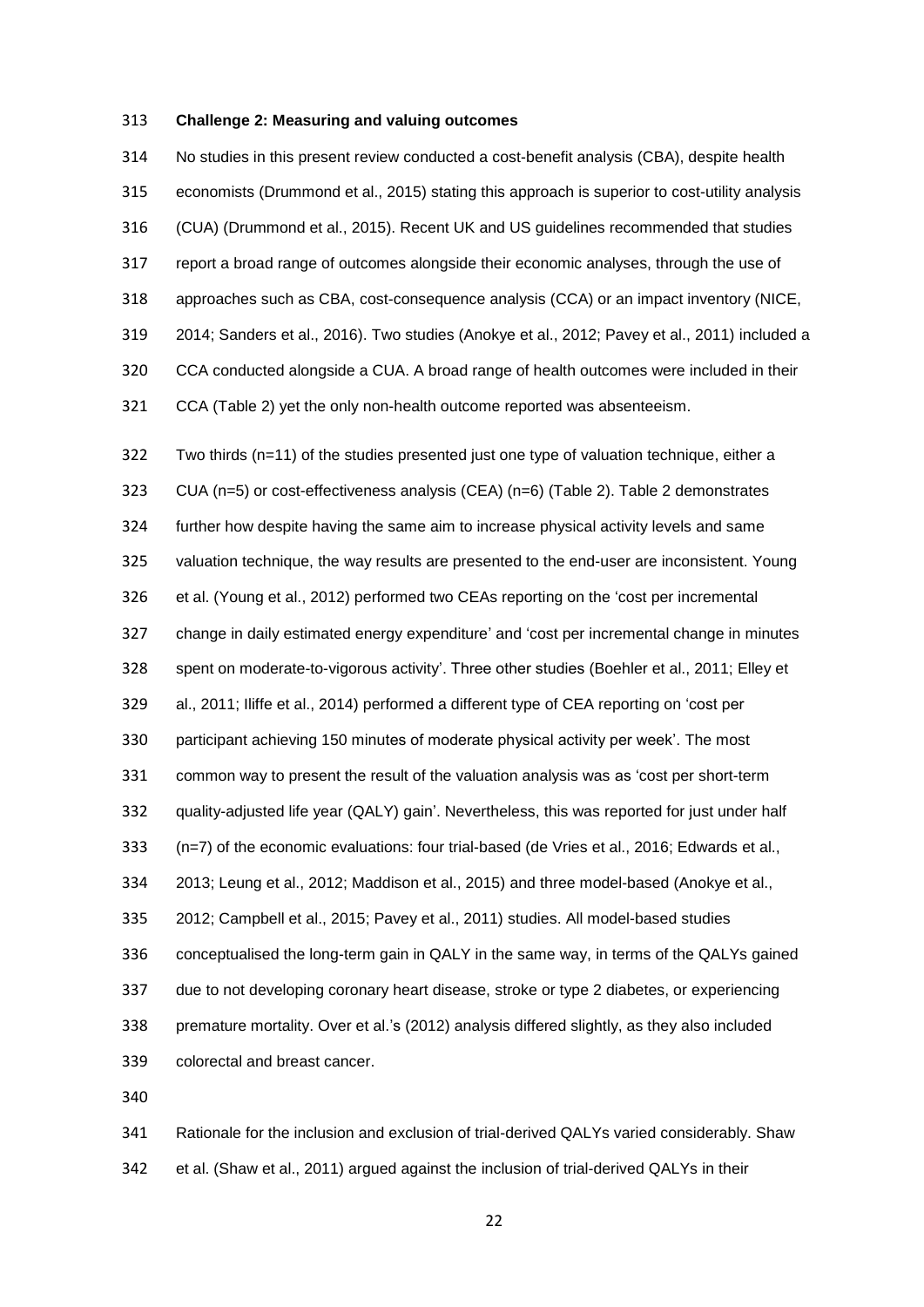analysis, explaining it would be unnecessarily restrictive since evidence already shows that physical activity is associated with a reduction in NCD and premature mortality, which in turn is associated with a much greater gain in QALYs than trial-derived QALYs. Three model- based studies (Anokye et al., 2012; Campbell et al., 2015; Pavey et al., 2011) deemed it appropriate to incorporate both short-and long-term gain in QALYs. They conceptualised the short-term QALY gain as being a one-off gain in mental health, which they assumed would be achieved as a result of becoming physically active for at least 90 minutes per week. They assumed the one-off mental health benefit would last for just one year, which they claimed was a conservative assumption. Campbell et al. (2015) reported that their cost-effectiveness result was highly sensitive to the inclusion and exclusion of the one-off gain in mental health. 

#### **Challenge 3: Identifying intersectoral costs and consequences**

 The most commonly reported perspective was the health sector perspective (n=7) (Table 1 and 2). Six of the eight studies from the UK were from this perspective. In 2014, the UK reference case was updated to recommend the public sector perspective when conducting economic evaluations of public health interventions (NICE, 2014). The multi-agency public sector perspective adopted by Edwards et al. (2013) reflects the start of this paradigm shift. Two more recent UK studies (Campbell et al., 2015; Iliffe et al., 2014) did not adopt a public sector perspective. Despite studies being conducted from the same perspective, the type of costs identified as relevant varied within and across countries and intervention type. This weakness was identified through the quality assessment (Item 4 on Appendix D [INSERT LINK TO ONLINE FILE A, B, C, D & E]), as five studies (Boehler et al., 2011; de Vries et al., 2016; Maddison et al., 2015; Shaw et al., 2011; Young et al., 2012) did not relate their costs to a study perspective. More specifically, two studies did not report their perspective (Maddison et al., 2015; Shaw et al., 2011) and three included a narrower range of costs and consequences than would be expected for their stated perspective (Boehler et al., 2011; de Vries et al., 2016; Young et al., 2012). For example, two studies stated their study was from the societal perspective yet assessed only direct intervention costs and short-term healthcare savings (de Vries et al., 2016; Young et al., 2012), which were the same costs as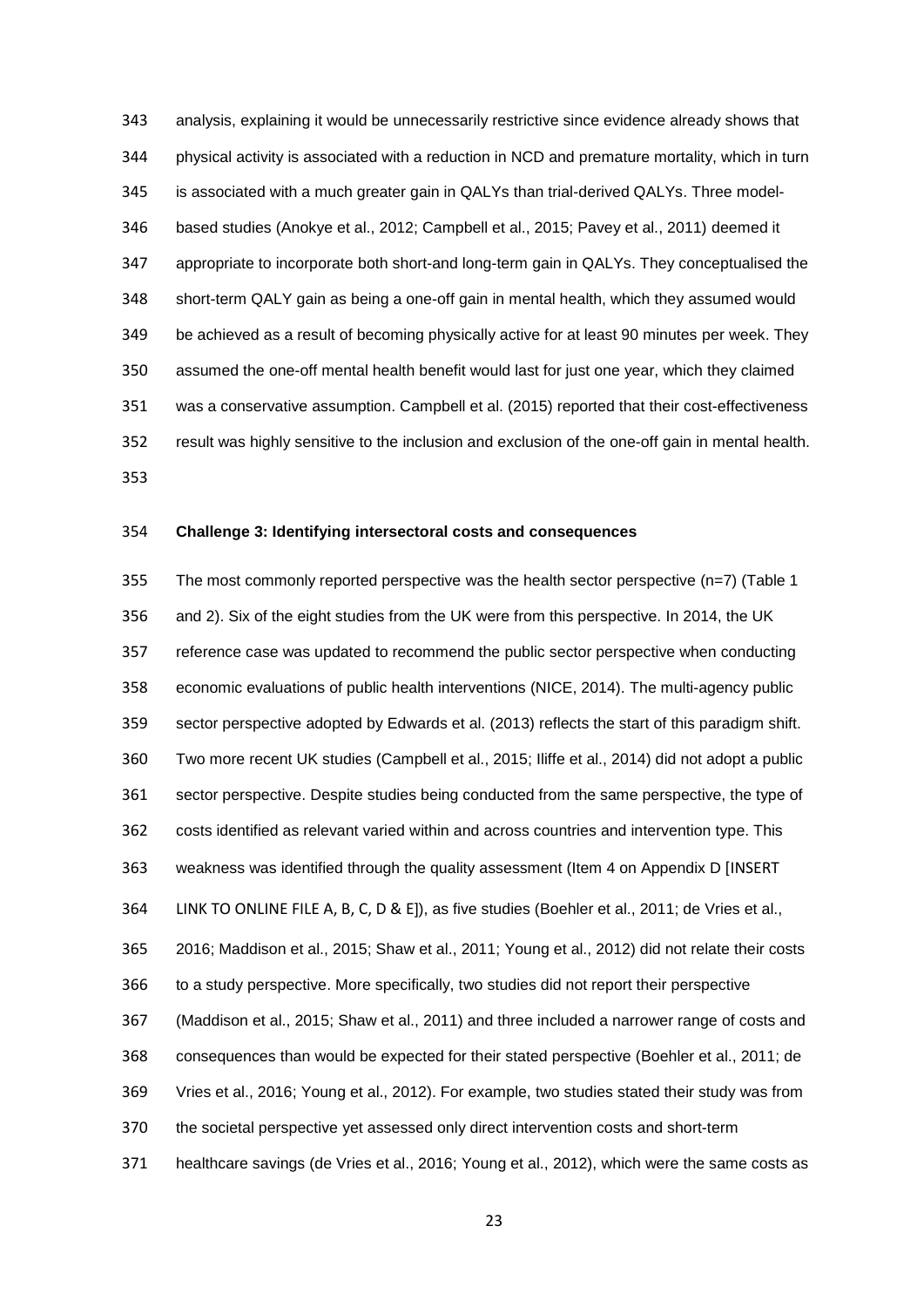- studies which stated taking a health sector perspective (Table 1 and 2). Weatherly et al.
- (2009) also found that many studies included only a narrow range of costs within their stated
- study perspectives.

Figure 2. Cost categories identified across all 15 included studies

 Figure 2 shows that seven cost categories were identified across all 15 included studies. Like the findings in this review, Alayli-Goebbels et al. (2014) found the most common type of cost reported was the intervention costs, followed by healthcare costs. Participant out-of- pocket expenses and productivity losses appeared in only a small proportion of studies in this review and Alayli-Goebbels et al.'s (2014) review. Although most studies looked at both the direct and indirect costs of the interventions, only Edwards et al. (2013) looked at the unintended productivity costs to the provider. More specifically, they examined whether the provider where the intervention was set (the leisure centre) experienced a loss in revenue, as a result of providing the intervention.

# **Challenge 4: Incorporating equity**

 The two former reviews found that authors did not routinely consider equity in their analysis (Alayli-Goebbels et al., 2014; Weatherly et al., 2009). Table 3 shows that all but one study (Shaw et al., 2011) included in the present review did consider equity. All but one study (Edwards et al., 2013) did this implicitly, conducting subgroup analyses of the cost- effectiveness result (n=6) or targeting the intervention at a population deemed in need of intervention (n=8). Edwards et al. (2013) were the only authors to explicitly discuss equity and to consider socio-economic status in their equity analysis. They did this by asking participants from areas of different levels of deprivation about how much they would be willing to pay to participate in the intervention of interest; thus informing the reader about participants' economic preferences. Notably this was an exploratory analysis and so the results were not incorporated in the CUA.

# Table 3. Types of equity considered

| Campbell et al. 2015   Pre-existing condition |                        |
|-----------------------------------------------|------------------------|
| Pavey et al. 2011                             | Pre-existing condition |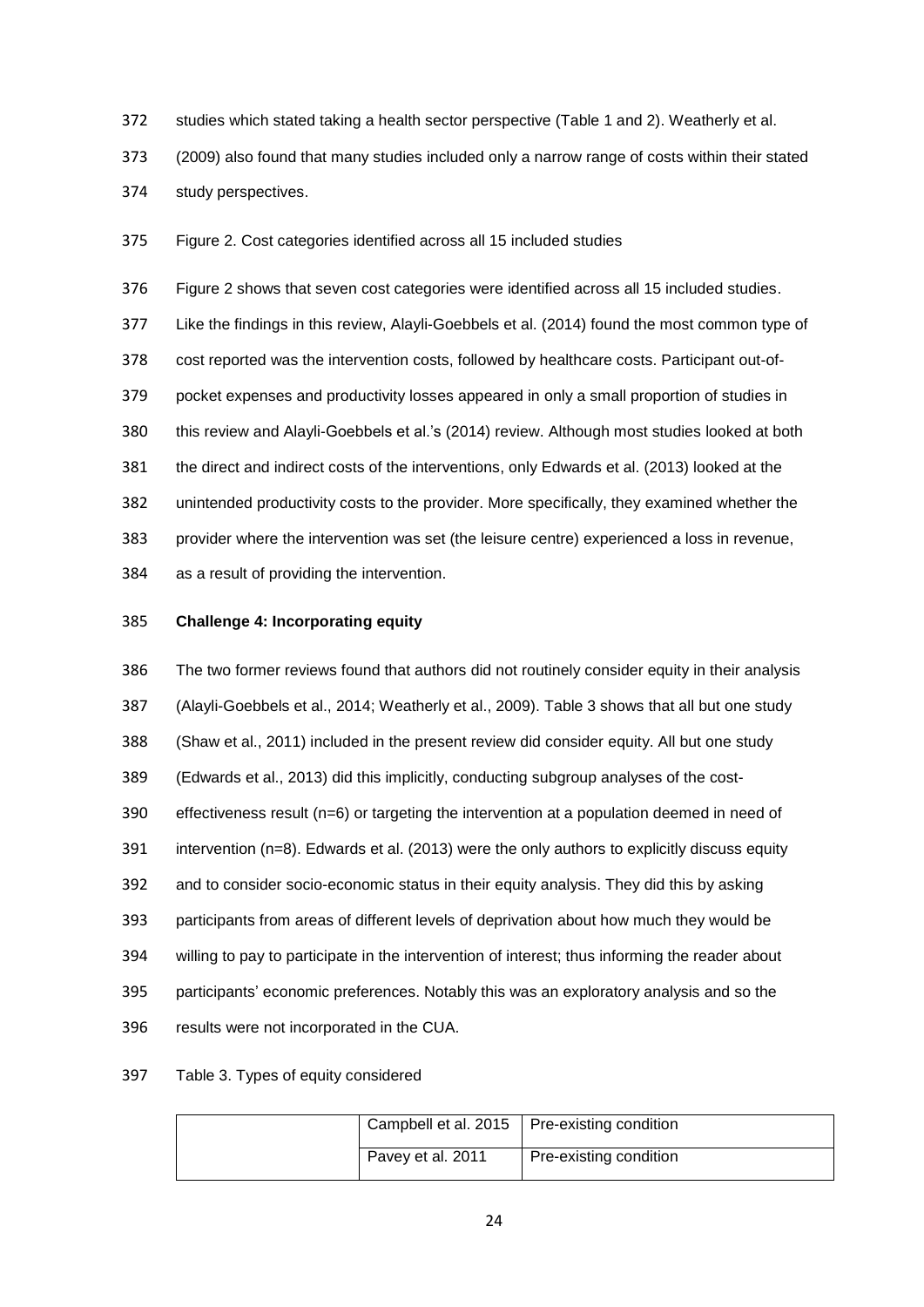|                                          | Anokye et al. 2011                         | Pre-existing condition                    |
|------------------------------------------|--------------------------------------------|-------------------------------------------|
|                                          | Edwards et al. 2013;<br>Murphy et al. 2012 | Medical diagnosis                         |
|                                          |                                            | Referral reason                           |
| Subgroup analyses of                     |                                            | Adherence to scheme                       |
| cost-effectiveness                       |                                            | Gender                                    |
| result                                   |                                            | Inequalities                              |
|                                          |                                            | Age group                                 |
|                                          | Over et al. 2012                           | Age group                                 |
|                                          | Anokye et al.2012;                         | Age group                                 |
|                                          | Anokye et al. 2014                         |                                           |
| Intervention targeted at<br>equity group | de Vries et al.2016                        | Frail older adults with mobility problems |
|                                          | Leung et al.2012                           | Older adults                              |
|                                          | Iliffe et al. 2014                         | Older adults                              |
|                                          | Boehler et al. 2011                        | Older adults                              |
|                                          | Maddison et al. 2015                       | People with ischaemic heart disease       |
|                                          | Elley et al. 2011                          | Females                                   |
|                                          | Young et al. 2012                          | Females                                   |
|                                          | Larsen et al. 2015                         | Latinas                                   |
| Willing to pay question                  | Edwards et al. 2013;                       | Socio-economic status (level of           |
|                                          | Murphy et al. 2012                         | deprivation)                              |

# 398

 Table 3 details the eight studies which targeted their intervention at a specific population group as well as the six studies that performed subgroup analyses of their cost-effectiveness result. Older adults was the most common equity subgroup targeted for intervention (Boehler et al., 2011; de Vries et al., 2016; Iliffe et al., 2014; Leung et al., 2012), followed by females (Elley et al., 2011; Young et al., 2012). The most common subgroup analyses were on pre- existing condition/ medical diagnosis (Anokye et al., 2011; Campbell et al., 2015; Edwards et al., 2013; Pavey et al., 2011) and age group (Anokye et al., 2012; Edwards et al., 2013; Over et al., 2012). Edwards et al.(2013) carried out seven types of equity analyses, all other authors conducted just one type. Furthermore, no studies attempted alternative equity analyses, such as an equity constraint or equity weighing analysis (Cookson et al., 2017).

409 **New studies**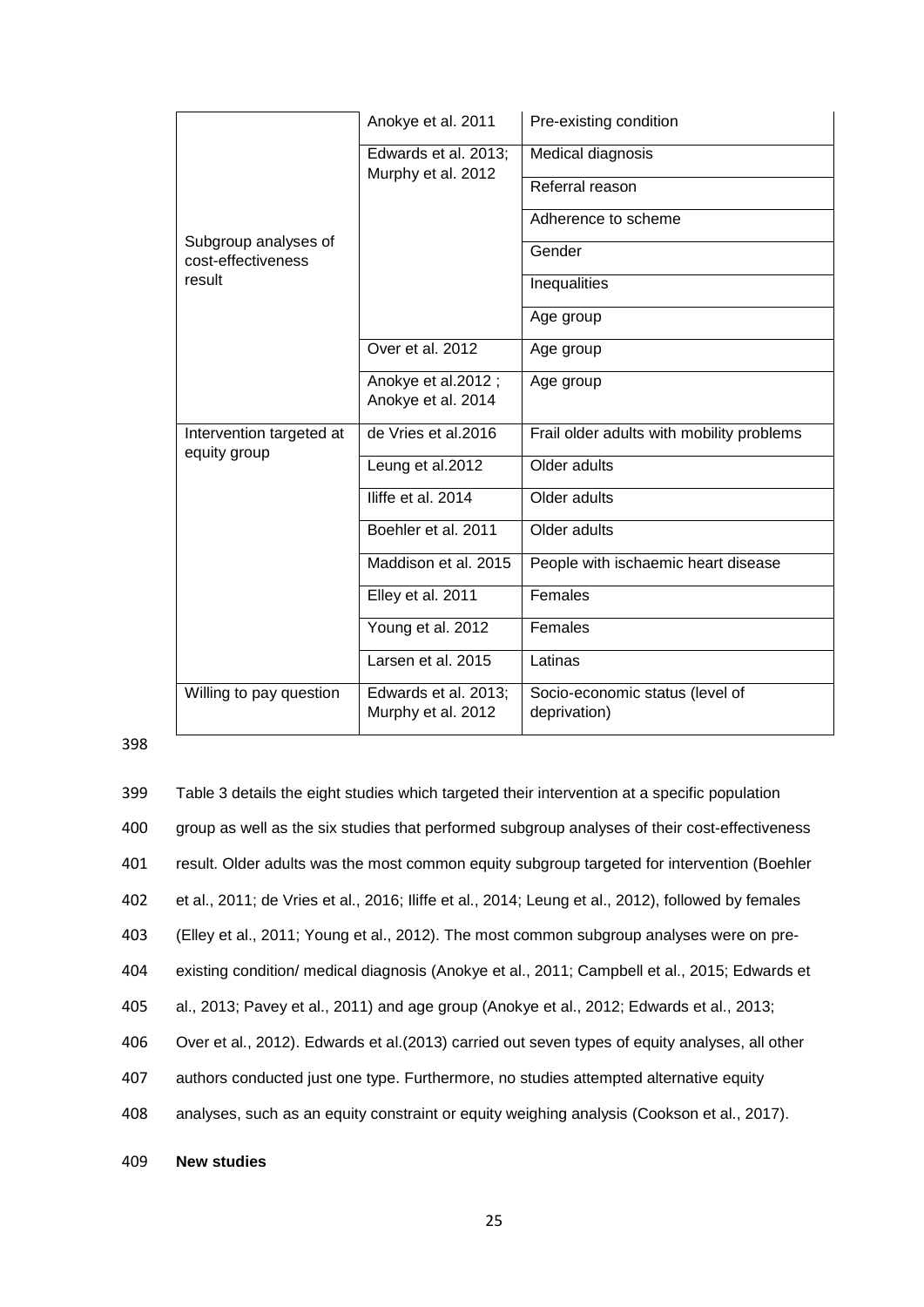The results of the rapid systematic scoping search are presented in Appendix B [INSERT LINK TO ONLINE FILE A, B, C, D & E]. In brief, four additional studies were identified as meeting the inclusion criteria of this review. Notably, one study (Gao et al., 2018) was an intervention targeting sedentary behaviour as an independent risk factor from physical activity. Furthermore, two studies (Gao et al., 2018; Harris et al., 2018) were both trial-and model-based economic evaluations, as the analysts had extrapolated their within-trial results a lifetime horizon.

# **Discussion**

 This review identified 15 economic evaluations of interventions that targeted physically inactive adults, and no economic evaluations of interventions that targeted sedentary adults (where sedentary behaviour was addressed an independent risk factor from physical activity). Like Abu-Omar et al's (2017) review of reviews which focuses on the results of economic evaluations, this present review identified economic evaluations on a limited range of physical activity interventions (Abu-Omar et al., 2017). Studies came from just four high- income countries, with over half (n=8) coming from the UK. This points to an important evidence gap in countries where economic evaluations are deemed appropriate. Examining a country's traditional beliefs around personal responsibility, efficiency and equity can explain why countries such as France and Germany are low users of economic evaluations and can in part explain why no studies in this review originated from these countries (Torbica et al., 2018). Regardless of cultural and institutional differences, globally health economists agree economic evaluations of preventative interventions are expected to have an important impact on future healthcare decision-making (ISPOR, 2018). In order to answer upcoming complex public health challenges, researchers need to go beyond clinical effectiveness methods and use a multidisciplinary suite of methods (Rutter et al., 2017) which includes economic evaluation. A prerequisite for this is an understanding on how key methodological challenges can be addressed.

**Challenge 1: Attribution of effects**

*Modelling exercises*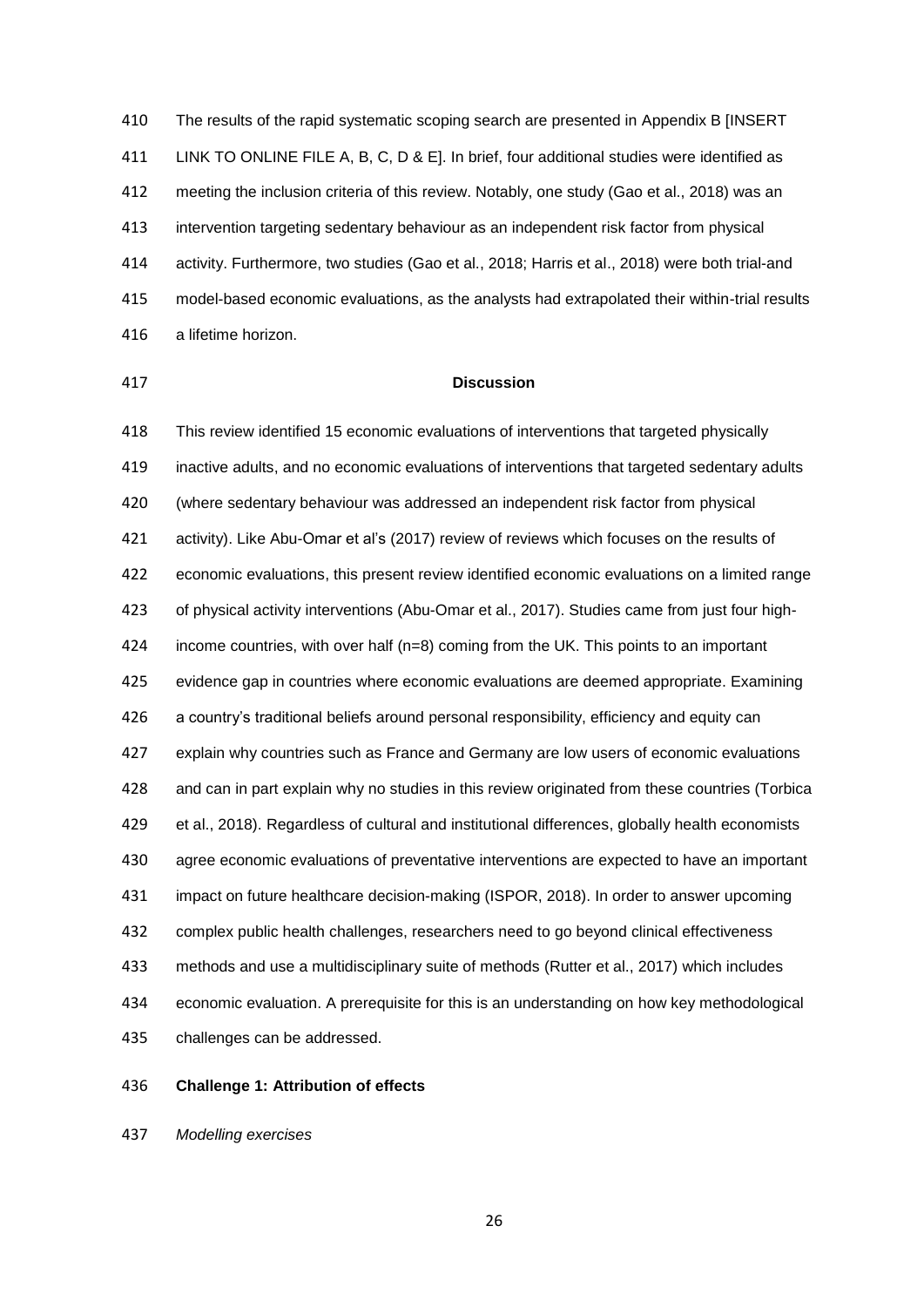All ten trial-based economic evaluations in this review had a short time horizon; meaning they did not attempt to extrapolate or model the long-term impact of the intervention which could be used to informer longer term investment decision making. Any future reduction in 441 incidence of NCD and premature mortality, attributable to physical activity and sedentary behaviour interventions, is unlikely to manifest until decades after the intervention has taken place. Yet, evaluating these interventions over the wrong timeframe means these interventions may appear ineffective or markedly less effective; they are at risk of not being appropriately prioritised by policymakers (Rutter et al., 2017). Curative interventions that rescue people from very poor health to better health will continue to be favoured, even if they are less cost-effective overall. Alayli-Goebbels et al. (2014) had previously suggested modelling as a way to extend the time horizon of trial-based studies, yet none of the ten trial- based studies in this review performed any modelling exercises. The challenges which can preclude extrapolation include the availability of data, and time and skills of the analyst (Squires et al., 2016).

#### *Cohort studies*

 Campbell et al. (2015) and Anokye et al. (2012) were the only two studies in this review to identify additional evidence to link up their short- and long-term effect estimate. The three other model-based studies claimed there was insufficient evidence to verify the accuracy of their assumptions (Anokye et al., 2011; Over et al., 2012; Pavey et al., 2011). Notably, the cohort studies which Campbell et al.(2015) and Anokye et al.(2012) draw on were published several years prior to the publication of the three other model-based studies. This suggests that the methodological challenge of 'attribution of effect' may be more dependent upon the analysts' time and skills as opposed to the availability of data.

# **Challenge 2: Measuring and valuing outcomes**

#### *Cost-effectiveness and cost-utility analyses*

This review found large inconsistencies in the types of outcomes measured and valued.

There is no agreed classification system for physical activity outcomes(Abu-Omar et al.,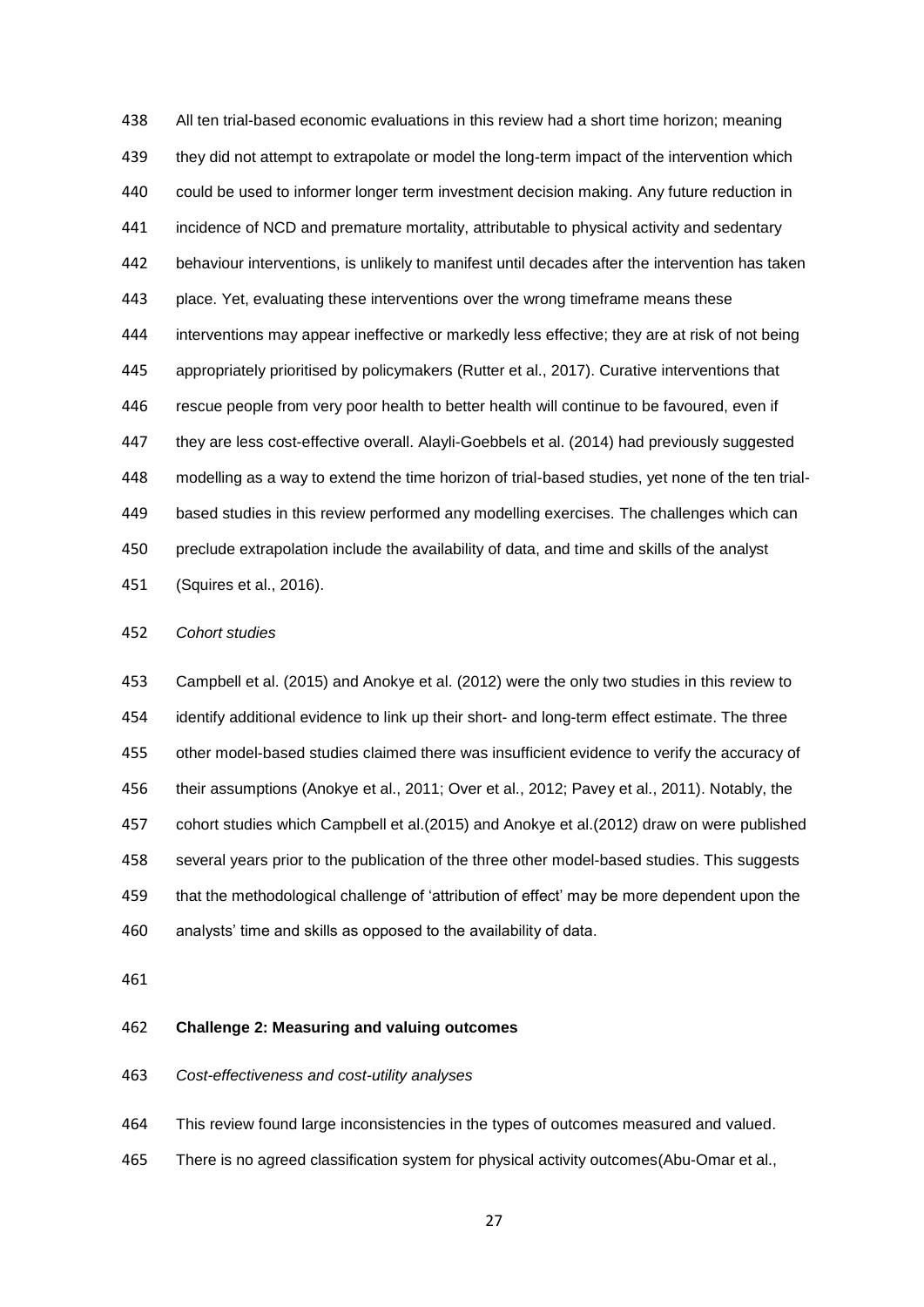2017) since the analysis of raw objective accelerometer data measuring objective physical activity levels is still in its infancy. Presenting a limited range of results can reduce the applicability of the study's findings to other policymakers. Authors' views also differed firstly on whether short-term QALYs should be included in the economic analysis, secondly on whether a short-term QALY gain represented a one-off gain in mental health or general functional health. Presently, within the economic literature the responsiveness of the EQ-5D- 3L to detect important differences in the severity of health is being challenged, and had led to the development of the EQ-5D-5L, which measures health on five levels as opposed to just three (Glick et al., 2014). This review has shown that outcomes used in physical activity studies are diverse; therefore, there is a need for analysts to agree on a consistent outcome 476 that best captures the objectives of a physical activity intervention.

#### *Cost-benefit and cost-consequence analyses*

 No studies in this review performed a CBA and just two presented a CCA alongside their full economic evaluation. There is a lack of CBAs in other public health areas. Hill et al. (2017) and Alayli-Goebbels et al. (2014) identified a small proportion of studies (n=1 and n=8 respectively) who reported conducting a CBA, but due to insufficient reporting gained limited insight into how these were performed such as how outcomes had been monetised (Alayli- Goebbels et al., 2014; Hill et al., 2017). Likewise, four studies claimed to be CBAs in the review by Weatherly et al.(2009), but after further assessment were re-classified as CCAs (n=3) and a CEA (n=1). Although classified as a partial-economic evaluation, CCA is a useful alternative to CBA since all relevant costs and consequences can be presented to the reader in the form of an inventory, rather than simplified into a single outcome measure or index as is the case in CEA and CUA, respectively. If an outcome is deemed relevant to the reader, they can reanalyse the data quantified in the CCA. However, CCA puts more onus on decision makers than CBA or CUA, as it does not roll outcomes into a summary measure that can be compared to a decision rule. An example of a decision rule in the UK is: invest where the incremental cost-effectiveness ratio is less than £30,000 per QALY (NICE, 2014).

## **Challenge 3: Identifying intersectoral costs and consequences**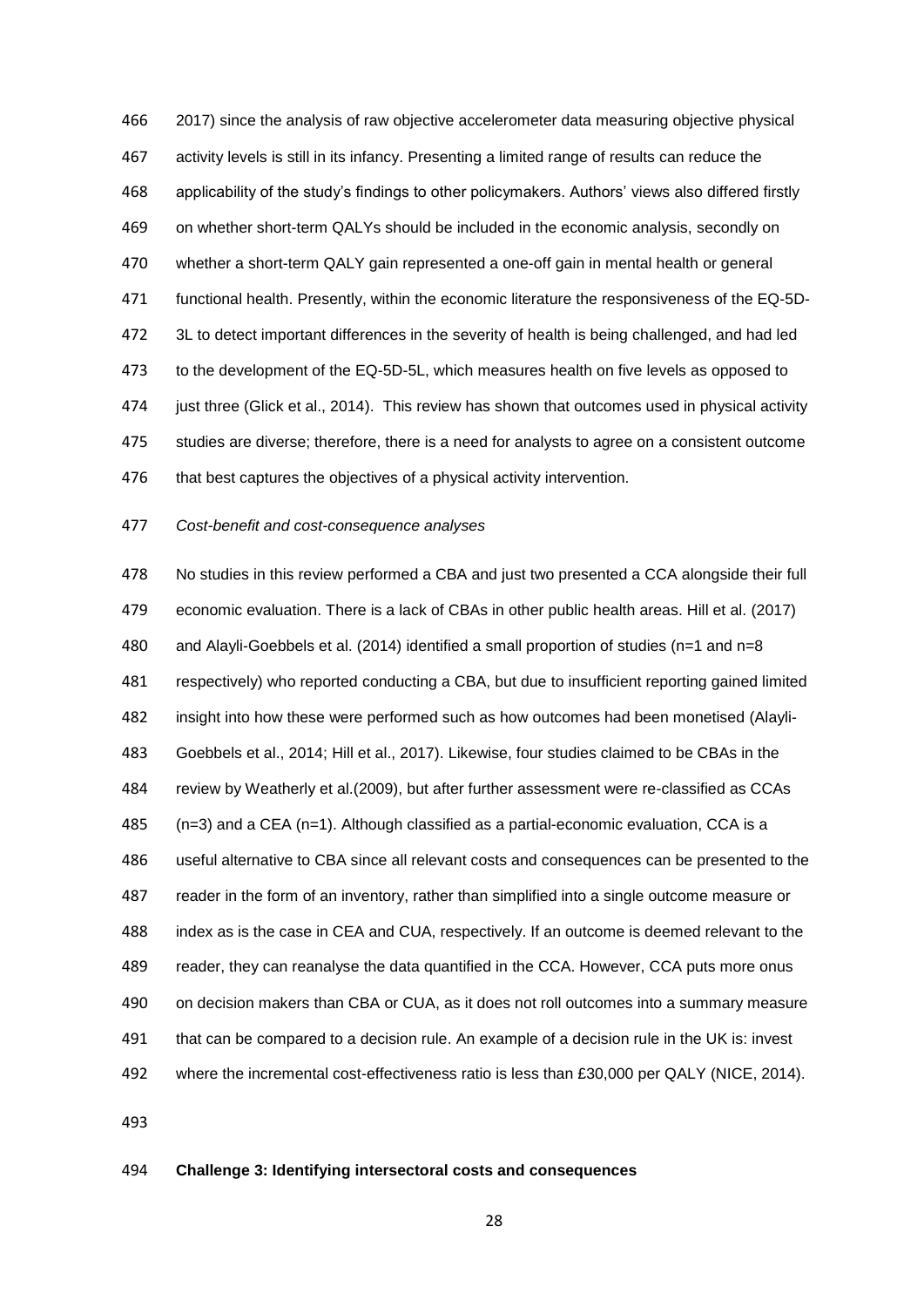#### *Inconsistent perspectives*

 The three most common perspectives stated were the health system, payer and societal perspectives. These match the three most commonly reported perspectives in the broader field of economic evaluation (Husereau et al., 2013). Only Edwards et al. (2013) conducted 499 their analysis from the public sector perspective, a perspective recently recommended in the UK reference case (NICE, 2014). That said, Edwards et al. (2013) did not incorporate participant costs in their CUA, only through an exploratory analysis. Only three studies considered the cost to the participant, which is not surprising since the health sector perspective was the most commonly stated perspective. Participant and voluntary sector costs are deemed important, but previously have not been routinely captured (Weatherly et al., 2009).

 It was found that even economic evaluations stated the same perspective did not always include the same costs and consequences. This is likely to be because there is a lack of standard definitions for the various perspective types (Husereau et al., 2013). Even where there are examples of standard definitions, such as those proposed by the Second US Panel on Cost-Effectiveness in Health and Medicine (Sanders et al., 2016), not all economists agree with their definitions, and furthermore the definitions may not be applicable to other countries since there are distinct features of each health system (Torbica et al., 2018). For instance, deciding what costs and consequences to capture within a societal perspective is a normative question, requiring the analyst to make social value judgements (Drummond et al., 2015). This is an important issue, since the exclusion of relevant consequences can lead to an underestimation of cost-effectiveness whilst the exclusion of relevant costs can lead to an overestimation of cost-effectiveness (Hill et al., 2017).

*Cost categories identified*

 The cost categories identified in this review match the five cost categories (healthcare services, intervention costs, patient and family costs, lost productivity costs, future costs) identified as most relevant for inclusion in economic evaluations, by health economists who recently took part in a cross-Europe Delphi study (van Lier et al., 2017). This suggests analysts' choice in costs in this review align with analysts in the more general field of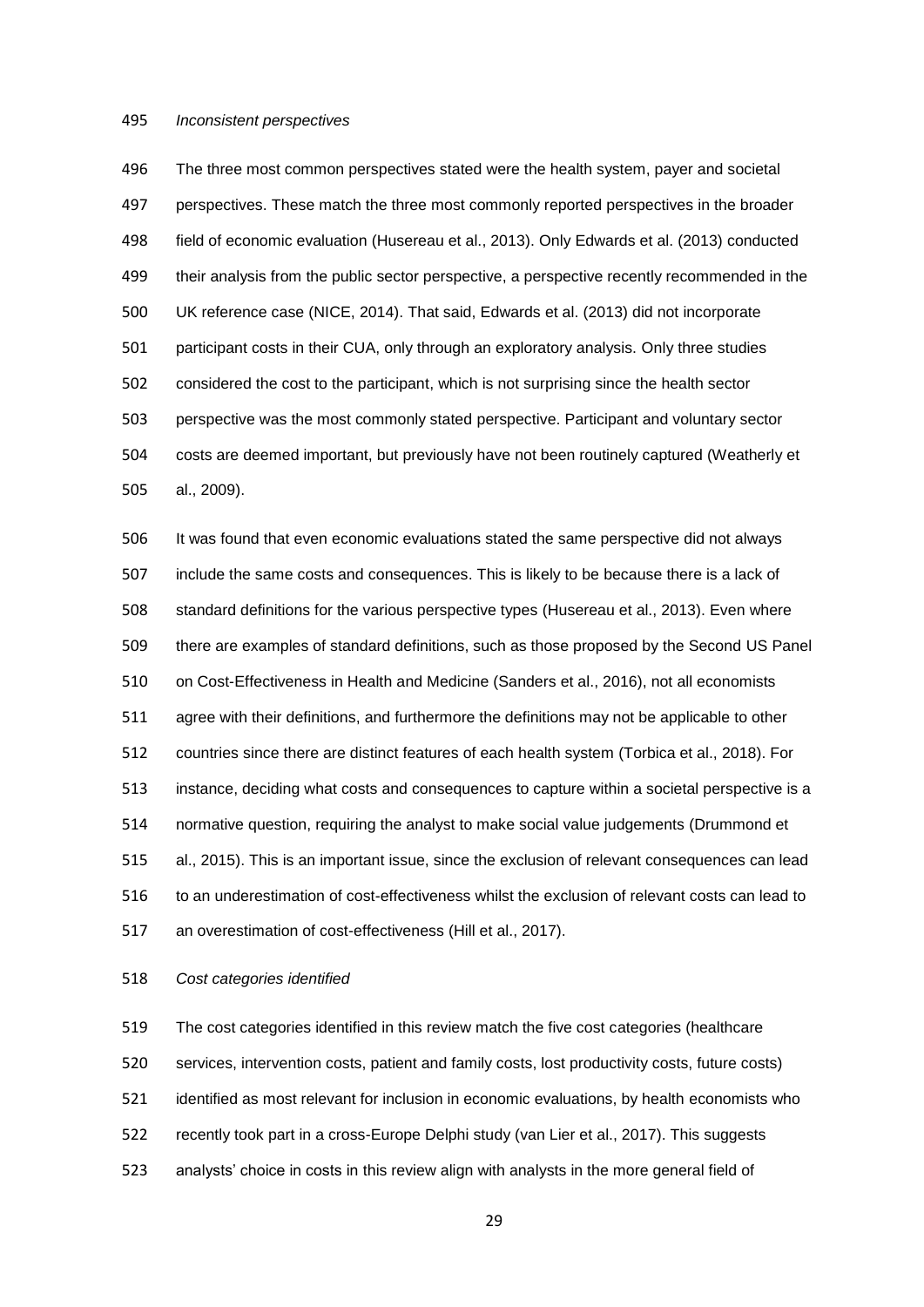economic evaluation. It should be noted however that there was a difference in one of the categories, as family costs were not identified as a relevant cost category in the studies from this present review. Just two trial-based studies included absenteeism in their study; similarly only two of the model-based studies included it in their CCA. It continues to be debated in the literature as to whether absenteeism is an outcome of cost-offset, and thus whether it should be included in the numerator or denominator part of the incremental cost-effectiveness fraction (Drummond et al., 2015).

# **Challenge 4: Incorporating equity considerations**

## *Presenting results by subgroups*

 Equity impact analysis can be as straightforward as presenting cost-effectiveness results by equity subgroups (Alayli-Goebbels et al., 2014; Hill et al., 2017; Weatherly et al., 2009). Six studies in this review presented an equity impact analysis (Anokye et al., 2012; Anokye et al., 2011; Campbell et al., 2015; Edwards et al., 2013; Over et al., 2012; Pavey et al., 2011). The most common subgroup analysed was individuals with pre-existing medical conditions, nevertheless this analysis was performed in just four studies (Anokye et al., 2011; Campbell et al., 2015; Edwards et al., 2013; Pavey et al., 2011). Furthermore, only one study (Edwards et al., 2013) conducted more than one type of equity subgroup analysis. These findings suggest analysts are not performing equity analyses in a comprehensive nor consistent manner. Weatherly et al. (2009) outlined socio-economic status as an important under-researched equity issue in economic evaluations, however only one study in this review researched socio-economic status by asking participants about their willingness to pay for an intervention component (Edwards et al., 2013). Incorporating equity into decisions on physical activity and sedentary behaviour interventions is especially important, since it is amongst the lower socioeconomic groups where physical inactivity is greatest (OECD, 2015).

#### **New studies**

 Overall, the four studies published since March 2017 did not change the narrative of this review since there remains a dearth of economic evaluations in the field of physical activity and sedentary behaviour. What the studies have demonstrated is that firstly, there is an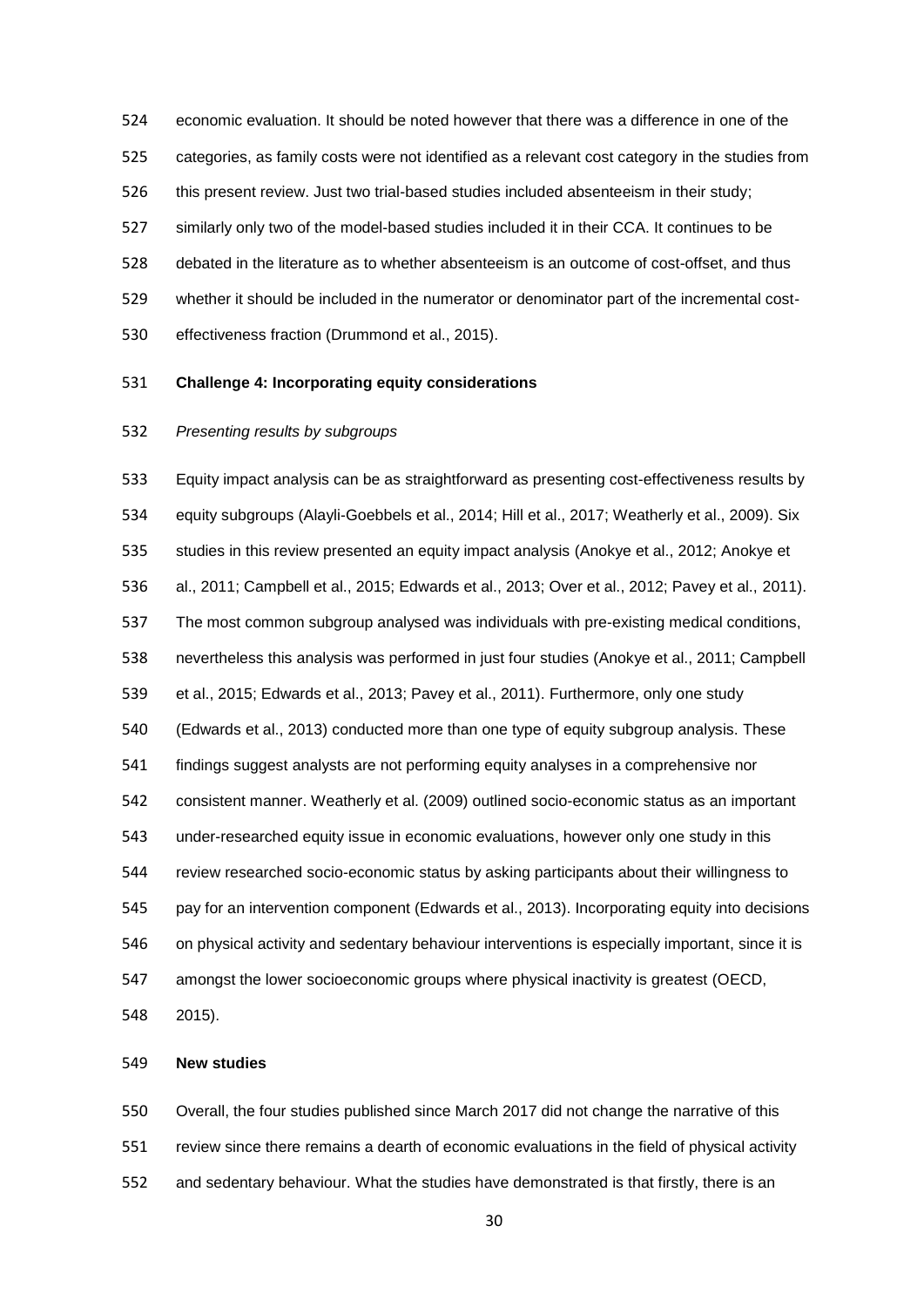indication that health economic methods have begun to be applied to targeted sedentary behaviour interventions (Gao et al., 2018). Secondly, that it is feasible and informative to extrapolate beyond the trial (Gao et al., 2018; Harris et al., 2018).

#### **Strengths and limitations**

 This is the first systematic review conducted since 2009 to review the methods used in economic evaluations of interventions targeted at physically inactive individuals, and the first systematic review to search for economic evaluations targeting sedentary behaviour as an independent risk factor from physical activity. This review included comprehensive literature searching and a rigorous methodology in line with the PRISMA guidelines (Moher et al., 2009). Economic evaluations aim to inform resource allocation decisions (Drummond et al., 2015). Previous reviews have demonstrated that key methodological challenges preclude economic evaluations in the field of public health from achieving this aim (Alayli-Goebbels et al., 2014; Weatherly et al., 2009). By focusing on physical activity and sedentary behaviour, this review has been able to not just provide an overview on whether or not the four key methodological challenges have been addressed in the last decade, but crucially explain in greater depth the methods performed in those few studies where progress has been made. More specifically, progress has been observed in the 14 studies which have considered equity in their analysis (Table 3) and the small proportion of studies where either: the long-571 term model presented has been informed by robust epidemiological evidence (Anokye et al., 2012; Campbell et al., 2015); all important and relevant costs and consequences have been outlined to the reader in the form of a cost-consequence analysis (Anokye et al., 2012;

Pavey et al., 2011); and/or a multi-sector perspective has been selected (Edwards et al.,

2013). An output from the narrative synthesis of this review is a number of recommendations

(as outlined in Table 4) explaining how analysts can continue to make progress towards

addressing the four methodological challenges. Although, the comprehensive search

strategy only goes upto March 2017, a rapid systematic scoping search is presented which

highlights four new empirical studies. Two of these studies (Gao et al., 2018; Harris et al.,

2018) support the recommendations emerging from this review in terms of linking up the

intermediate evidence with longer term policy relevant outcomes.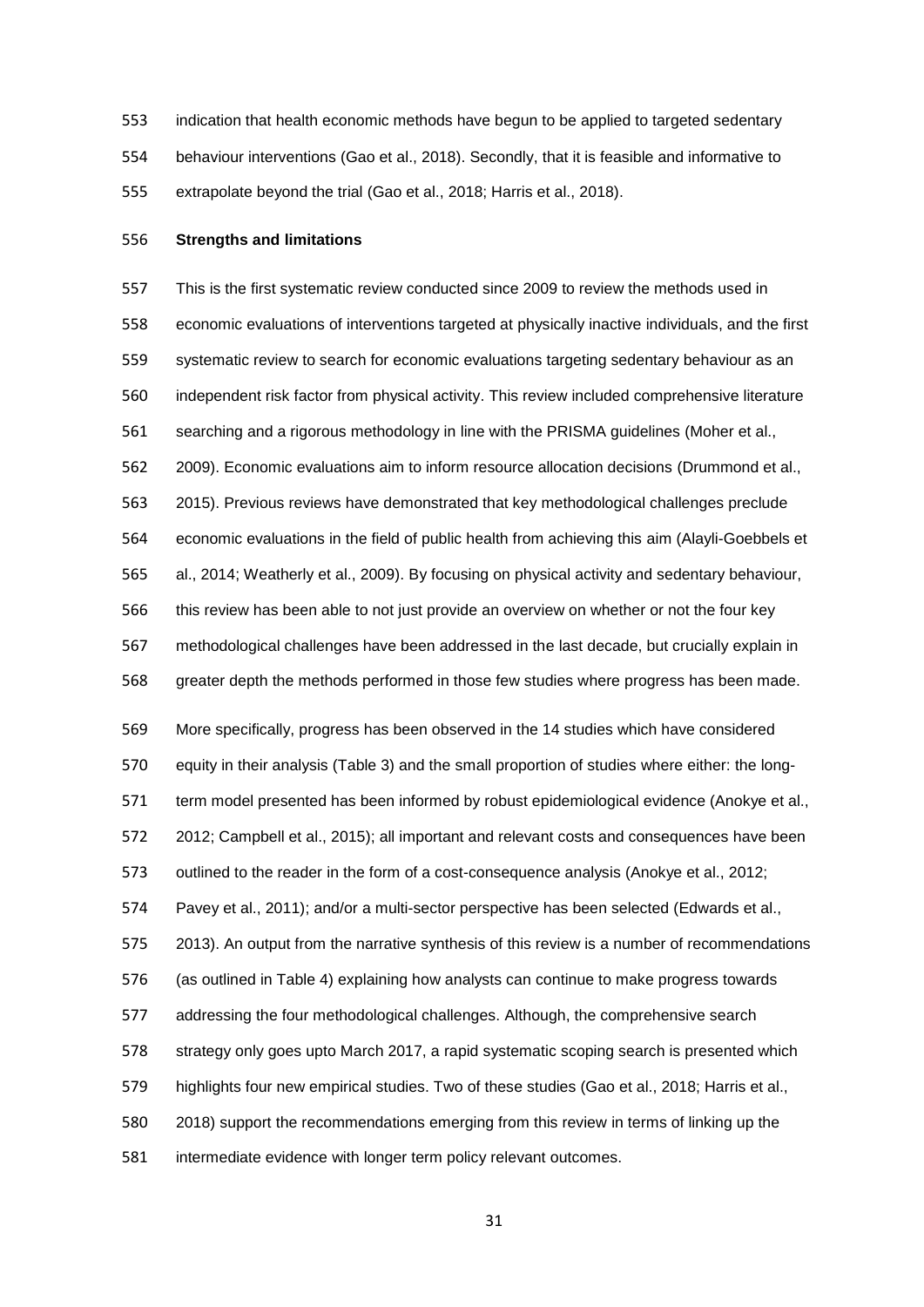It was not within the scope of this research to review the methods used in population-level interventions such as national policies or media campaigns. It would therefore be useful for future reviews to explore how economic evaluations are being carried out within this area. In addition, this review focuses on the methods conducted in full economic evaluations and so there is scope to review the methods used in partial evaluations. Nevertheless, full economic evaluations are deemed more informative than partial evaluations, and so it would have been expected that analysts would conduct for instance, a CCA alongside their full economic evaluation, as was done in two studies (Anokye et al., 2014; Pavey et al., 2011) in this review.

#### **Recommendations**

 Table 4 presents a list of recommendations for researchers and users of economic evaluations from a variety of disciplines (health economics, public health, physical activity etc) to refer to when designing, analysing and appraising economic evaluations of targeted physical activity and sedentary behaviour interventions.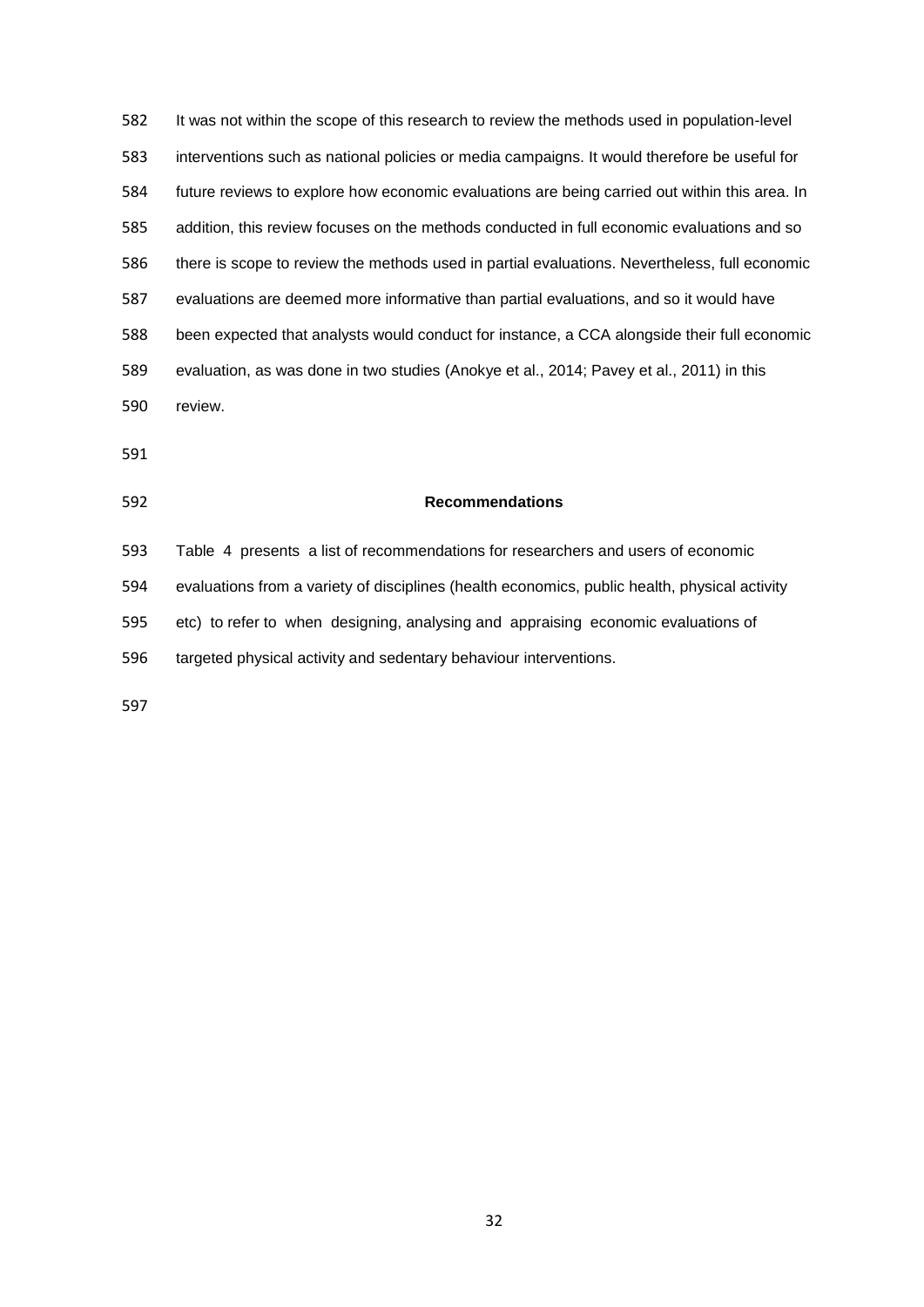# 598 **Table 4. Recommendations for future economic evaluations**

| Challenge                     | Recommendation                    | <b>Explanation</b>                                                                          |
|-------------------------------|-----------------------------------|---------------------------------------------------------------------------------------------|
| Challenge 1.                  | Visual representations of disease | It is necessary for public health researchers to invest time in reviewing the existing      |
| <b>Attribution of Effects</b> | pathways                          | evidence base and develop novel modelling skills. Best practice guidelines state well       |
|                               |                                   | established published models are preferred to those developed specifically for a trial      |
|                               |                                   | (Ramsey et al., 2015). If skill and time permits, analysts can draw on the structure of the |
|                               |                                   | published models (Anokye et al., 2012; Campbell et al., 2015) identified in this review     |
|                               |                                   | and adapt them according to the local decision-making context. All five models in this      |
|                               |                                   | review presented a visual depiction of the disease pathway for physical activity. Authors   |
|                               |                                   | from non-economic disciplines could build on the disease pathways presented in the          |
|                               |                                   | model-based studies in this review, in order to help policymakers and those designing       |
|                               |                                   | interventions to consider the long-term costs and consequences of investing or              |
|                               |                                   | disinvesting in physical activity interventions. The visual could be as simple as a logic   |
|                               |                                   | model, a visual tool recommended for public health interventions (Moore et al., 2015).      |
|                               |                                   |                                                                                             |
|                               | Long-term objective data derived  | Future investment and disinvestment decisions should be informed by economic                |
|                               | from cohort studies               | evaluations which not only assess the short-term impact of interventions, but also          |
|                               |                                   | impact on the medium- and long-term (Academy of Medical Sciences, 2016). As long-           |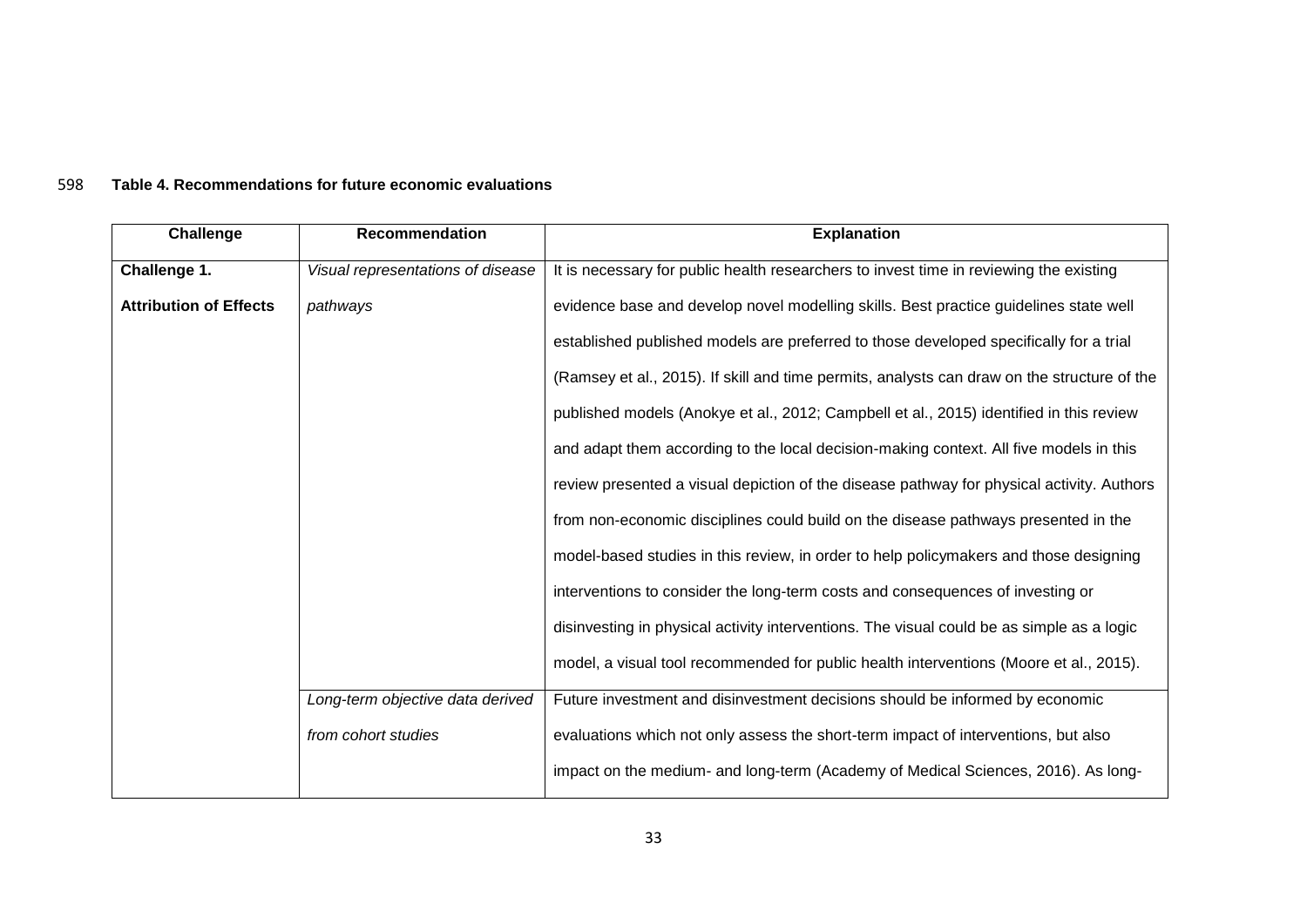|                              |                                   | term RCTs of physical activity and sedentary behaviour interventions are likely to be       |
|------------------------------|-----------------------------------|---------------------------------------------------------------------------------------------|
|                              |                                   | impractical or unethical, evidence from non-experimental studies such as cohort studies     |
|                              |                                   | could be drawn on to evidence the long-term impact of physical activity and sedentary       |
|                              |                                   | behaviour interventions as done in two studies. In the hierarchy of evidence, cohort        |
|                              |                                   | studies are recognised as being the next best alternative to RCTs (Murad et al., 2016).     |
|                              |                                   | The popularity of wireless-enabled wearable activity monitors in high-income countries      |
|                              |                                   | present researchers with an opportunity to conduct more cohort studies and collect          |
|                              |                                   | objective data on behaviour change over a longer time period.                               |
| Challenge 2.                 | Quality of life measurement tools | Future research should aim to understand whether a short-term gain in QALY                  |
| <b>Measuring and valuing</b> |                                   | represents a one-off benefit in mental health due to becoming physically active. The        |
| outcomes                     |                                   | EQ-5D tool, is the most commonly used tool to measure QALYs but only captures the           |
|                              |                                   | functional health of an individual. Future studies could use other recently developed       |
|                              |                                   | quality of life tools such as the ICECAP-A (Al-Janabi et al., 2012; Al-Janabi et al., 2013; |
|                              |                                   | Flynn et al., 2015), which has been designed to capture capability in a broader sense,      |
|                              |                                   | beyond functional health. Another solution is for analysts to agree on a tool which         |
|                              |                                   | crosswalks between physical activity outcomes and a summary tool like the EQ-5D.            |
|                              |                                   | There is currently a mapping database of studies that map the EQ-5D tool to other           |
|                              |                                   |                                                                                             |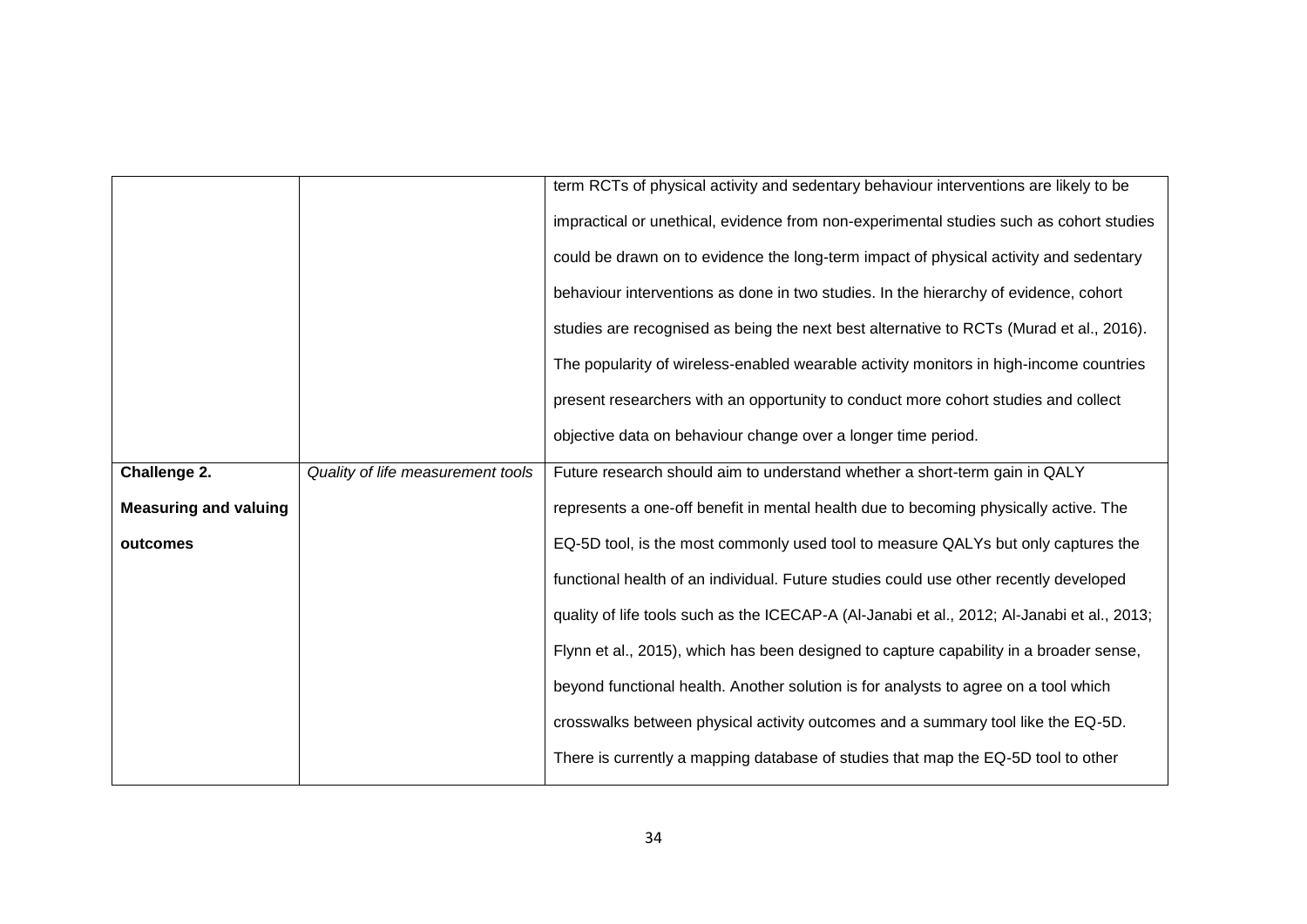|                     |                           | outcomes measures (Dakin et al., 2018). No studies on the database have mapped a             |
|---------------------|---------------------------|----------------------------------------------------------------------------------------------|
|                     |                           | physical activity specific tool to the EQ-5D; future research should address this gap.       |
|                     | Cost-consequence analysis | There is a need for further methodological developments in the monetisation of effects       |
|                     |                           | in CBAs (Drummond et al., 2015; Sanders et al., 2016). In the meantime, it is deemed         |
|                     |                           | more appropriate to conduct a good quality CUA which may be of a narrower                    |
|                     |                           | perspective, than a poor quality CBA which captures a broader perspective (Hill et al.,      |
|                     |                           | 2017; Weatherly et al., 2009). In order to report on multiple outcomes which extend          |
|                     |                           | beyond health, a CCA or impact inventory conducted alongside a full economic                 |
|                     |                           | evaluation is recommended (NICE, 2014; Sanders et al., 2016). If the word limit in           |
|                     |                           | journals precludes authors from presenting a CCA in the main manuscript, they should         |
|                     |                           | present this information in the online supplementary material.                               |
| Challenge 3.        | Multi-sector perspective  | Three studies in this review omitted costs which would typically be deemed relevant to       |
| Identifying         |                           | their stated perspective, and two studies did not report their perspective. It is imperative |
| intersectoral costs |                           | for analysts to describe and justify the costs and consequences which they have              |
| and consequences    |                           | deemed relevant for their chosen perspectives (Husereau et al., 2013). Inevitably            |
|                     |                           | different assumptions on what costs and consequences are included in the analysis            |
|                     |                           | leads to different results (Sanders et al., 2016). Furthermore, future studies should aim    |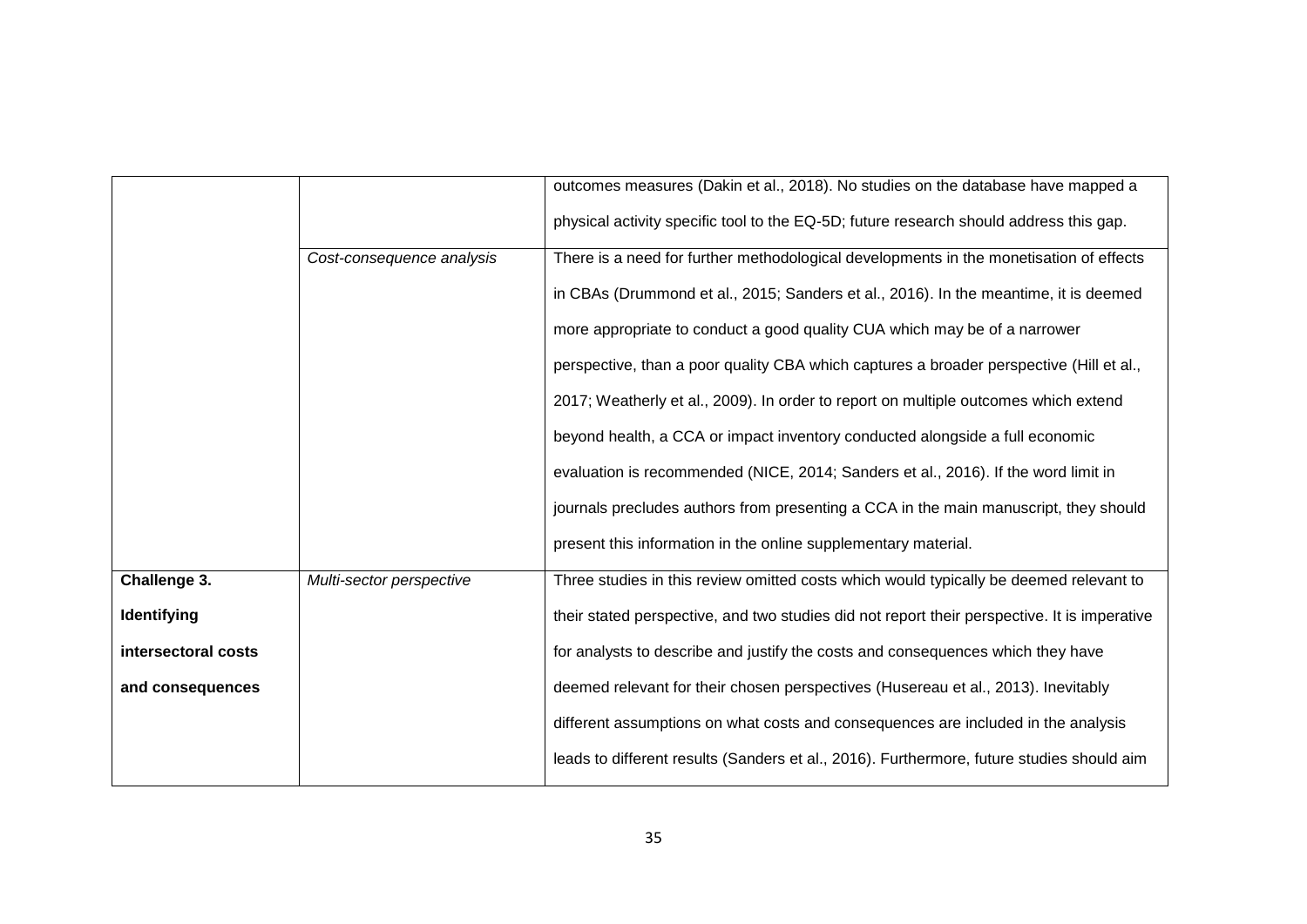|                           | to present at least two types of perspectives and conduct a CCA or impact inventory          |
|---------------------------|----------------------------------------------------------------------------------------------|
|                           | alongside their CUA or CEA in order to present the various relevant costs and                |
|                           | consequences to the various relevant sectors (Alayli-Goebbels et al., 2014; Sanders et       |
|                           | al., 2016; Weatherly et al., 2009). A multi-sector perspective where costs and               |
|                           | consequences are presented in their disaggregated form (i.e. in a CCA) for each sector       |
|                           | is preferred over stating a societal perspective (Drummond et al., 2015; Hill et al., 2017). |
| Systems thinking approach | Absenteeism was the only non-health effect identified in the two CCAs in this review         |
|                           | (Anokye et al., 2012; Pavey et al., 2011). During the design stage of future economic        |
|                           | evaluations analysts could conduct multi-stakeholder and expert consultations to map         |
|                           | out which costs and consequences are deemed relevant to physical activity and                |
|                           | sedentary behaviour interventions (Squires et al., 2016). A systems thinking approach        |
|                           | (Rutter et al., 2017; Squires et al., 2016) is recommended to ensure interventions'          |
|                           | indirect and unintended costs and consequences on the whole system are considered,           |
|                           | not just those experienced by the health sector or payer. Two recently published             |
|                           | frameworks can help analysts apply a systems approach (Cylus et al., 2016; Squires et        |
|                           | al., 2016).                                                                                  |
|                           |                                                                                              |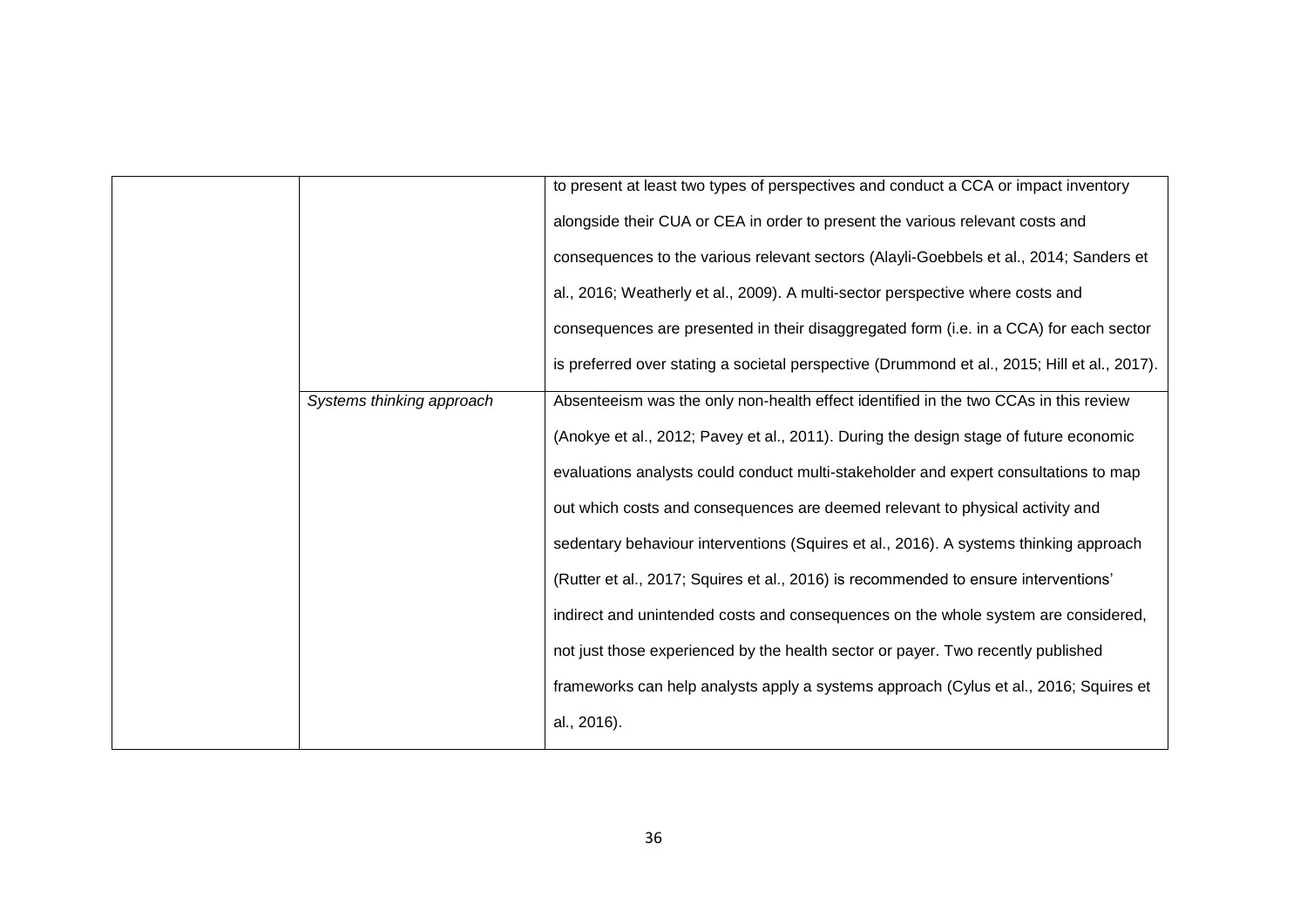| Challenge 4.                | Equity impact analysis    | Analysts should present costs and consequences explicitly in their disaggregated form        |
|-----------------------------|---------------------------|----------------------------------------------------------------------------------------------|
| <b>Incorporating equity</b> |                           | for various equity groups, so policymakers can start to build a better picture on which      |
|                             |                           | population groups gain and lose from a specific decision (Hill et al., 2017). From here,     |
|                             |                           | analysts can conduct an equity impact analysis. This type of analysis is deemed easier       |
|                             |                           | than conducting equity constraint or equity weighting analysis (Hill et al., 2017). The      |
|                             |                           | equity effectiveness loop framework (Welch et al., 2008) and PROGRESS-Plus                   |
|                             |                           | framework (O'Neill et al., 2014) are recommended to help analysts consider, in a             |
|                             |                           | structured way, which equity factors may be relevant to their study (Alayli-Goebbels et      |
|                             |                           | al., 2014; Welch et al., 2017).                                                              |
|                             | Participant's preferences | Other types of equity-related analyses not identified in this review, but which future       |
|                             |                           | studies could investigate, include the public's perspective on trading off efficiency with   |
|                             |                           | equity (in public services) (Weatherly et al., 2009). It is also recommended that future     |
|                             |                           | studies, specifically trial-based studies, capture economic information on time, travel      |
|                             |                           | and out-of-pocket expenses incurred by the participant. The APEASE criteria by Michie        |
|                             |                           | et al. (2014) could also help analysts to consider the acceptability and affordability of an |
|                             |                           | intervention to various stakeholders. Inevitably, these two issues will contribute to the    |
|                             |                           | success of interventions aiming to change behaviour (Michie et al., 2014).                   |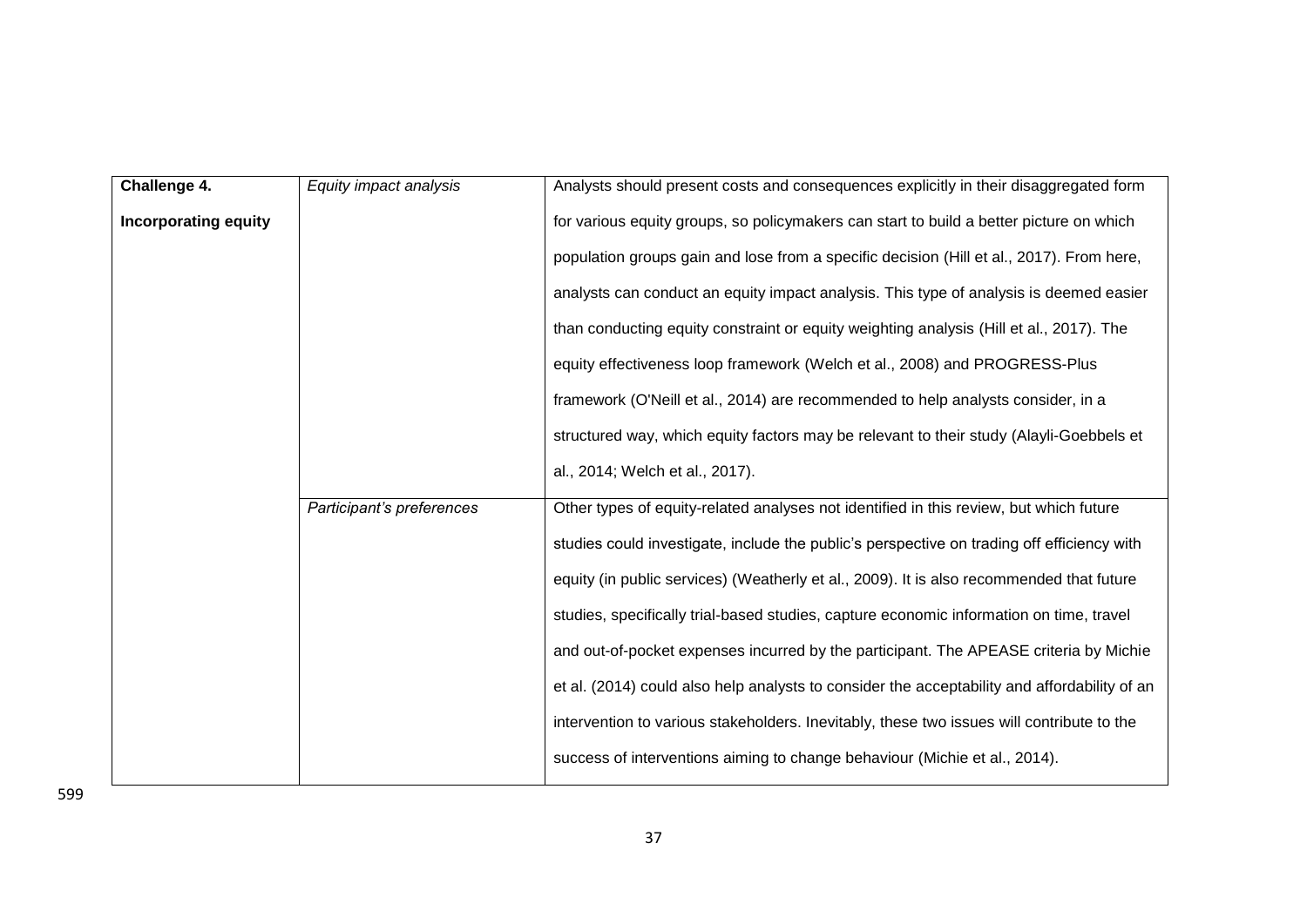**Conclusions** A focus on the key methodological challenges in economic evaluations is important, as they can impact on the derived cost-effectiveness result, which ultimately can impact on a policymaker's resource allocation decision. As economic evaluation is a rapidly developing field (Drummond et al., 2015) this systematic review has provided an important update on the most recent methods used in targeted physical activity interventions. The review has also highlighted there is a scarcity of economic evaluations for targeted sedentary behaviour interventions. Importantly, this review makes it explicit to policymakers and researchers from the varied disciplines in which physical activity and sedentary behaviour falls under, that there are still key methodological challenges that need further attention. This review has highlighted that methodological choices vary widely not just between countries but also within them. Ultimately, these analyst-based choices affect the results presented and subsequent resource allocation decisions made. A recent consensus statement has called for collaboration across the disciplines to develop guidance specific to the context of economic evaluations of physical activity interventions (Davis et al., 2014). To date, no guidelines have been developed to address this need. The examples of methodological development identified from the studies in this review and the resulting review recommendations can be used to inform future guidelines and their supplementary

materials.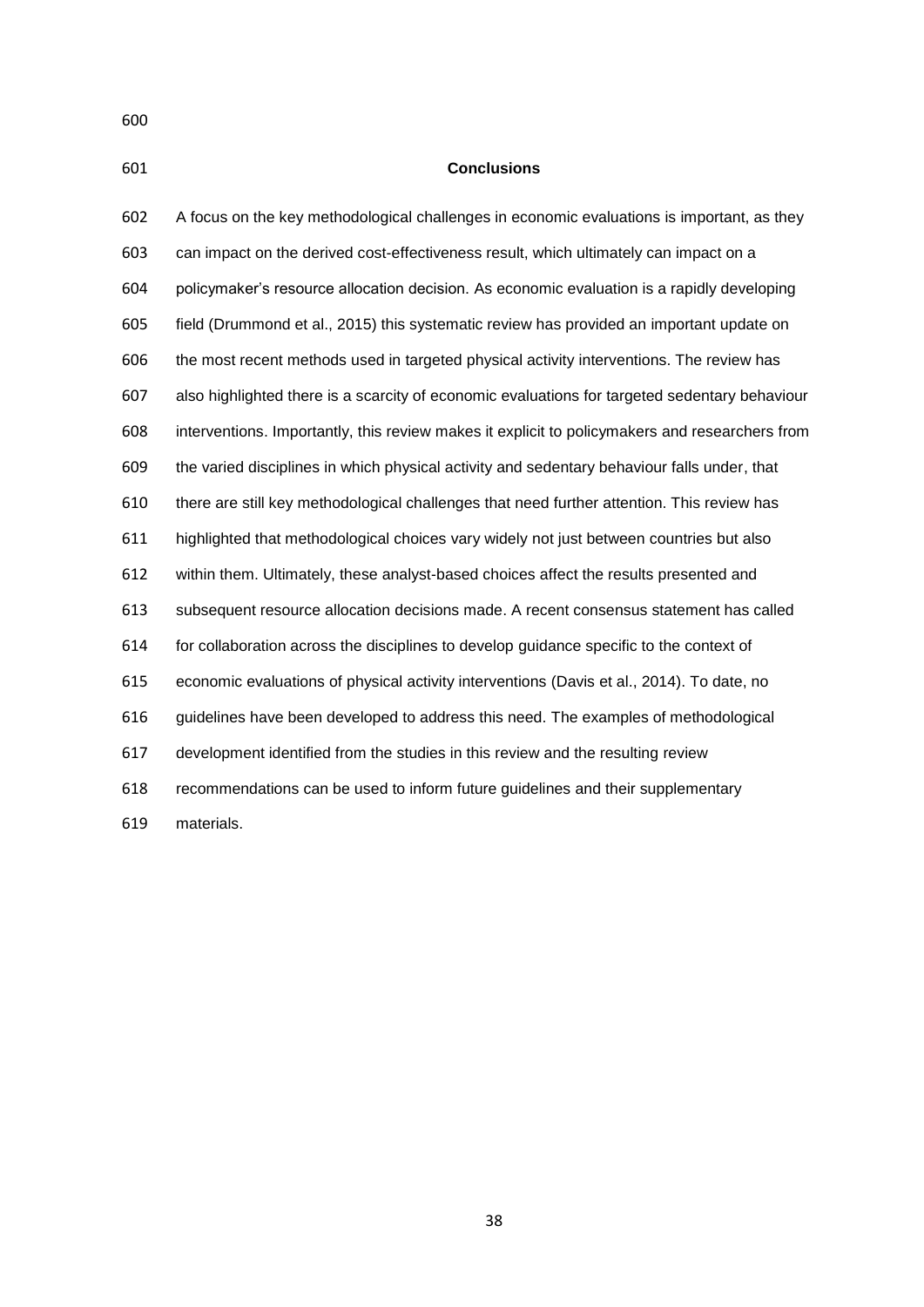# **References**

| 621<br>622<br>623 | Abu-Omar, K., Rütten, A., Burlacu, I., Schätzlein, V., Messing, S., & Suhrcke, M. (2017). The<br>cost-effectiveness of physical activity interventions: A systematic review of reviews.<br>Preventive Medicine Reports, 8, 72-78. |
|-------------------|-----------------------------------------------------------------------------------------------------------------------------------------------------------------------------------------------------------------------------------|
| 624<br>625        | Academy of Medical Sciences. (2016). Improving the health of the public by 2040: optimising<br>the research environment for a healthier, fairer future (September, 2016).                                                         |
| 626<br>627        | Al-Janabi, H., Flynn, T.N., & Coast, J. (2012). Development of a self-report measure of<br>capability wellbeing for adults: the ICECAP-A. Quality of Life Research, 21, 167-176.                                                  |
| 628               | Al-Janabi, H., Peters, T.J., Brazier, J., Bryan, S., Flynn, T.N., Clemens, S., et al. (2013). An                                                                                                                                  |
| 629<br>630        | investigation of the construct validity of the ICECAP-A capability measure. Quality of<br>Life Research, 22, 1831-1840.                                                                                                           |
| 631               | Alayli-Goebbels, A.F.G., Evers, S.M.A.A., Alexeeva, D., Ament, A.J.H.A., de Vries, N.K.,                                                                                                                                          |
| 632               | Tilly, J.C., et al. (2014). A review of economic evaluations of behavior change                                                                                                                                                   |
| 633               | interventions: setting an agenda for research methods and practice. Journal of                                                                                                                                                    |
| 634               | Public Health, 36, 336-344.                                                                                                                                                                                                       |
| 635               | Anokye, N.K., Lord, J., & Fox-Rushby, J. (2012). National Institute for Health and Clinical                                                                                                                                       |
| 636               | Excellence: Public Health Intervention Guidance on Physical Activity - Brief advice                                                                                                                                               |
| 637               | for adults in primary care: Economic Analysis. pp. 1-72). London: National Institute                                                                                                                                              |
| 638               | for Health and Clinical Excellence,.                                                                                                                                                                                              |
| 639               | Anokye, N.K., Lord, J., & Fox-Rushby, J. (2014). Is brief advice in primary care a cost-                                                                                                                                          |
| 640               | effective way to promote physical activity? British Journal of Sports Medicine, 48,                                                                                                                                               |
| 641               | 202-206.                                                                                                                                                                                                                          |
| 642               | Anokye, N.K., Trueman, P., Green, C., Pavey, T., Hillsdon, M., & Taylor, R. (2011). The                                                                                                                                           |
| 643               | cost-effectiveness of exercise referral schemes. BMC Public Health, 11, 954.                                                                                                                                                      |
| 644               | Boehler, C.E.H., Milton, K.E., Bull, F.C., & Fox-Rushby, J.A. (2011). The cost of changing                                                                                                                                        |
| 645               | physical activity behaviour: evidence from a "physical activity pathway" in the                                                                                                                                                   |
| 646               | primary care setting. BMC Public Health, 11, 370.                                                                                                                                                                                 |
| 647               | Campbell, F., Holmes, M., Everson-Hock, E., Davis, S., Buckley Woods, H., Anokye, N., et                                                                                                                                          |
| 648               | al. (2015). A systematic review and economic evaluation of exercise referral                                                                                                                                                      |
| 649               | schemes in primary care: a short report. Health Technol Assess, 19, 1-110.                                                                                                                                                        |
| 650               | Cookson, R., Mirelman, A.J., Griffin, S., Asaria, M., Dawkins, B., Norheim, O.F., et al.                                                                                                                                          |
| 651               | (2017). Using Cost-Effectiveness Analysis to Address Health Equity Concerns.                                                                                                                                                      |
| 652               | Value in Health, 20, 206-212.                                                                                                                                                                                                     |
| 653               | Cylus, J., Papanicolas, I., & Smith, P.C. (2016). A framework for thinking about health                                                                                                                                           |
| 654               | system efficiency. Health System Efficiency, 1.                                                                                                                                                                                   |
| 655               | Dahlgren, G., & Whitehead, M. (1991). Policies and strategies to promote social equity in                                                                                                                                         |
| 656               | health (Mimeo). . Stockholm, Sweden: Insititute for Future Studies,.                                                                                                                                                              |
| 657               | Dakin, H., Abel, L., Burns, R., & Yang, Y. (2018). Review and critical appraisal of studies                                                                                                                                       |
| 658               | mapping from quality of life or clinical measures to EQ-5D: an online database and                                                                                                                                                |
| 659               | application of the MAPS statement. Health and Quality of Life Outcomes, 16, 31.                                                                                                                                                   |
| 660               | Davis, J.C., Verhagen, E., Bryan, S., Liu-Ambrose, T., Borland, J., Buchner, D., et al. (2014).                                                                                                                                   |
| 661               | 2014 Consensus Statement from the first Economics of Physical Inactivity                                                                                                                                                          |
| 662               | Consensus (EPIC) Conference (Vancouver). British Journal of Sports Medicine, 48,                                                                                                                                                  |
| 663               | 947-951.                                                                                                                                                                                                                          |
| 664               | de Vries, N.M., Staal, J.B., Teerenstra, S., Adang, E.M.M., Rikkert, M.G.M.O., & Nijhuis-van                                                                                                                                      |
| 665               | der Sanden, M.W.G. (2013). Physiotherapy to improve physical activity in                                                                                                                                                          |
| 666               | community-dwelling older adults with mobility problems (Coach2Move): study                                                                                                                                                        |
| 667               | protocol for a randomized controlled trial. Trials, 14, 434.                                                                                                                                                                      |
| 668               | de Vries, N.M., Staal, J.B., van der Wees, P.J., Adang, E.M., Akkermans, R., Olde Rikkert,                                                                                                                                        |
| 669               | M.G., et al. (2016). Patient-centred physical therapy is (cost-) effective in increasing                                                                                                                                          |
| 670               | physical activity and reducing frailty in older adults with mobility problems: a                                                                                                                                                  |
| 671               | randomized controlled trial with 6 months follow-up. J Cachexia Sarcopenia Muscle,                                                                                                                                                |
| 672               | 7, 422-435.                                                                                                                                                                                                                       |
| 673               | Drummond, M.F., Schulpher, M.J., Claxton, K., Stoddart, G.L., & Torrance, G.W. (2015).                                                                                                                                            |
| 674               | Methods for the Economic Evaluation of Health Care Programmes (Fourth Edition).                                                                                                                                                   |
| 675               | Oxford: Oxford University Press.                                                                                                                                                                                                  |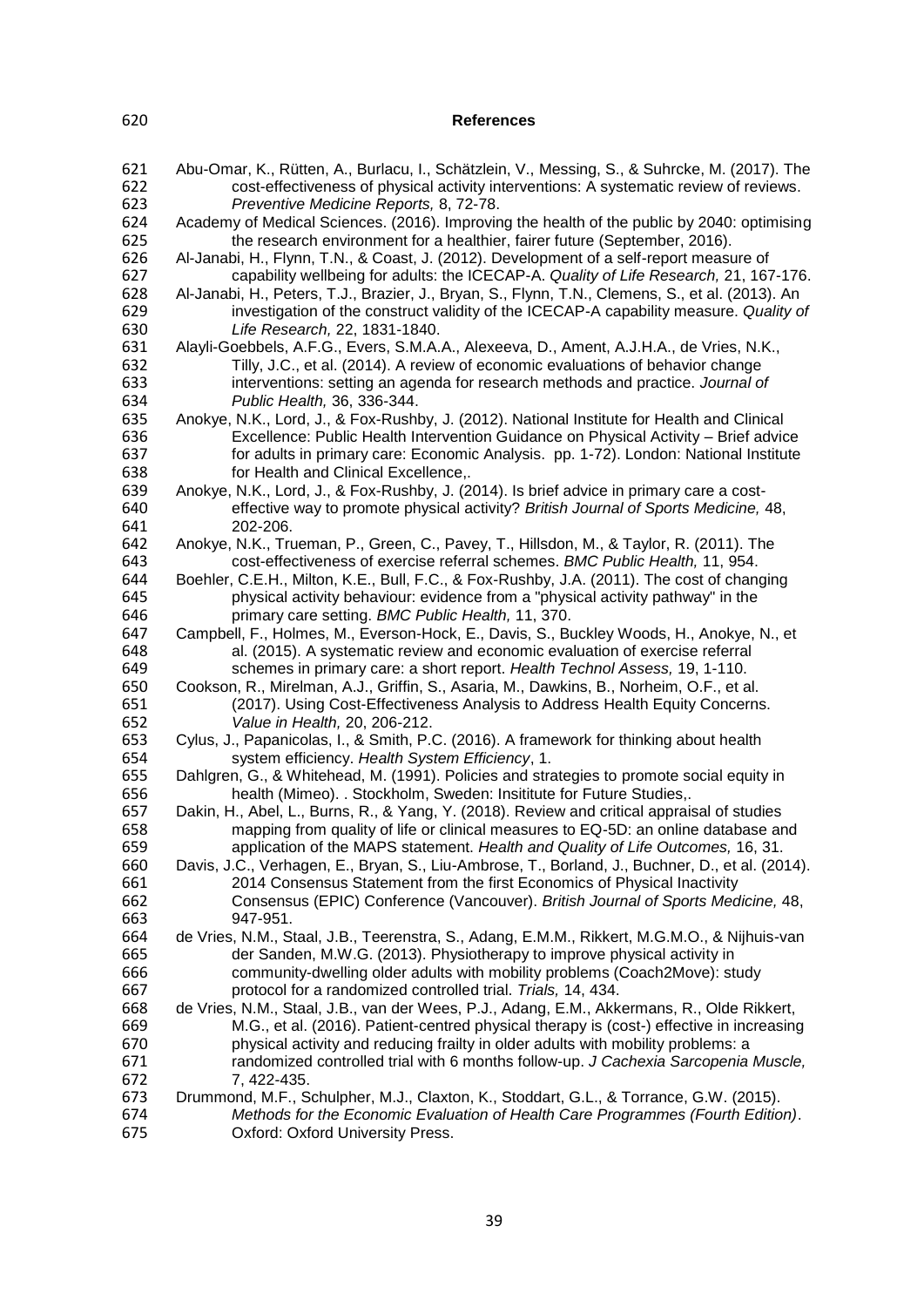| 676 | Edwards, R.T., Linck, P., Hounsome, N., Raisanen, L., Williams, N., Moore, L., et al. (2013).      |
|-----|----------------------------------------------------------------------------------------------------|
| 677 | Cost-effectiveness of a national exercise referral programme for primary care                      |
| 678 | patients in Wales: results of a randomised controlled trial. BMC Public Health, 13.                |
| 679 | Ekelund, U., Steene-Johannessen, J., Brown, W.J., Fagerland, M.W., Owen, N., Powell,               |
| 680 | K.E., et al. (2016). Does physical activity attenuate, or even eliminate, the                      |
| 681 | detrimental association of sitting time with mortality? A harmonised meta-analysis of              |
| 682 | data from more than 1 million men and women. Lancet, 388, 1302-1310.                               |
| 683 | Elley, C.R., Garrett, S., Rose, S.B., O'Dea, D., Lawton, B.A., Moyes, S.A., et al. (2011).         |
| 684 | Cost-effectiveness of exercise on prescription with telephone support among women                  |
|     |                                                                                                    |
| 685 | in general practice over 2 years. Br J Sports Med, 45, 1223-1229.                                  |
| 686 | Flynn, T.N., Huynh, E., Peters, T.J., Al-Janabi, H., Clemens, S., Moody, A., et al. (2015).        |
| 687 | Scoring the ICECAP-A capability instrument. Estimation of a UK general population                  |
| 688 | tariff. Health Economics, 24, 258-269.                                                             |
| 689 | Gao, L., Flego, A., Dunstan, D.W., Winkler, E.A.H., Healy, G.N., Eakin, E.G., et al. (2018).       |
| 690 | Economic evaluation of a randomized controlled trial of an intervention to reduce                  |
| 691 | office workers' sitting time: the "Stand Up Victoria" trial. Scandinavian Journal of               |
| 692 | Work, Environment & Health, 503-511.                                                               |
| 693 | Gc, V., Wilson, E.C.F., Suhrcke, M., Hardeman, W., & Sutton, S. (2016). Are brief                  |
| 694 | interventions to increase physical activity cost-effective? A systematic review. British           |
| 695 | Journal of Sports Medicine, 50, 408-417.                                                           |
| 696 | Glick, H.A., Doshi, J.A., Sonnad, S.S., & Polsky, D. (2014). Economic Evaluation in Clinical       |
| 697 | Trials: Oxford University Press.                                                                   |
| 698 | Harris, T., Kerry, S.M., Limb, E.S., Furness, C., Wahlich, C., & Victor, C.R. (2018). Physical     |
| 699 | activity levels in adults and older adults 3-4 years after pedometer-based walking                 |
| 700 | interventions: long-term follow-up of participants from two randomised controlled                  |
| 701 | trials in UK primary care. 15, e1002526.                                                           |
| 702 | Hill, S.R., Vale, L., Hunter, D., Henderson, E., & Oluboyede, Y. (2017). Economic                  |
| 703 | evaluations of alcohol prevention interventions: Is the evidence sufficient? A review              |
| 704 | of methodological challenges. Health Policy, 121, 1249-1262.                                       |
| 705 |                                                                                                    |
|     | Hu, G., Jousilahti, P., Borodulin, K., Barengo, N.C., Lakka, T.A., Nissinen, A., et al. (2007).    |
| 706 | Occupational, commuting and leisure-time physical activity in relation to coronary                 |
| 707 | heart disease among middle-aged Finnish men and women. Atherosclerosis, 194,                       |
| 708 | 490-497.                                                                                           |
| 709 | Hu, G., Qiao, Q., Silventoinen, K., Eriksson, J.G., Jousilahti, P., Lindstrom, J., et al. (2003).  |
| 710 | Occupational, commuting, and leisure-time physical activity in relation to risk for                |
| 711 | Type 2 diabetes in middle-aged Finnish men and women. Diabetologia, 46, 322-                       |
| 712 | 329.                                                                                               |
| 713 | Hu, G., Sarti, C., Jousilahti, P., Silventoinen, K., Barengo, N.C., & Tuomilehto, J. (2005).       |
| 714 | Leisure time, occupational, and commuting physical activity and the risk of stroke.                |
| 715 | Stroke, 36, 1994-1999.                                                                             |
| 716 | Husereau, D., Drummond, M., Petrou, S., Carswell, C., Moher, D., Greenberg, D., et al.             |
| 717 | (2013). Consolidated Health Economic Evaluation Reporting Standards (CHEERS)                       |
| 718 | statement. BMJ : British Medical Journal, 346.                                                     |
| 719 | Iliffe, S., Kendrick, D., Morris, R., Masud, T., Gage, H., Skelton, D., et al. (2014). Multicentre |
| 720 | cluster randomised trial comparing a community group exercise programme and                        |
| 721 | home-based exercise with usual care for people aged 65 years and over in primary                   |
| 722 | care. Health Technol Assess, 18, vii-xxvii, 1-105.                                                 |
| 723 | ISPOR. (2018). Top 10 HEOR Trends.                                                                 |
| 724 | Kelly, M.P., McDaid, D., Ludbrook, A., & Powell, J.E. (2005). Economic appraisal of public         |
| 725 | health interventions.: Health Development Agency,.                                                 |
| 726 | Kohl, H.W., Craig, C.L., Lambert, E.V., Inoue, S., Alkandari, J.R., Leetongin, G., et al.          |
|     |                                                                                                    |
| 727 | (2012). The pandemic of physical inactivity: global action for public health. The                  |
| 728 | Lancet, 380, 294-305.                                                                              |
| 729 | Kolt, G.S., Schofield, G.M., Kerse, N., Garrett, N., Schluter, P.J., Ashton, T., et al. (2009).    |
| 730 | The Healthy Steps Study: A randomized controlled trial of a pedometer-based                        |
| 731 | Green Prescription for older adults. Trial protocol. BMC Public Health, 9, 404.                    |
| 732 | Larsen, B., Gilmer, T., Pekmezi, D., Napolitano, M.A., & Marcus, B.H. (2015). Cost                 |
| 733 | effectiveness of a mail-delivered individually tailored physical activity intervention for         |
| 734 | Latinas vs. a mailed contact control. The International Journal of Behavioral Nutrition            |
| 735 | and Physical Activity, 12, 140.                                                                    |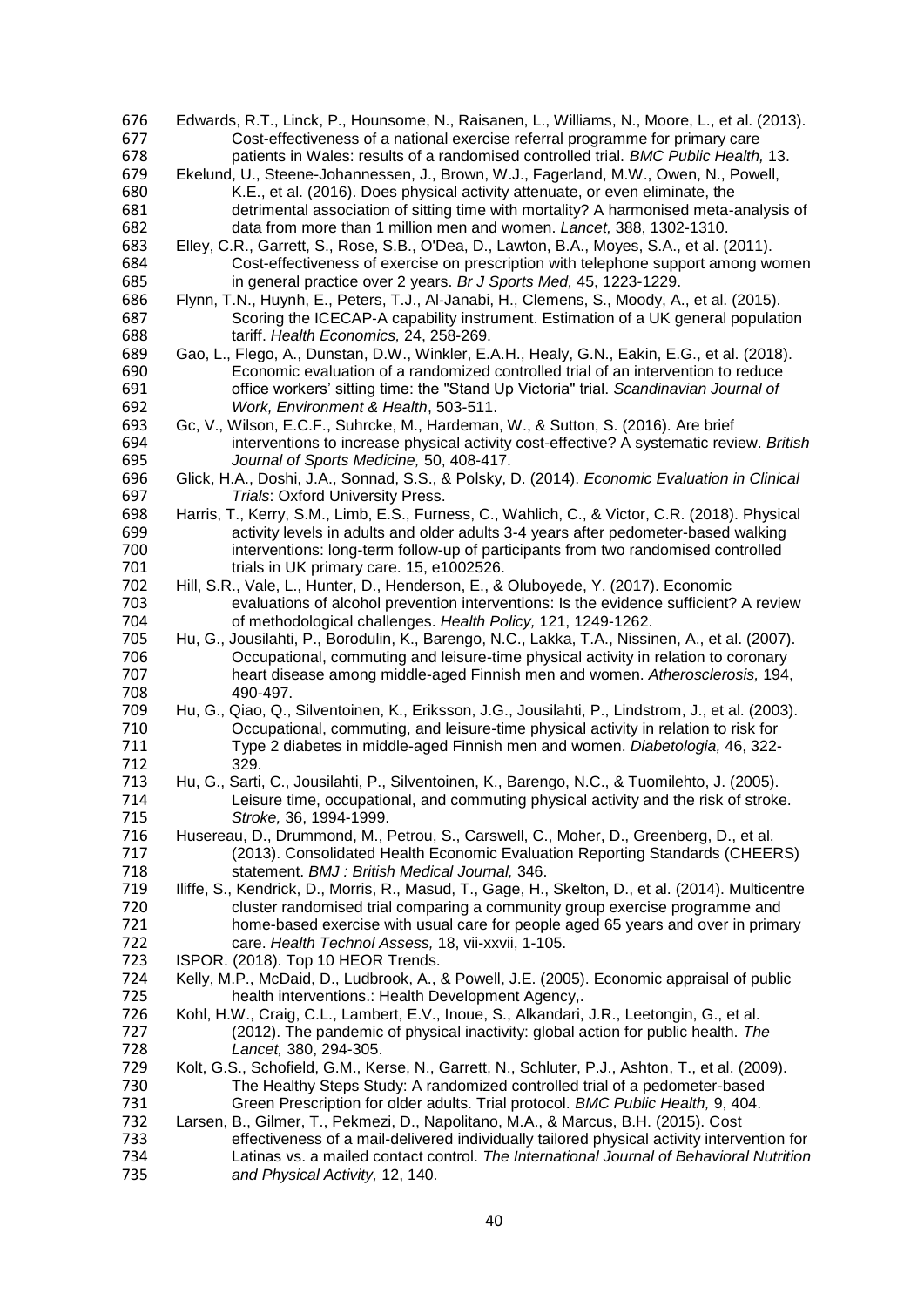| 736 | Leung, W., Ashton, T., Kolt, G.S., Schofield, G.M., Garrett, N., Kerse, N., et al. (2012). Cost-   |
|-----|----------------------------------------------------------------------------------------------------|
| 737 | effectiveness of pedometer-based versus time-based Green Prescriptions: the                        |
| 738 | Healthy Steps Study. Aust J Prim Health, 18, 204-211.                                              |
| 739 | Liberati, A., Altman, D.G., Tetzlaff, J., Mulrow, C., Gøtzsche, P.C., Ioannidis, J.P.A., et al.    |
| 740 | (2009). The PRISMA Statement for Reporting Systematic Reviews and Meta-                            |
| 741 | Analyses of Studies That Evaluate Health Care Interventions: Explanation and                       |
| 742 | Elaboration. PLoS Medicine, 6, e1000100.                                                           |
| 743 | Maddison, R., Pfaeffli, L., Whittaker, R., Stewart, R., Kerr, A., Jiang, Y., et al. (2015). A      |
| 744 | mobile phone intervention increases physical activity in people with cardiovascular                |
| 745 | disease: Results from the HEART randomized controlled trial. Eur J Prev Cardiol,                   |
| 746 | 22, 701-709.                                                                                       |
| 747 | Marmot, M., & Allen, J.J. (2014). Social Determinants of Health Equity. American Journal of        |
| 748 | Public Health, 104, S517-S519.                                                                     |
| 749 | Michie, S., Atkins, L., & West, R. (2014). The Behaviour Change Wheel: A Guide to                  |
| 750 | Developing Interventions. . London: Silverback Publishing.                                         |
| 751 | Moher, D., Liberati, A., Tetzlaff, J., Altman, D.G., & The, P.G. (2009). Preferred Reporting       |
| 752 | Items for Systematic Reviews and Meta-Analyses: The PRISMA Statement. PLoS                         |
| 753 | Medicine, 6, e1000097.                                                                             |
| 754 | Moore, G.F., Audrey, S., Barker, M., Bond, L., Bonell, C., Hardeman, W., et al. (2015).            |
| 755 | Process evaluation of complex interventions: Medical Research Council guidance.                    |
| 756 | <b>BMJ</b> : British Medical Journal, 350.                                                         |
| 757 | Murad, M.H., Asi, N., Alsawas, M., & Alahdab, F. (2016). New evidence pyramid. Evidence            |
| 758 | Based Medicine, 21, 125-127.                                                                       |
| 759 | NICE. (2014). National Institute for Health and Care Excellence: Incorporating economic            |
| 760 |                                                                                                    |
| 761 | evaluation.                                                                                        |
|     | O'Neill, J., Tabish, H., Welch, V., Petticrew, M., Pottie, K., Clarke, M., et al. (2014). Applying |
| 762 | an equity lens to interventions: using PROGRESS ensures consideration of socially                  |
| 763 | stratifying factors to illuminate inequities in health. Journal of Clinical Epidemiology,          |
| 764 | 67, 56-64.                                                                                         |
| 765 | OECD. (2015). Organisation for Economc Cooperation and Development; World Health                   |
| 766 | Organization: Promoting Health, Preventing Disease.                                                |
| 767 | Over, E.A.B., Wendel-Vos, G.C.W., van den Berg, M., Reenen, H.H.H.-v., Tariq, L.,                  |
| 768 | Hoogenveen, R.T., et al. (2012). Cost-effectiveness of counseling and pedometer                    |
| 769 | use to increase physical activity in the Netherlands: a modeling study. Cost                       |
| 770 | Effectiveness and Resource Allocation: C/E, 10, 13-13.                                             |
| 771 | Owen, L., Pennington, B., Fischer, A., & Jeong, K. (2017). The cost-effectiveness of public        |
| 772 | health interventions examined by NICE from 2011 to 2016. Journal of Public Health,                 |
| 773 | $1 - 10.$                                                                                          |
| 774 | Pavey, T.G., Anokye, N., Taylor, A.H., Trueman, P., Moxham, T., Fox, K.R., et al. (2011).          |
| 775 | The clinical effectiveness and cost-effectiveness of exercise referral schemes: a                  |
| 776 | systematic review and economic evaluation. Health Technol Assess, 15, i.                           |
| 777 | Popay, J., Roberts, H.M., Sowden, A., Petticrew, M., Arai, L., Rodgers, M., et al. (2006).         |
| 778 | Guidance on the conduct of narrative synthesis in sytematic reviews. Institute for                 |
| 779 | Health Research.                                                                                   |
| 780 | Ramsey, S.D., Willke, R.J., Glick, H., Reed, S.D., Augustovski, F., Jonsson, B., et al. (2015).    |
| 781 | Cost-Effectiveness Analysis Alongside Clinical Trials II-An ISPOR Good Research                    |
| 782 | Practices Task Force Report. Value in Health, 18, 161-172.                                         |
| 783 | Rutter, H., Savona, N., Glonti, K., Bibby, J., Cummins, S., Finegood, D.T., et al. (2017). The     |
| 784 | need for a complex systems model of evidence for public health. The Lancet, 390,                   |
| 785 | 2602-2604.                                                                                         |
| 786 | Sanders, G.D., Neumann, P.J., Basu, A., & et al. (2016). Recommendations for conduct,              |
| 787 | methodological practices, and reporting of cost-effectiveness analyses: Second                     |
| 788 | panel on cost-effectiveness in health and medicine. JAMA, 316, 1093-1103.                          |
| 789 | Shaw, R., Fenwick, E., Baker, G., McAdam, C., Fitzsimons, C., & Mutrie, N. (2011).                 |
| 790 | 'Pedometers cost buttons': the feasibility of implementing a pedometer based                       |
| 791 | walking programme within the community. BMC Public Health, 11, 200.                                |
| 792 |                                                                                                    |
| 793 | Squires, H., Chilcott, J., Akehurst, R., Burr, J., & Kelly, M.P. (2016). A Framework for           |
|     | Developing the Structure of Public Health Economic Models. Value in Health, 19,                    |
| 794 | 588-601.                                                                                           |